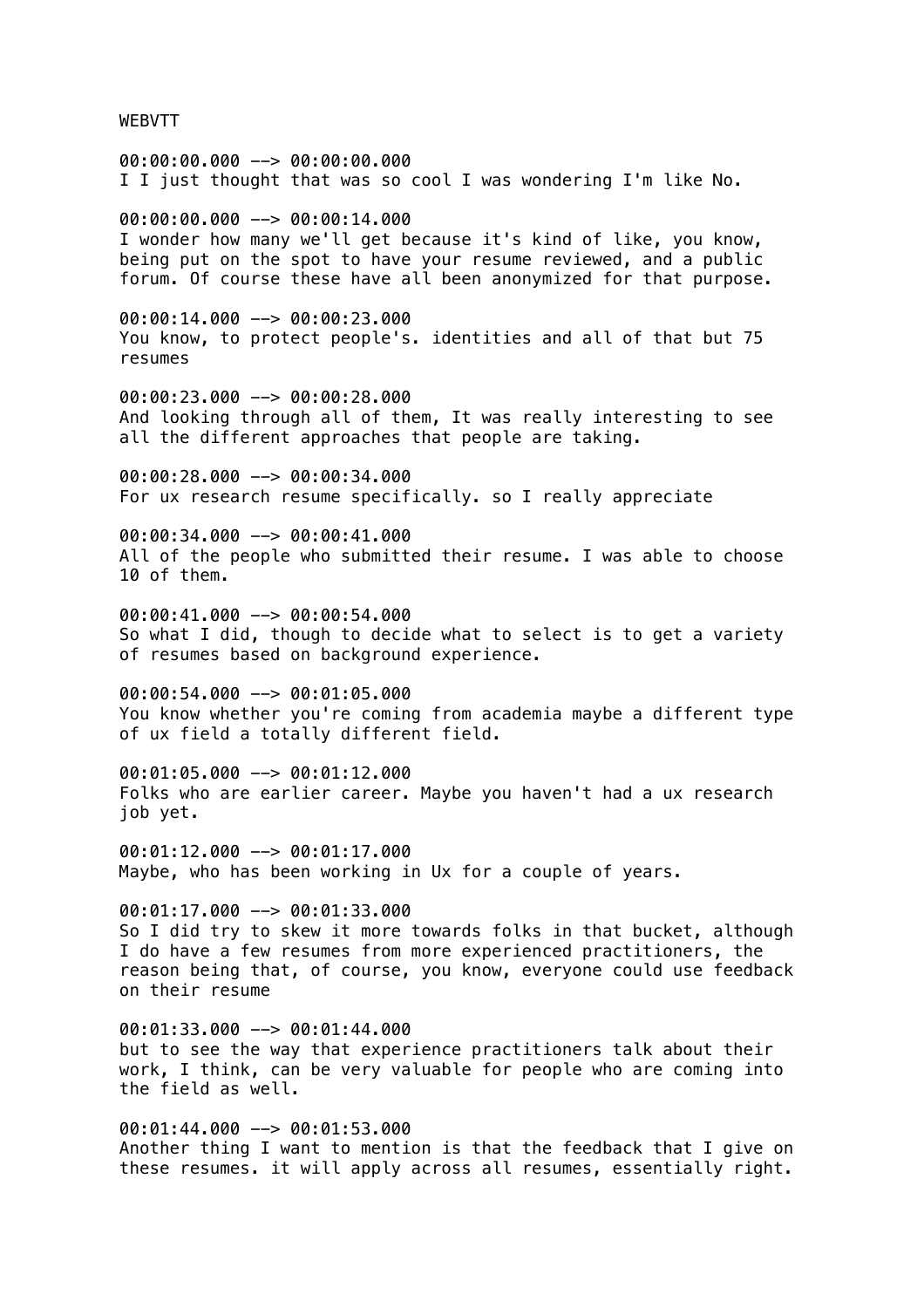00:01:53.000 --> 00:02:04.000 So i'm not gonna go into, so much to tail with each one. i'm going to talk about what I think is working well, and then some areas for improvement. 00:02:04.000 --> 00:02:11.000 But as we move forward throughout the 10 resumes all the feedback, I've given Prior to each one.  $00:02:11.000$  -->  $00:02:17.000$ I think will still be applicable to to all of those. 00:02:17.000 --> 00:02:23.000 So and then, of course, the Q. A. can serve the purpose of digging into other areas.  $00:02:23.000$  -->  $00:02:39.000$ The feedback i'll provide is going to be within the context of each resume based on what I think are the best practices for creating ux research resumes ux practitioner resumes in general and largely 00:02:39.000 --> 00:02:56.000 speaking resumes in general, So the first thing i'm going to do is actually, i'm gonna start with 3 resumes from pla past clients of mine who have and generous enough to let me share their 00:02:56.000 --> 00:03:01.000 resumes, and of course I anonymize those as well. 00:03:01.000 --> 00:03:04.000 But these are a few folks whose resumes, I think, are really good. 00:03:04.000 --> 00:03:12.000 They come from different backgrounds. a couple of earlier career ones. and they, these resumes, have landed. 00:03:12.000 --> 00:03:20.000 These folks jobs and offers you know they take a job, and they're still continuing to get invites to chat about new jobs. 00:03:20.000 --> 00:03:33.000 So I thought I would start with that to set the context for the feedback, and then i'll go through the the 10 additional ones, and you know I think we'll be able to get this done in a good amount of time.  $00:03:33.000$  -->  $00:03:41.000$ Even if I spend, you know, a few minutes per each resume and we'll still have plenty of time, I think, for a Q.

00:03:41.000 --> 00:03:52.000 A after this portion of the event the last thing I want to say, is there is no one correct way to do a resume right right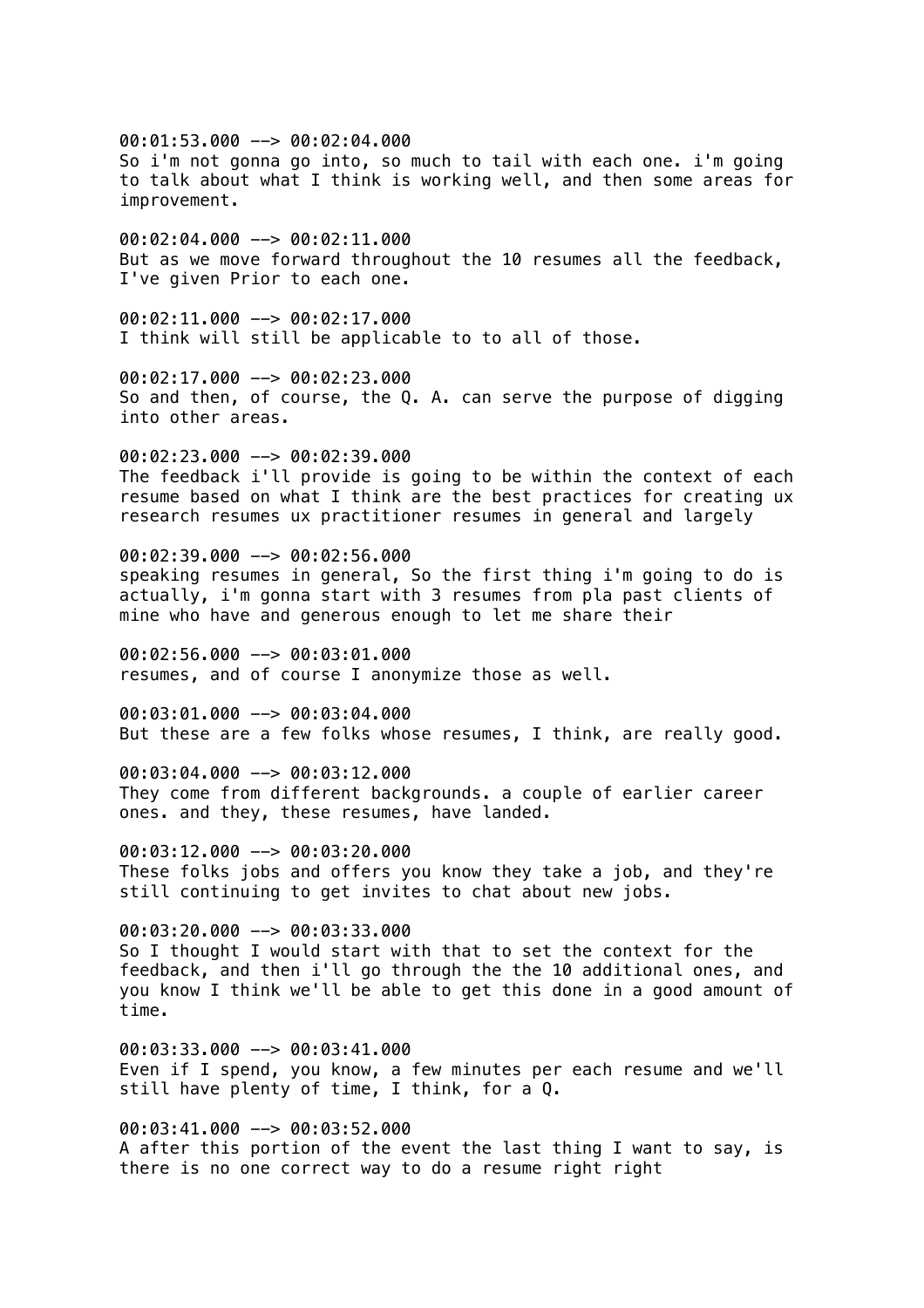00:03:52.000 --> 00:03:59.000 And and there's so much information out there on the Internet that there's a lot of very opinions.

00:03:59.000 --> 00:04:12.000 But opinions are different from facts and facts are based in data, and what works overall for people to have effective resumes and successfully go through the job search process.

 $00:04:12.000$  -->  $00:04:19.000$ And that's really the perspective i'm coming from you know I I worked in New York for 10 years before becoming a touch.

00:04:19.000 --> 00:04:34.000 But i've worked with so many people on this type of material that I see what works I also really try to keep up to date with learning from recruiters. You can go on Youtube and learn directly from recruiters right about how they review

00:04:34.000 --> 00:04:50.000 resumes So I find that to be really important as well, because I want to make sure i'm providing the most accurate information again, rather than my opinion based on just my experience, or whatever the case may be and so, while there's no one correct way,

00:04:50.000 --> 00:04:56.000 to do a resume. There are rit there are best practices right? It's kind of like ux heuristics.

00:04:56.000 --> 00:05:00.000 There are best practices for product design for user experience.

00:05:00.000 --> 00:05:06.000 And the same idea can be applied here. And you really, you want to ux your resume.

00:05:06.000 --> 00:05:10.000 What does that mean? Thinking about the user of your resume?

 $00:05:10.000$  -->  $00:05:15.000$ The reader. The person who you're wanting to communicate with

00:05:15.000 --> 00:05:22.000 You know how putting on their hat for a second and going like, What is it that they actually want to know about me right now?

 $00:05:22.000$  -->  $00:05:26.000$ What do they care about? What are their goals with this job?

00:05:26.000 --> 00:05:41.000 Search right like It's finding the right candidate but what are the goals at this point in the process of you know, finding the right fit and learning particular information about this person in order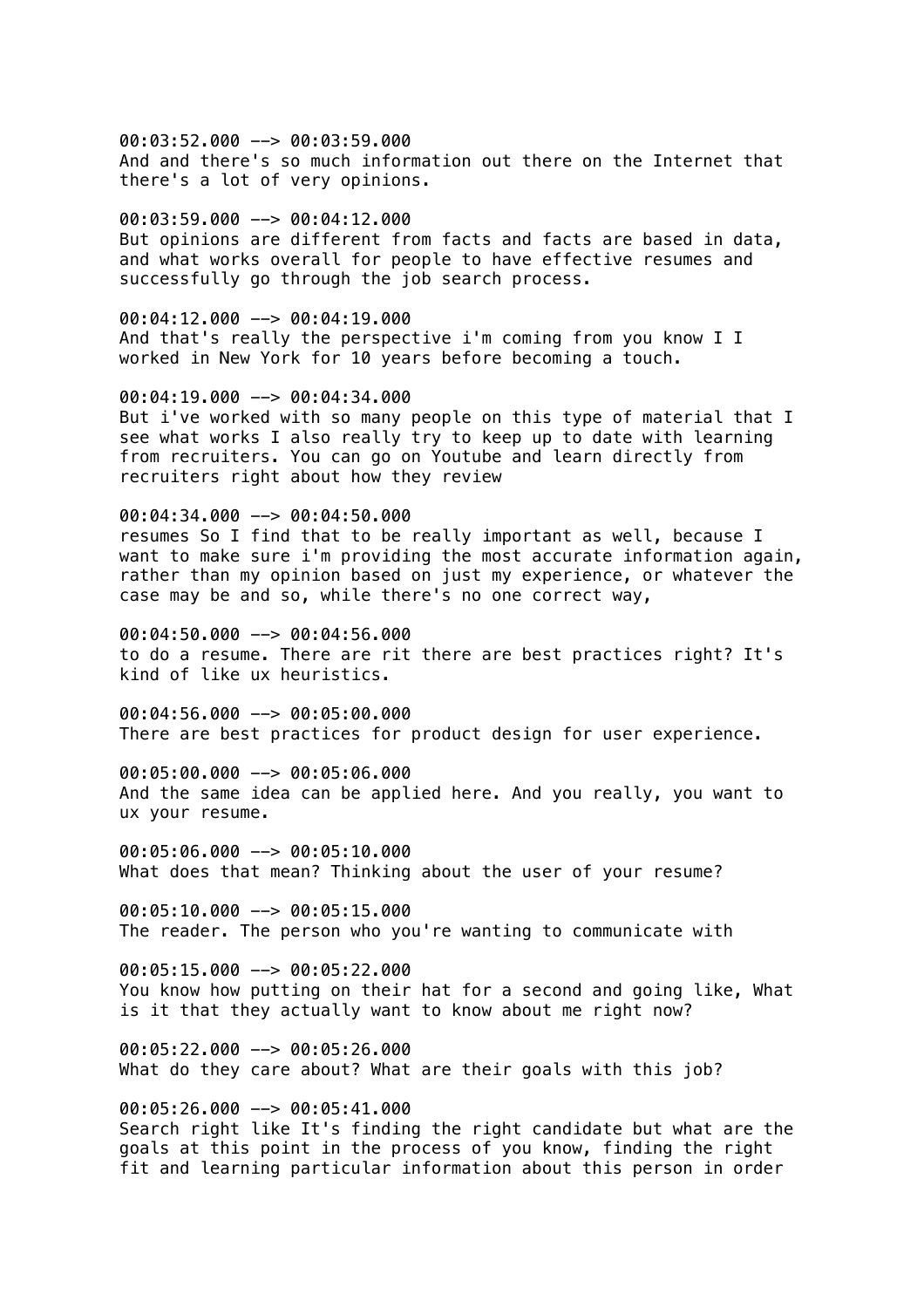to just move them to the next stage so a

00:05:41.000 --> 00:05:57.000 recruiter hiring the integer thinking about these different users that you might have, even even before that, though, knowing the job that you want. First, I do see a lot of people create resumes, and then try to figure out jobs or I think

00:05:57.000 --> 00:06:13.000

What could be even more not helpful, is to want to apply to totally different types of roles like Youx research, ux design product manager like those are 3 totally different things in a nutshell.

00:06:13.000 --> 00:06:16.000 And You want to be strategic and and focused.

00:06:16.000 --> 00:06:22.000 But if you do all of that, what it means is going to have f 1 million versions of your professional documents.

00:06:22.000 --> 00:06:31.000 So knowing the job that you want first taking about the reader, and again, like their mental model of what her resume looks like.

00:06:31.000 --> 00:06:37.000 It feels like the content, of course, being really important. the most important thing.

00:06:37.000 --> 00:06:43.000 There are some other elements that I think are really super important as well, which i'll get to you in a second.

00:06:43.000 --> 00:06:54.000 But the content being a way to showcase your skills, your experience, and your impact, and a very clear and concise way.

00:06:54.000 --> 00:07:03.000 Also, you know, paying attention to detail and and getting her the typos limiting redundancy in your content.

00:07:03.000 --> 00:07:18.000 And I have in the examples i've pulled there some areas where I can point out like some redundant information that getting rid of it can actually free up space, you know, for other stuff, or whatever so in addition to

00:07:18.000 --> 00:07:33.000 the content. the visual design, the structure the readability and you just wanna have, like a nice looking resume doesn't have to be fancy. And there are some great software out there that can provide you with templates like

00:07:33.000 --> 00:07:52.000 canva and other ones. but really you just want it to be readable and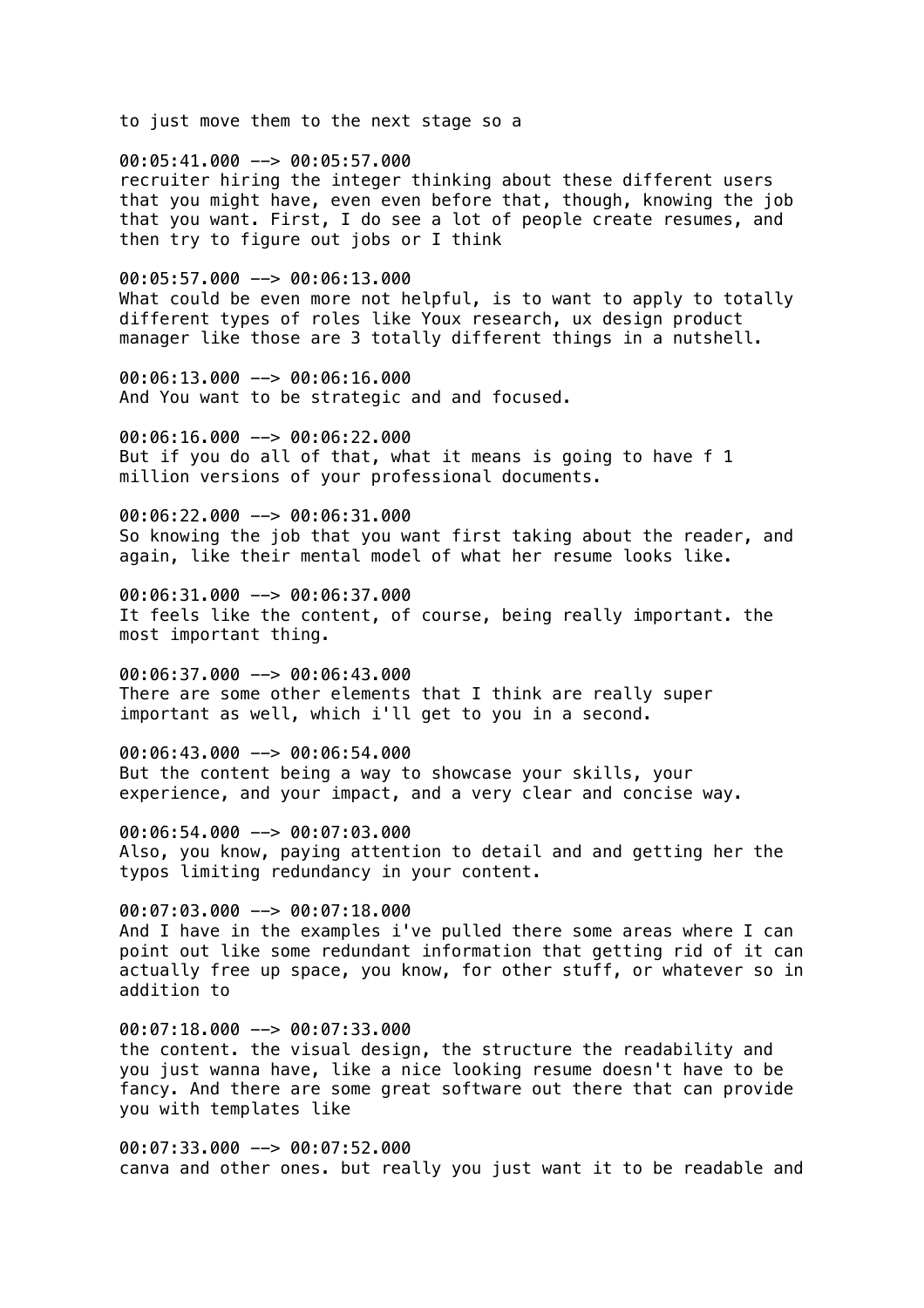and have some breathing room and have a structure or an information design that again matches people's mental models like you know a certain order of information for placement

00:07:52.000 --> 00:07:56.000 of it. How How are you using columns? right?

00:07:56.000 --> 00:08:05.000 That that sort of thing, too. So And And then 2 other things I want to mention is this this question of like, What is enough?

00:08:05.000 --> 00:08:10.000 What is enough for that person in this moment to know about you.

00:08:10.000 --> 00:08:16.000 So as researchers. Part of our work is to do research studies to learn things and to make recommendations.

00:08:16.000 --> 00:08:24.000 Well, that's the kind of you know information that we don't really need to know in a resume at this point.

00:08:24.000 --> 00:08:31.000 You want to talk about that stuff when you get to the case, Study presentations that you do.

00:08:31.000 --> 00:08:37.000 So what does that person need to know in the moment to make the decision they need to make recruiter.

00:08:37.000 --> 00:08:43.000 Does this person like look like a good fit? Yes, no. Okay, pass it on to the hiring manager.

00:08:43.000 --> 00:08:51.000 And then the last thing is, your resume is part of a system of your professional assets.

00:08:51.000 --> 00:09:02.000 Your professional brand. It all works together. And so you have your resume, your linkedin, your website.

00:09:02.000 --> 00:09:08.000 Perhaps a cover letter, Maybe all of those things work together in a system.

00:09:08.000 --> 00:09:24.000 And it's a way to provide. information. to people in different forms at different points in the process. And so thinking about your resume like, what is the specific purpose of of that document.

00:09:24.000 --> 00:09:39.000 Okay, So those are. I don't know just some like themes i'll be touching on and and having this context will, I think, help kind of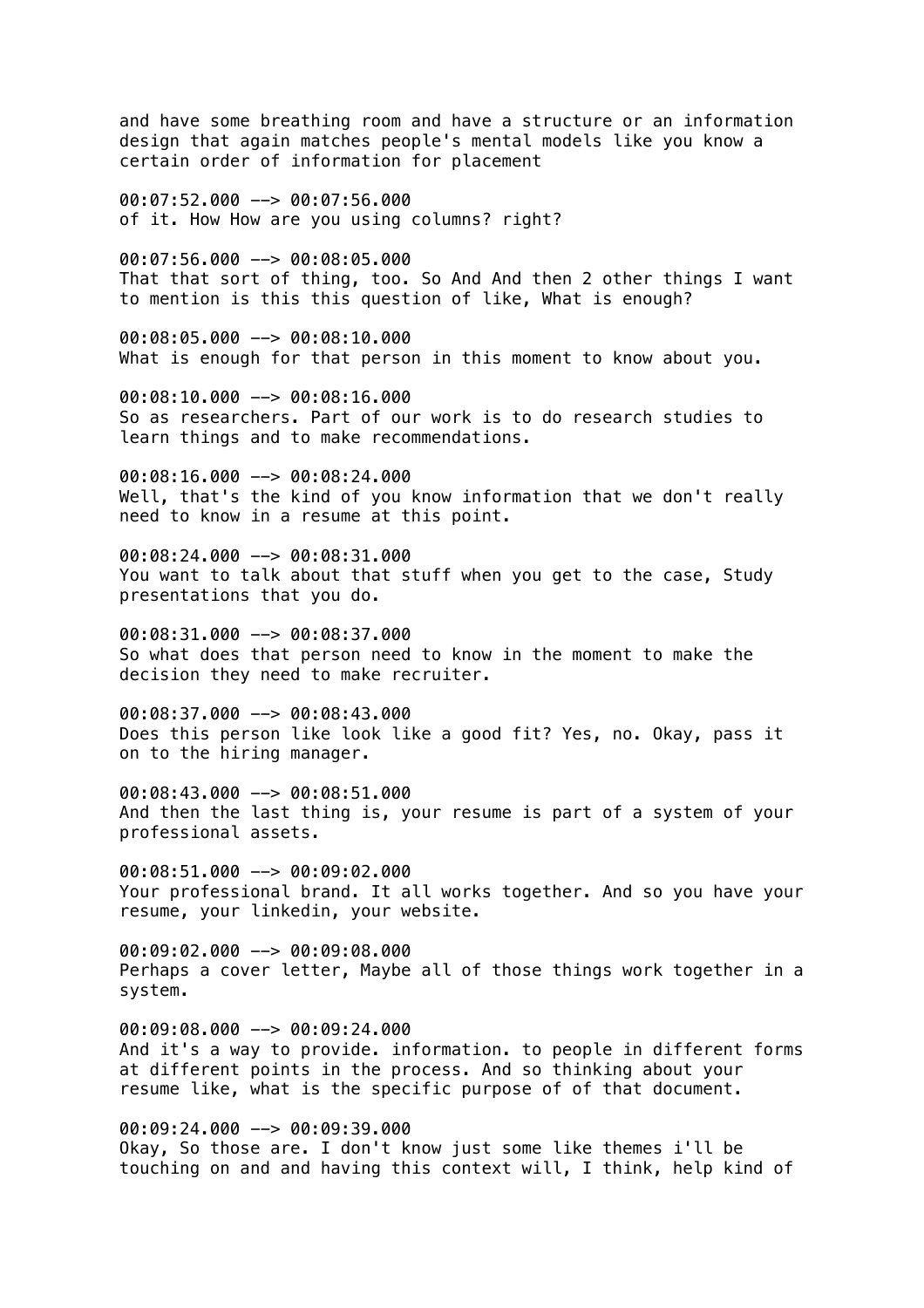clarify or just like set set of contexts for the specific feedback that 00:09:39.000 --> 00:09:56.000 I am giving over over the event alright so now i'm going to open up some resumes my screen 00:09:56.000 --> 00:10:11.000 And so i'll I will have these zoomed in but zoom the the app that we're in also has a feature where you can zoom on someone's screen that is sharing so if you need to zoom in to be able to 00:10:11.000 --> 00:10:16.000 see stuff more easily. feel free to also do that. So 00:10:16.000 --> 00:10:26.000 As I mentioned, I am going to start with a review of 3 resumes from past clients.  $00:10:26.000$  -->  $00:10:39.000$ I'll give you a bit of an explanation of who this person is, and what I think they're doing well, and also these resumes aren't perfect I I like to strive for perfection in the 00:10:39.000 --> 00:10:45.000 resume with with regard to all of those themes that I mentioned, but ultimately it's, like you know. 00:10:45.000 --> 00:10:50.000 Is, is this: Is this good enough? already meeting those best practices? 00:10:50.000 --> 00:10:55.000 I am kind of a nick picky person again with that goal of like. 00:10:55.000 --> 00:11:01.000 Let's make this as good as possible. but ultimately there will always be something that's like. Well, that could have been different.  $00:11:01.000$  -->  $00:11:08.000$ But it worked, you know what is good enough. Okay, so just want to double check. 00:11:08.000 --> 00:11:15.000 I opened a resume. are you able to see it?  $00:11:15.000$  -->  $00:11:23.000$ Yes, alrighty, cool, alright. So this resume again from a past client of mine. 00:11:23.000 --> 00:11:43.000 This person moved from U. S. design into ux research, and she had a fairly extensive background in visual and ux or product design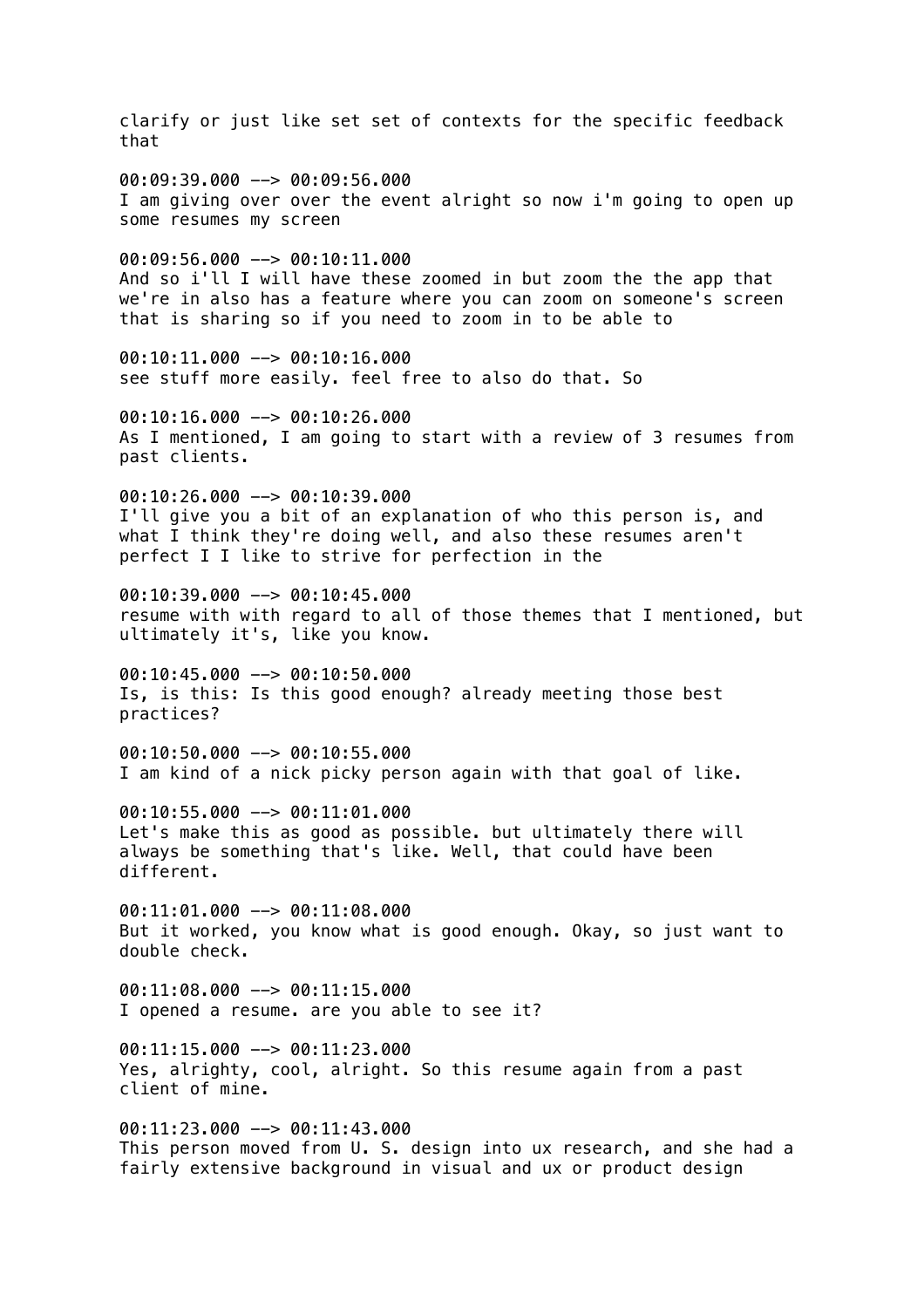specifically and she decided that at some point you know, a couple of years ago that she wanted to move

00:11:43.000 --> 00:11:52.000 into ux research. So the first thing I want to point out here is her professional statement at the top.

00:11:52.000 --> 00:12:00.000 And actually I have a question which is, I would like to use the

 $00:12:00.000$  -->  $00:12:21.000$ How do I open up the like little marker arrow sort of thing? so I can make it more easy to see when i'm looking at there should be a way to do that like annotate, which is the annotation in

00:12:21.000 --> 00:12:28.000 the share settings. Okay, where is the share settings in that cover?

00:12:28.000 --> 00:12:33.000 Menu pause, show subtitle breakout rooms.

00:12:33.000 --> 00:12:47.000 If it helps, too, we can see your mouse I don't know if you knew that . yeah, I don't. I want to just use like the red sort of thing to make it really clear where I am top of my screen Yeah,

00:12:47.000 --> 00:12:51.000 normally I can see it up there but I don't see it so.

00:12:51.000 --> 00:12:56.000 I don't know I guess it's fine do you options.

00:12:56.000 --> 00:13:01.000 Yeah, I don't I don't know what the what the deal is, but that's okay.

00:13:01.000 --> 00:13:06.000 If someone someone figures it out, let me know

00:13:06.000 --> 00:13:12.000 My browser may be up too high let's see I don't know you know.

 $00:13:12.000$  -->  $00:13:21.000$ It it's okay. I really appreciate everyone in the chat pointing out all the different possible things for me to try.

 $00:13:21.000$  -->  $00:13:31.000$ So I thank you that's that's very I know you options.

00:13:31.000 --> 00:13:40.000 Yeah I don't I don't actually have let me see, I don't really think I have that.

00:13:40.000 --> 00:13:51.000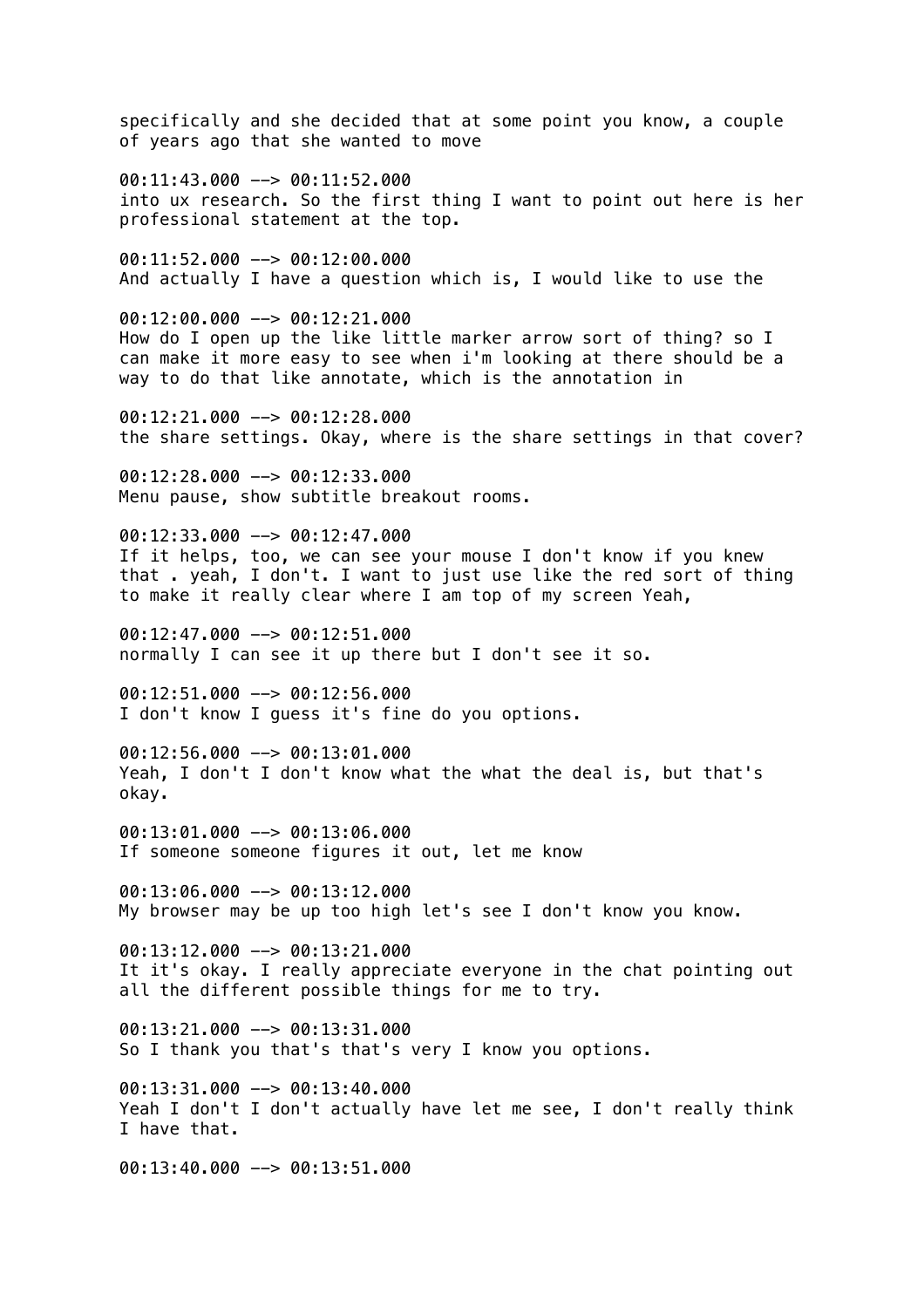I'm hovering in the top portion control all shift h control.

00:13:51.000 --> 00:13:58.000 I have no idea. wait. Let me see no i'm in thank you, Robin.

00:13:58.000 --> 00:14:02.000 I am in the zoom window also. I you just can't See it?

00:14:02.000 --> 00:14:06.000 Okay, So yeah, we should send this to your ex team.

00:14:06.000 --> 00:14:16.000 Whenever I was practicing earlier, it was there so I have no idea. But let's get let's say it back to the resonance, and you can edit that all out there's some editing work.

00:14:16.000 --> 00:14:33.000 For you to do. Okay, So this person's resume the first thing I want to point out is it is just really well designed, really just visually easy to see exactly what information is where the columns the kind of sections or

00:14:33.000 --> 00:14:35.000 paragraphs. The bullets, of course, are helpful.

00:14:35.000 --> 00:14:43.000 Headings and sub headings. it's just really clean really breathe, you know, as breathable white space.

00:14:43.000 --> 00:14:50.000 It's very easy for someone to take a look at and remember people are looking at resumes on a screen.

00:14:50.000 --> 00:14:58.000 They're not printing them out anymore. these days. So really important to to think about that with regard to how you design it.

00:14:58.000 --> 00:15:05.000 Even the font like what's What are good fonts to use on a screen versus funds, that you might use printing out something.

00:15:05.000 --> 00:15:11.000 So at the top. Professional summary professional statement whatever you wanna call it.

00:15:11.000 --> 00:15:21.000 I'm actually a really big proponent of this sort of thing, the reason being that I think of it as a way to set context for your resume.

00:15:21.000 --> 00:15:27.000 So the person comes to your resume, and they read this professional statement and they go.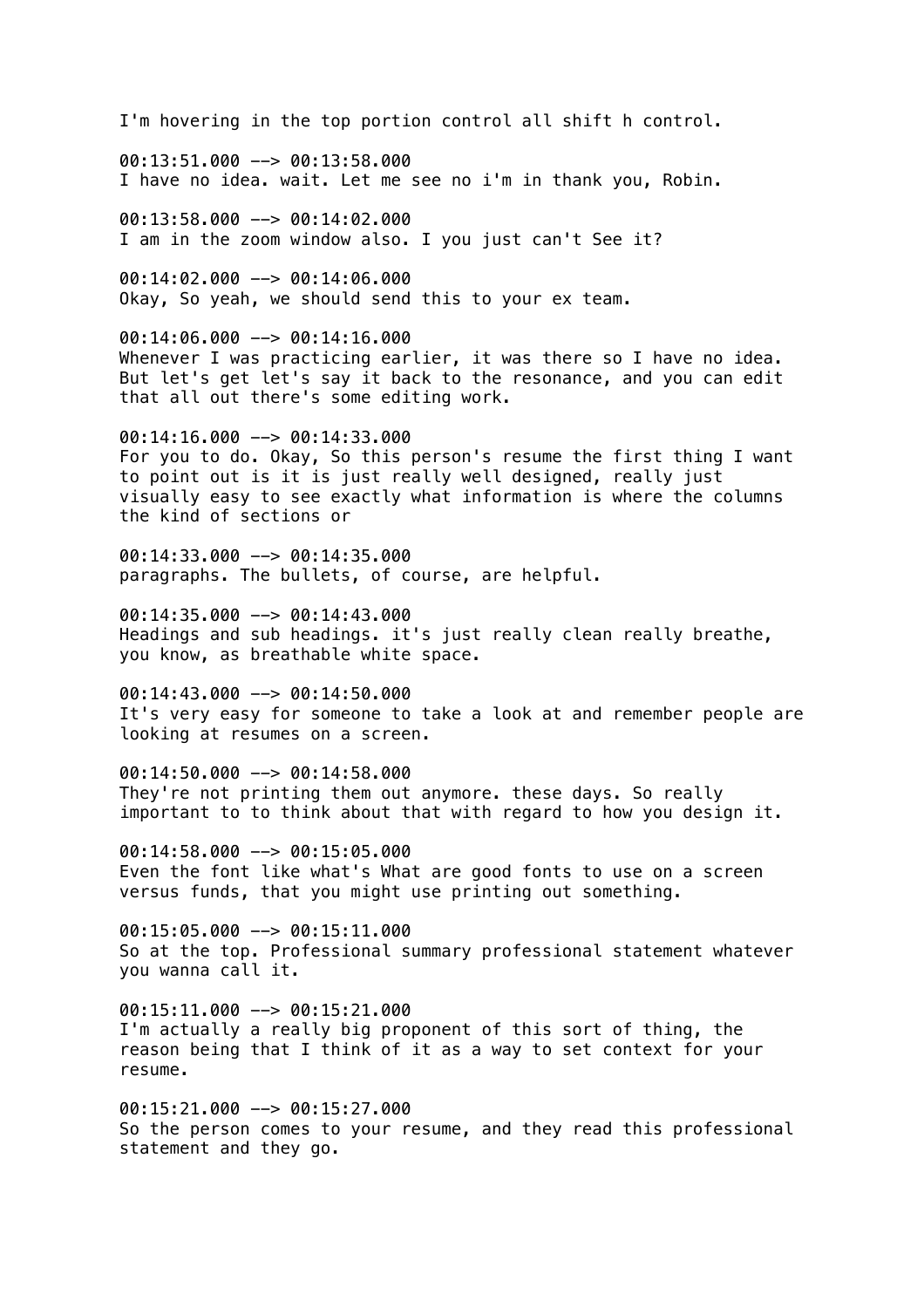00:15:27.000 --> 00:15:40.000 Oh, okay, I see, this person went from design to research. They worked in product management, and they have experience in these different types of industries for domain. Yeah. 00:15:40.000 --> 00:15:53.000 Okay, So that is, contact scores a reader. As I mentioned, each section is very, very clearly laid out, and not just talking about the The job. 00:15:53.000 --> 00:16:00.000 Job description sections, but also the column with skills very easy to read something. 00:16:00.000 --> 00:16:10.000 You know education contact. information. that's something different here right like contact info at the bottom left, you know typically it's or at the top.  $00:16:10.000$   $\rightarrow$  00:16:15.000 Right. that's a mental model thing. People might expect to typically see it up there. 00:16:15.000 --> 00:16:24.000 But you know, this person got John with this resume so that's an example of a thing that is not like a part and fast rule. 00:16:24.000 --> 00:16:43.000 Okay. So what I also like about the description of the job? experience here is there is a brief summary of what the role was and what it was for right leading end to end research across the suite of accounting and auditing 00:16:43.000 --> 00:16:47.000 products. Okay, cool there. there's a little bit more context and the bullets, you know. 00:16:47.000 --> 00:16:51.000 There's only 3 bullets they're very simple again what is enough.  $00:16:51.000$  -->  $00:17:01.000$ The resume doesn't have to have every single thing on it's like what's the most important thing and it starts with what what did they do like the action? 00:17:01.000 --> 00:17:11.000 What was the focus different activities? And the purpose of those activities of those responsibilities.  $00:17:11.000$  -->  $00:17:22.000$ And in addition to that, of course, outcomes and impact right and impact doesn't have to be quantified like quantitative impacts. That's cool.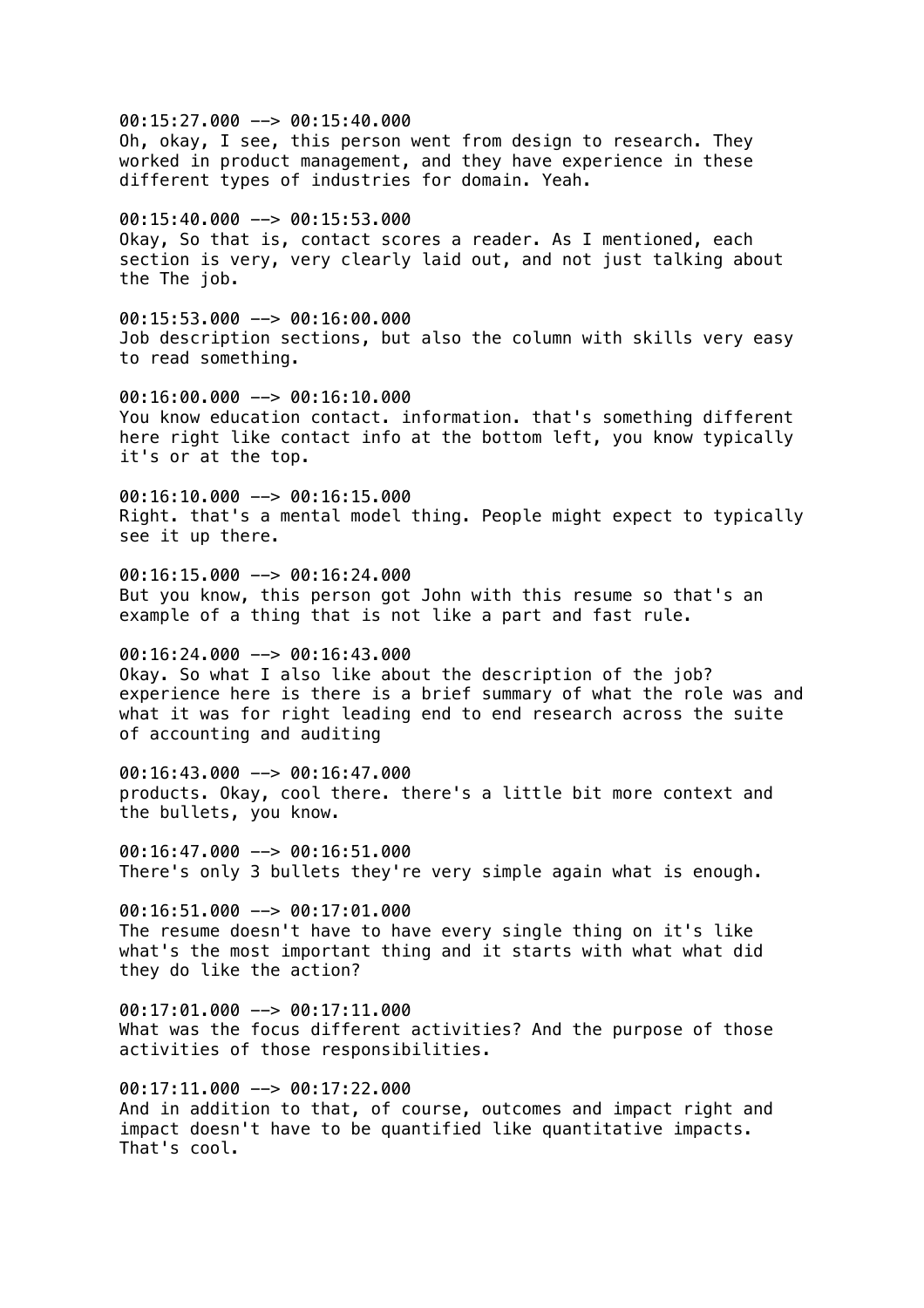00:17:22.000 --> 00:17:27.000 Aayona young, actually just put out a video on Youtube or this week.

00:17:27.000 --> 00:17:33.000 Talking about? what is, what? what does research impact actually look like? It can be quantitative.

00:17:33.000 --> 00:17:38.000 It could be qualitative. it can be impacting a process.

 $00:17:38.000$  -->  $00:17:44.000$ Advancing, or yeah, advancing like the value of research in your organization.

00:17:44.000 --> 00:17:57.000 It could be starting up a new program, or it could be quantitative sort of measures like reducing the amount of time that it takes to do a particular task impacting the product strategy.

 $00:17:57.000$  -->  $00:18:04.000$ You know what, whatever it might be, so that's a really important thing to think about when you're writing your resume is, hey?

00:18:04.000 --> 00:18:13.000 What are the different ways that I can describe the kind of impact that I had, especially for folks coming out of academia, where it can be a little bit more challenging.

00:18:13.000 --> 00:18:21.000 Just a couple of sentences per bullet you know that's that's really all you need the rest of this, you know it.

00:18:21.000 --> 00:18:26.000 It. it follows the same pattern of talking about the key responsibilities and and outcomes.

00:18:26.000 --> 00:18:45.000 The other part I want to call out here is the left hand column. a really good breakdown of skills. So what are the U. S. research skills like any? or you're going into research?

00:18:45.000 --> 00:18:47.000 You want to decide like, Are these skills from different rules relevant?

00:18:47.000 --> 00:18:58.000 If if she didn't have a statement up here to really indicate, like she knew from design into research, then this might be a little bit confusing.

00:18:58.000 --> 00:19:01.000 You know. Why, why does she have ux design and block management on here?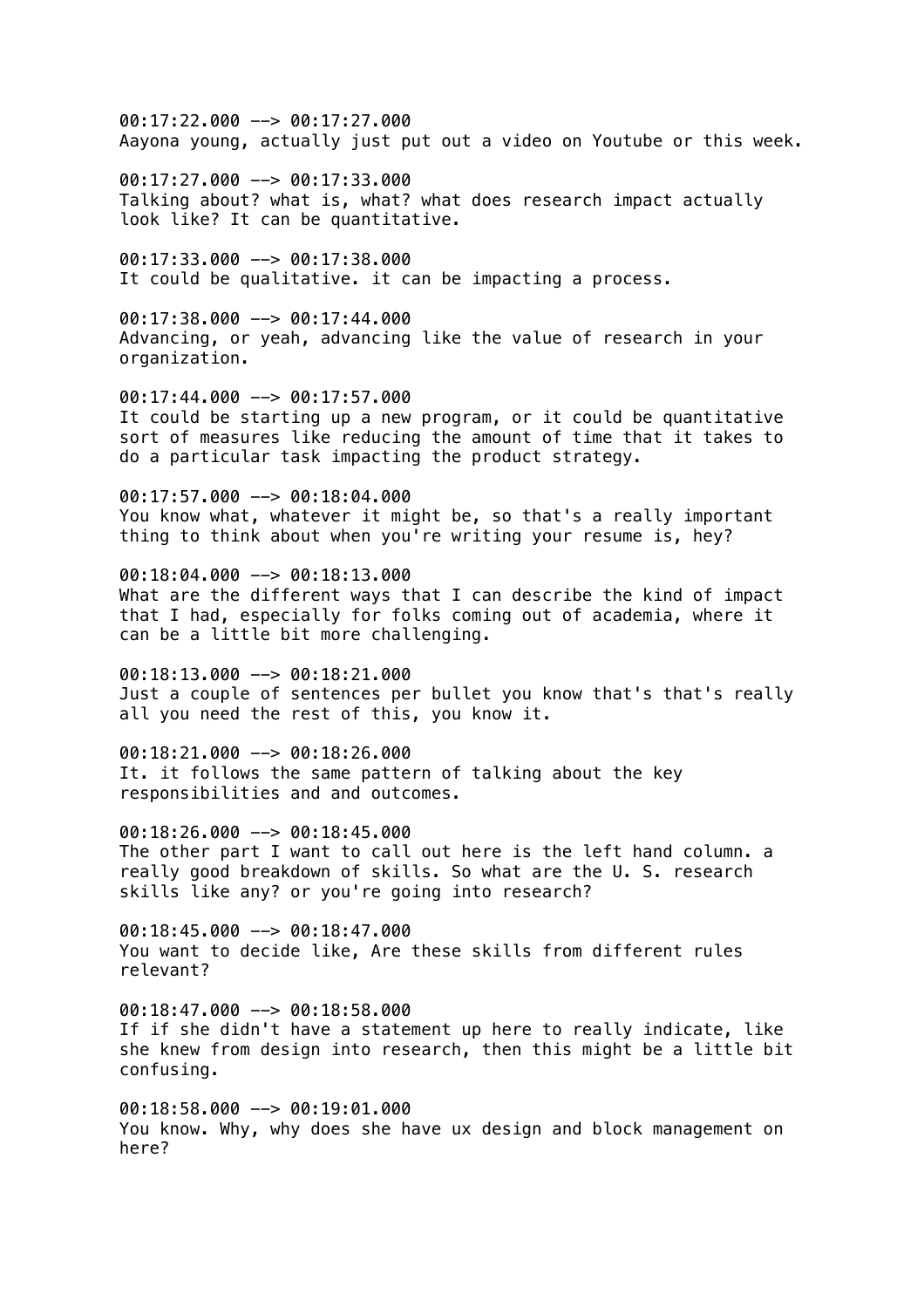00:19:01.000 --> 00:19:09.000 So this all this information, all works together, and a and a tool section, because tools are not sales tools.

00:19:09.000 --> 00:19:19.000 Are, you know, software's user testingcom you know design software for typing, you know, whatever it may be.

 $00:19:19.000$  -->  $00:19:23.000$ And then some education, including some non traditional academic education.

00:19:23.000 --> 00:19:30.000 And you know, certifications boot camp Other types of training are definitely important to.

00:19:30.000 --> 00:19:36.000 Put on your resume, especially if they are related to learning more about ux research.

00:19:36.000 --> 00:19:44.000 If you're going into the school. Okay, so next one I wanna take a look at another clients.

 $00:19:44.000$  -->  $00:19:50.000$ Definitely a much more early career person coming out of academia.

00:19:50.000 --> 00:19:58.000 Going into essentially his first kind of full time role. as a research contractor.

00:19:58.000 --> 00:20:02.000 Again. Same kind of feedback here about the layout.

00:20:02.000 --> 00:20:11.000 The visual design. a really solid state What I the way I like to think about these statements, not just sending context, but it communicates who you are like.

00:20:11.000 --> 00:20:26.000 What's your personality? What makes you distinct? from other researchers? when I see resumes that, say you know I love to understand people to design products like no shit like every researcher does that every researcher is curious Every researcher

00:20:26.000 --> 00:20:34.000 has empathy. you know it's like Go beyond that get rid of that stuff and get more specific.

00:20:34.000 --> 00:20:42.000 This is a statement it's a pitch that relates to, you know, to brand the professional brand whatever you might wanna call it so.

00:20:42.000 --> 00:20:47.000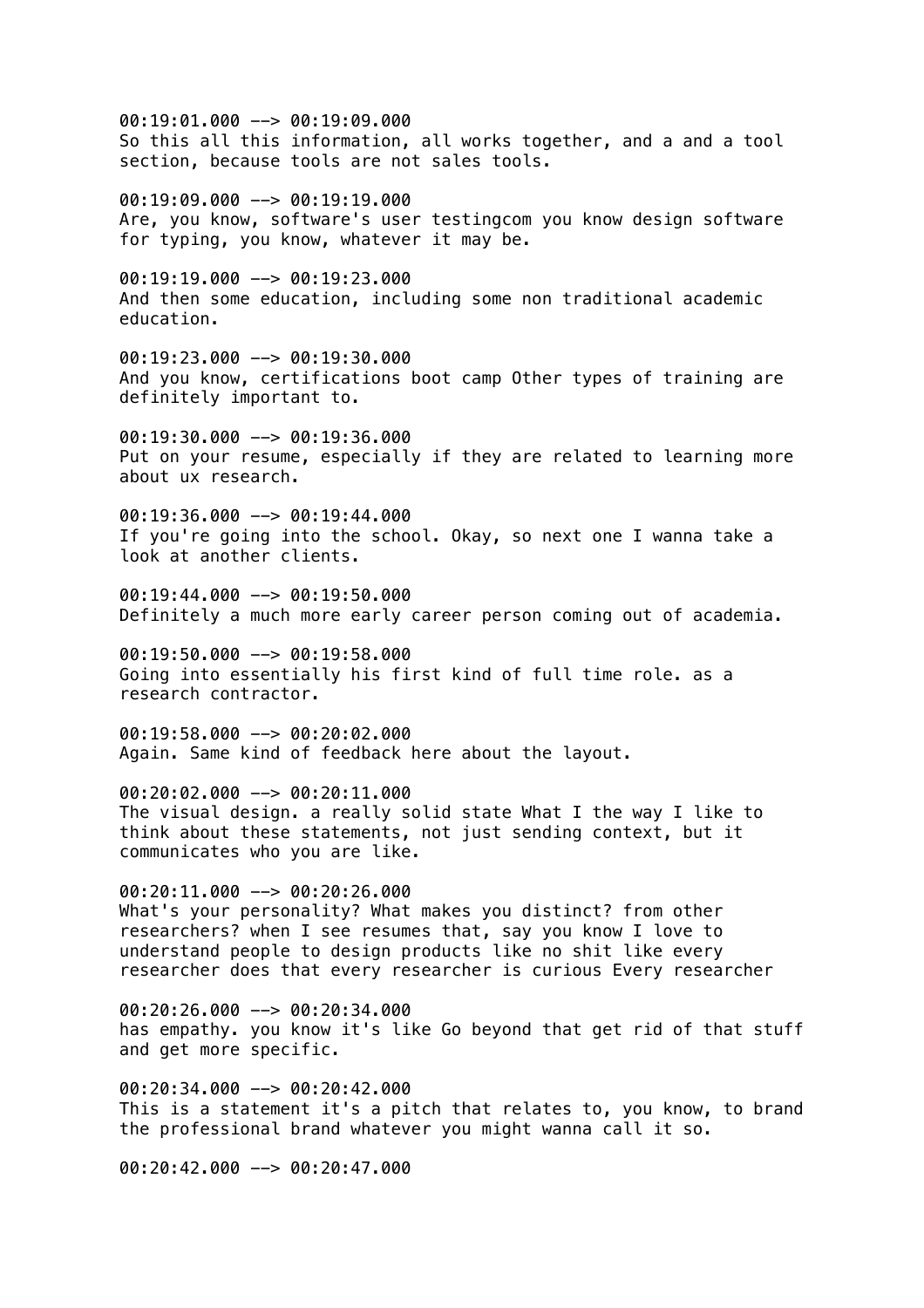I'm a curious fun. Spirited approachable researcher yada yada yada! 00:20:47.000 --> 00:20:54.000 I'm excited to dive into my next u s research position it's making it very clear that this person is making a transition. 00:20:54.000 --> 00:21:00.000 And you know this resonates with certain positions that are looking for that kind of person. 00:21:00.000 --> 00:21:07.000 What I like about the skill section here compared with the previous one is that it's much more easy to read, and so this one. 00:21:07.000 --> 00:21:11.000 It's not bad again. it's it's not gonna make or break the resume.  $00:21:11.000$  -->  $00:21:16.000$ The keywords are important to just to kind of like parson to the system.  $00:21:16.000$  -->  $00:21:19.000$ And we'll talk more about ats systems later. 00:21:19.000 --> 00:21:23.000 But what I like about this one is you can very easily skim it. 00:21:23.000 --> 00:21:27.000 Okay, looking through the keywords, you know. Okay, tools. 00:21:27.000 --> 00:21:36.000 Same same sort of thing. and just to call out a couple of these job job description. 00:21:36.000 --> 00:21:44.000 So again, like the previous one. there there's a statement here to sum up what the role is. this person is supporting the product teams. 00:21:44.000 --> 00:21:50.000 In this role, which is specifically about research repositories.  $00:21:50.000$  -->  $00:21:57.000$ Being part of the that program and calling information from different studies to impact team decisions.  $00:21:57.000$  -->  $00:22:03.000$ So very clear summary of of that position. and then some impacts. 00:22:03.000 --> 00:22:09.000 So what kind of things did they improve? what areas were they focusing on? 00:22:09.000 --> 00:22:14.000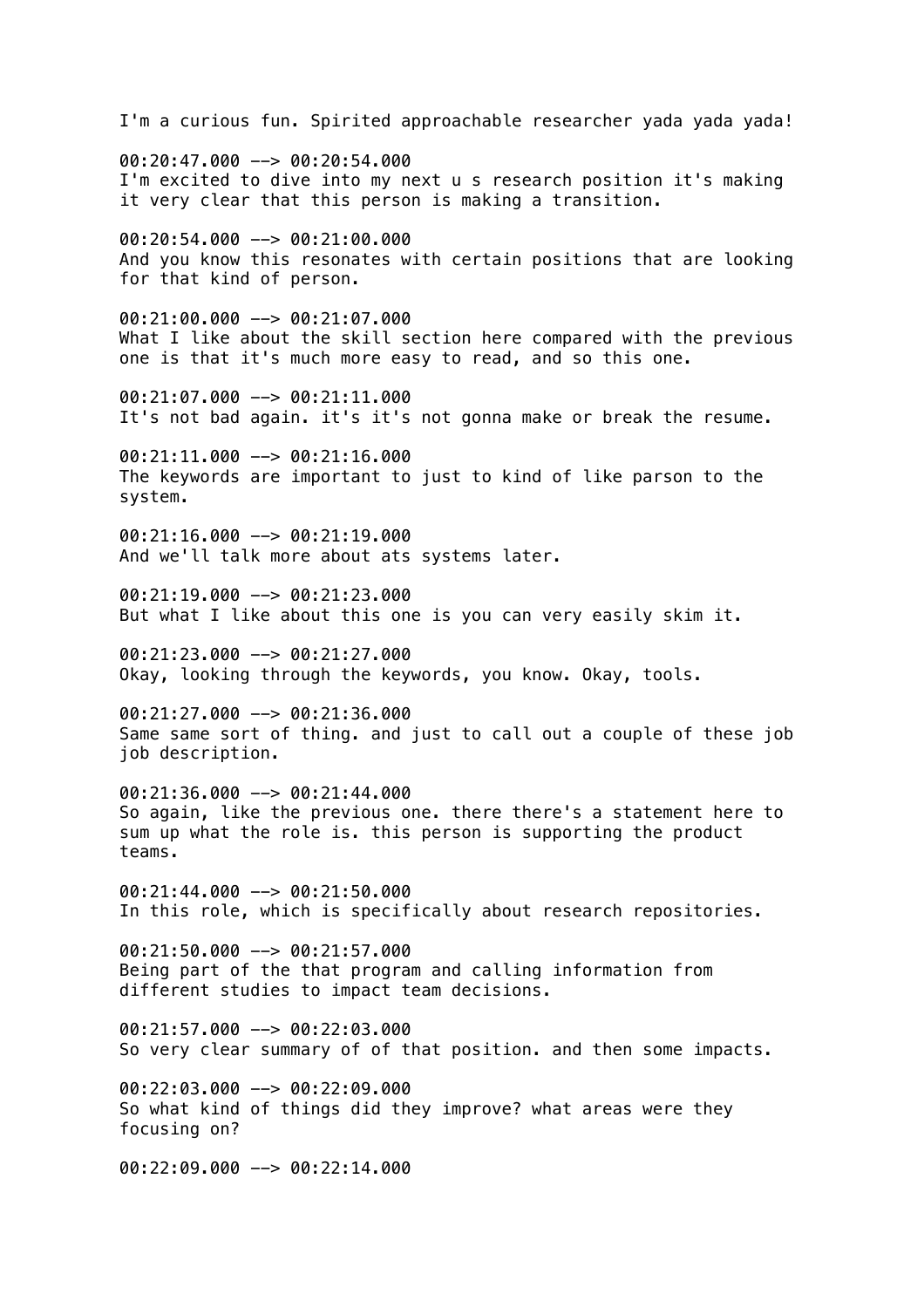You know, Ads product team, Do you see? Seller messaging? 00:22:14.000 --> 00:22:22.000 It just like a very basic summary of what this person is doing and and the outcomes. 00:22:22.000 --> 00:22:26.000 So I think that's pretty much all I want to cover on this one. 00:22:26.000 --> 00:22:38.000 This one is the last one from a previous client what you'll see is that it's 2 pages this person? I think the formatting got messed up on this one? 00:22:38.000 --> 00:22:44.000 So there's some stuff that's hidden but This is an academic coming out, or has a PHD.  $00:22:44.000$  -->  $00:22:53.000$ Coming out of an academic context job, not as a pure like educator, but another within a university museums. 00:22:53.000 --> 00:22:58.000 Essentially So what she has here again is an about me statement. 00:22:58.000 --> 00:23:04.000 Job, description, stuff, education, and then a skill section. 00:23:04.000 --> 00:23:12.000 Here, so there's no we're about so is someone go on mute. 00:23:12.000 --> 00:23:25.000 There's no rule about like page links or whatever page length is just like how much experience do you have, and what do you really need to communicate about that experience and if you're highly experienced it's going to go past 00:23:25.000 --> 00:23:32.000 one page, and this person is an academic and academic experience is absolutely legitimately experienced. 00:23:32.000 --> 00:23:36.000 Don't ever let anyone tell you that that does not count that's bullshit. 00:23:36.000 --> 00:23:41.000 You just have to keep the experience clearly to the reader of Nora.  $00:23:41.000$  -->  $00:23:49.000$ Resume So so again, like this person coming out of academia, really needed to set back and go. 00:23:49.000 --> 00:23:53.000 Okay, this is an industry work, but it's it's work it's experience.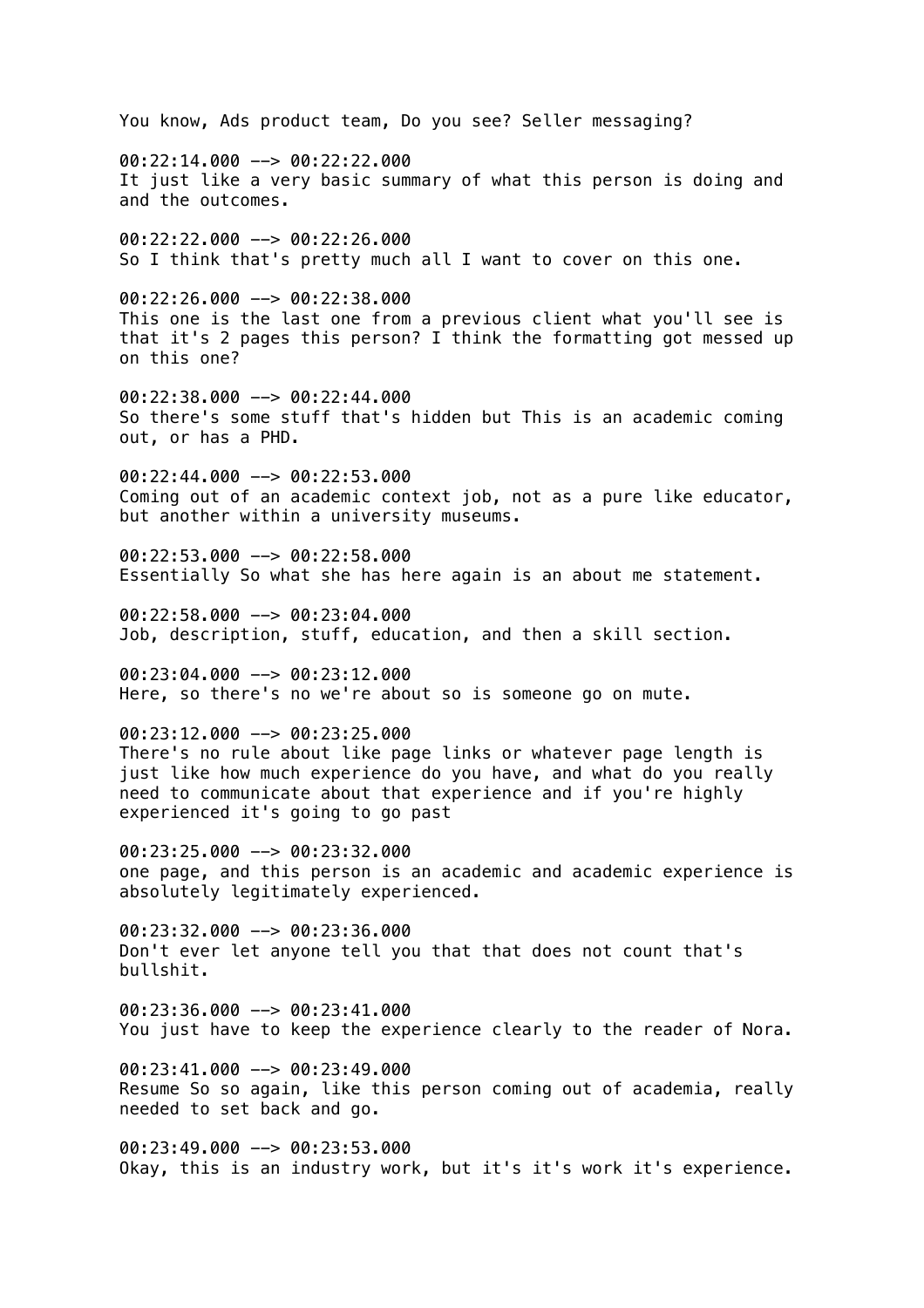00:23:53.000 --> 00:23:58.000 I had impact. What could that? How could I talk about that?

00:23:58.000 --> 00:24:03.000 So, what were the responsibilities that this person had?

00:24:03.000 --> 00:24:09.000 What were their key focus areas? What kinds of activities did they do, and what were the outcomes?

00:24:09.000 --> 00:24:22.000 So, for example, collaborator was stakeholders to design an implement museum exhibits, and that contributed to a 200% increase in attendance of a particular group of people that they were hoping to get into The

 $00:24:22.000$  -->  $00:24:31.000$ museum identified need for new data management. system That's a that's a process operation sort of thing.

00:24:31.000 --> 00:24:41.000 Very relevant to being a researcher securing grant money that's writing proposals, communication and convincing people to to give you money.

00:24:41.000 --> 00:24:46.000 That's a big deal. this person had a very sort of you know.

00:24:46.000 --> 00:24:49.000 Academic background again, but they were able to take their work.

00:24:49.000 --> 00:25:05.000 In a museum context. And actually their you know, anthropologist work focused on a very kind of niche area of masks and coffins in Ghana and in other African countries and talk about it

00:25:05.000 --> 00:25:10.000 effectively to communicate, effectively and clearly to the reader.

 $00:25:10.000$  -->  $00:25:15.000$ This person is going to a large tech company. Got several other you know.

00:25:15.000 --> 00:25:20.000 A full interview loops at other tech companies. So this works.

 $00:25:20.000$  -->  $00:25:26.000$ This works, the other ones also work. One thing I would change is

00:25:26.000 --> 00:25:37.000 The readability of this being being pros like prosaic sentences, it's not easy to read such a tight column.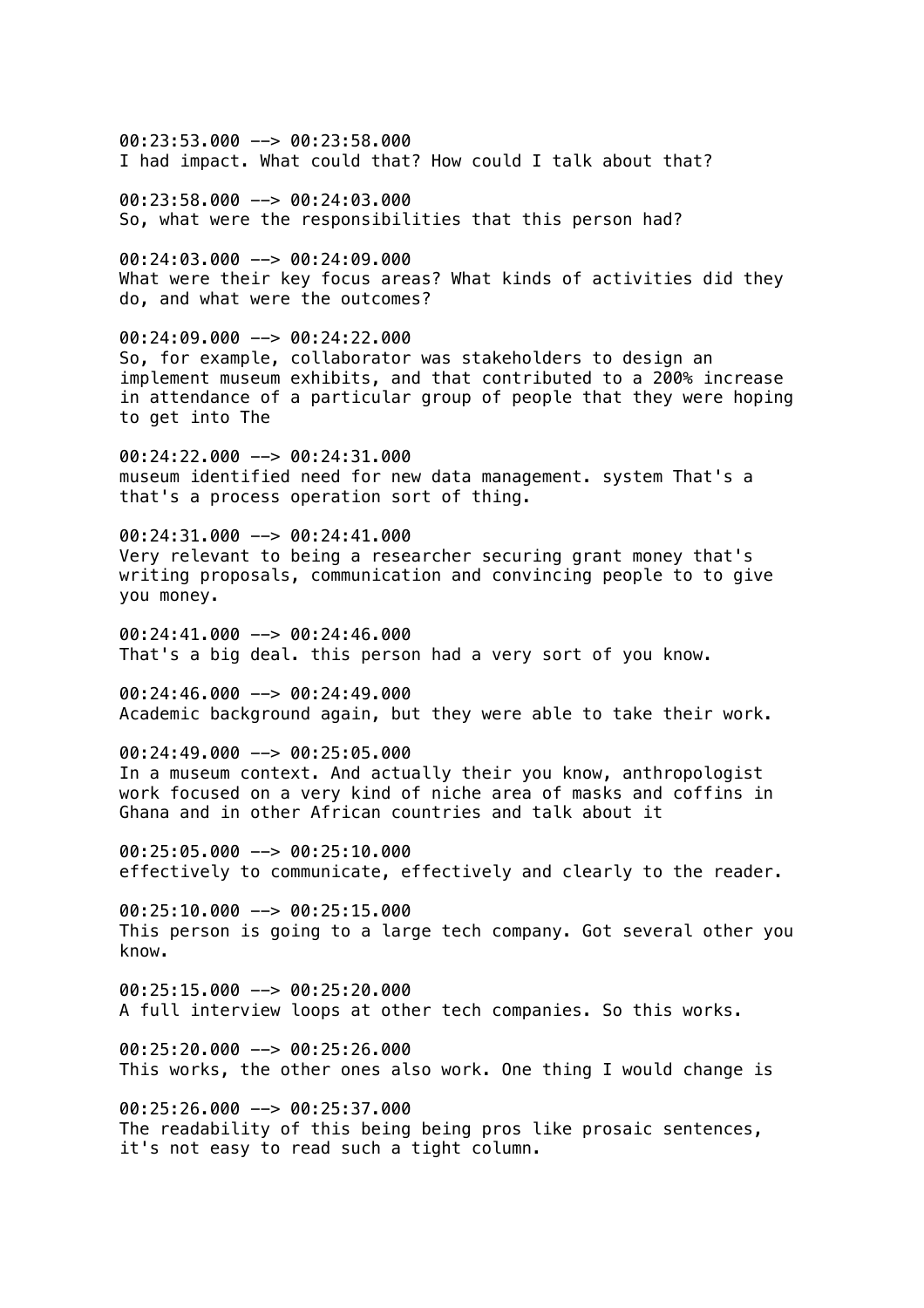00:25:37.000 --> 00:25:48.000

And so for summaries, I really encourage making it easy for people to read whether it's like reducing text in this column to make it just a smaller section, or putting it at the top.

00:25:48.000 --> 00:26:07.000

You know, just really thinking about. think about this as a sentences versus a list of skills, you know this kind of section on the column makes a lot more sense for for this type of of list essentially something to skin alright i'm

00:26:07.000 --> 00:26:20.000 gonna get into the submitted resumes so as I mentioned the feedback that I'm gonna provide it's it's kind of like a snowball right? i've i've already called out a lot of stuff about these first

00:26:20.000 --> 00:26:25.000 3 resumes, and there we'll see some similar things on other ones, and they might mention it.

00:26:25.000 --> 00:26:36.000 I might skip it So just keep that in mind. Alright, First resume that got submitted to the event today.

00:26:36.000 --> 00:26:56.000 Very nicely designed for the reasons i've mentioned before white space readability, Effective use of of columns bullets that sort of thing, love that this person has a statement for creative professional inspired by deep interest in the human condition and

00:26:56.000 --> 00:27:06.000 understanding people and understanding how understanding people and drawing on those insights can shape experiences, environments, and products that's great.

00:27:06.000 --> 00:27:11.000 I'm, i'm I really am glad to see that you have this statement here.

00:27:11.000 --> 00:27:18.000 One thing I would say is, how can you make it a little bit more special, like a little bit more distinct again, like, think of.

 $00:27:18.000$  -->  $00:27:24.000$ Could another researcher say this? Probably. Yes, many researchers could say this.

00:27:24.000 --> 00:27:37.000 What I like, is the language it's very tasty language. It's nice to read, but what else could you add to it or change, and don't be afraid to go a little bit longer. you know that would that would be totally

00:27:37.000 --> 00:27:44.000 fine let's take a look at the job descriptions and roles.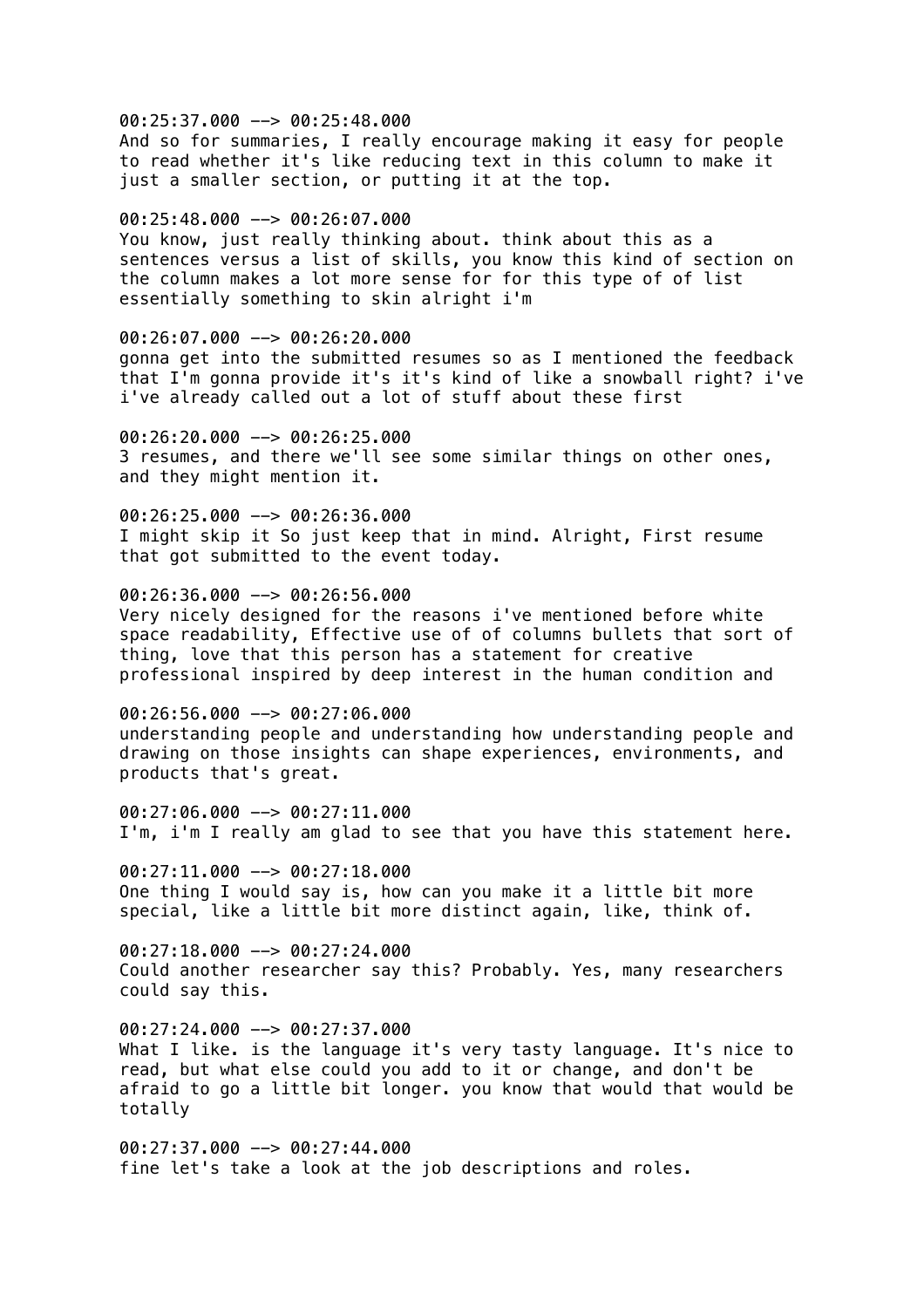00:27:44.000 --> 00:27:48.000 So you know. Use of headings to kind of separate those out the line with the dots. 00:27:48.000 --> 00:27:53.000 There makes it very easy to see. Okay, this is one job, and this is another job. 00:27:53.000 --> 00:27:58.000 And sometimes I see some challenges where it's hard for people to to kind of parse like. 00:27:58.000 --> 00:28:11.000 What am I actually looking at here? designing conduct studies across product areas, using these different types of methods, review, analyze and communicate data to generate insights? 00:28:11.000 --> 00:28:27.000 Those are very specific tasks that are True, like you did these things? But I'd like to know kind of the the bigger picture like? What was the the focus of this role like what what was your purpose here? 00:28:27.000 --> 00:28:34.000 What was the purpose of your work, and what are some outcomes generate actual insights? 00:28:34.000 --> 00:28:36.000 Well, that is an outcome, but it's it's very vaque. 00:28:36.000 --> 00:28:44.000 So I would like to see something more specific. driving product decisions. You know. What kind of teams were you working with? 00:28:44.000 --> 00:28:56.000 Was it like it? Iterative research? Was it goals, you know, like thinking about what were the decisions? 00:28:56.000 --> 00:29:01.000 Your team was wanting to make, what what their goals are. 00:29:01.000 --> 00:29:04.000 Business goals, you know, product strategies, whatever it may be. 00:29:04.000 --> 00:29:10.000 So that is what i'd like to see kind of like leveling up the content that you have here. 00:29:10.000 --> 00:29:19.000 I mentioned redundancy as well before, and if you look at it so you have ethnographic surveys concept testing usability.

00:29:19.000 --> 00:29:31.000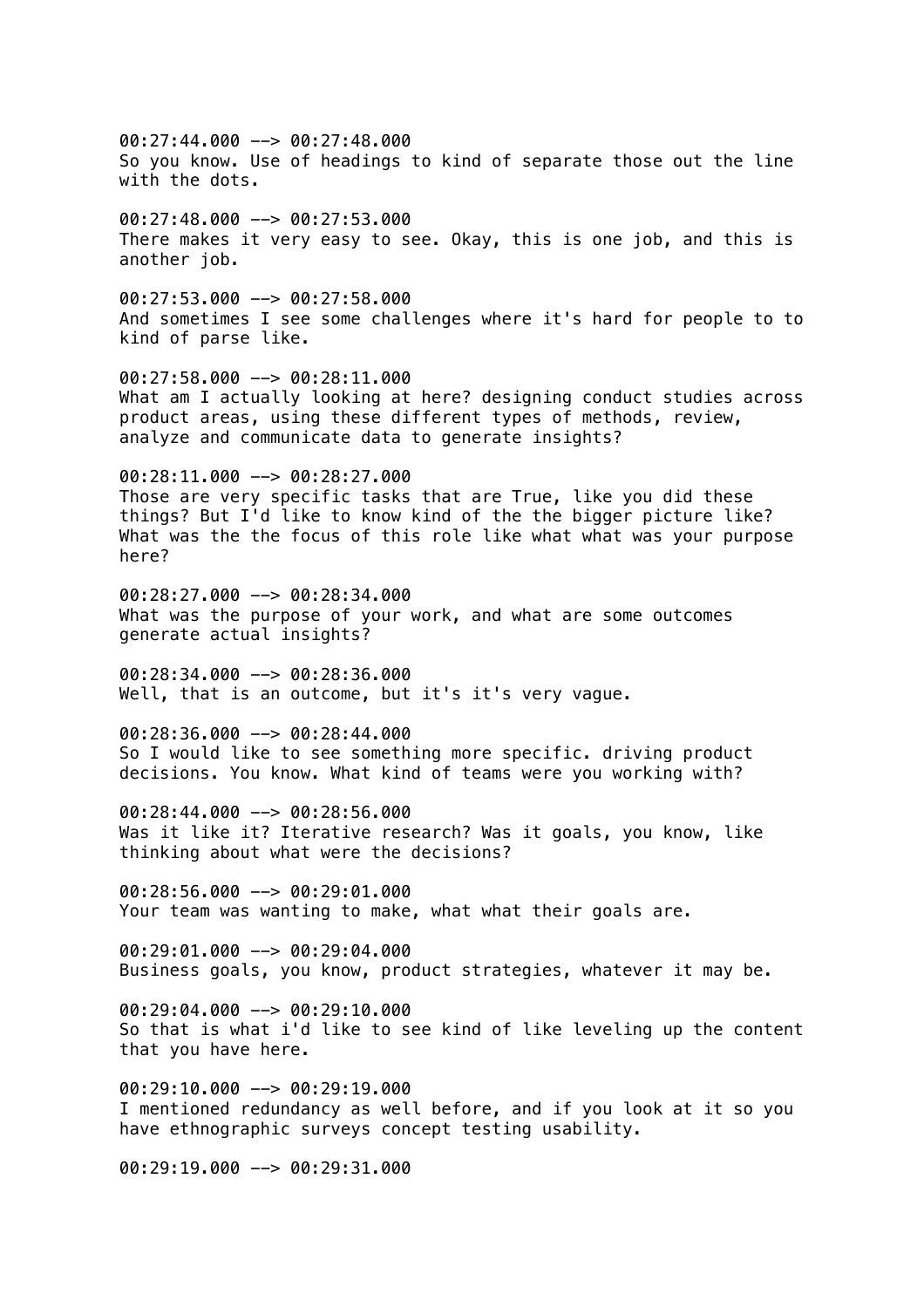But you have all of that down here, too. so the way you want to think about your spill section is actually like okay, here's Here's my skills keywords. 00:29:31.000 --> 00:29:40.000 The person's looking for those words. Okay, they want to know if you're researching, you know how to do these common methodologies and or other methodologies. 00:29:40.000 --> 00:29:46.000 Specialty sort of things different types of outputs like journey maps, or whatever. 00:29:46.000 --> 00:29:53.000 But ask yourself, what is is there a reason for me to state those exact same things in my job?  $00:29:53.000$  -->  $00:29:58.000$ Description. I don't think so you can still mention like it was this type of research. 00:29:58.000 --> 00:30:04.000 If you feel like it's absolutely necessary you can mention a specific method, or whatever. 00:30:04.000 --> 00:30:08.000 But can you, you know, mix methods. I like that, right? 00:30:08.000 --> 00:30:15.000 It. it tells you. Okay, there was a like a series or a different combination of methods. use for this project. 00:30:15.000 --> 00:30:18.000 Do you have to go into the methods? No, not really. 00:30:18.000 --> 00:30:30.000 If you remove redundant information that gives you more room to talk about the things that I mentioned before about the larger purpose of your work in the outcomes of that work. 00:30:30.000 --> 00:30:39.000 Let's go so actually like this the bullet about engaging storytelling techniques. 00:30:39.000 --> 00:31:00.000 I think that's really Cool to to call out Let's see this this one down here for code for you know, code for America code for San Francisco you know whatever it was civic design context let's see I I

00:31:00.000 --> 00:31:05.000 like this part about helping further the mission the reader doesn't Know the mission.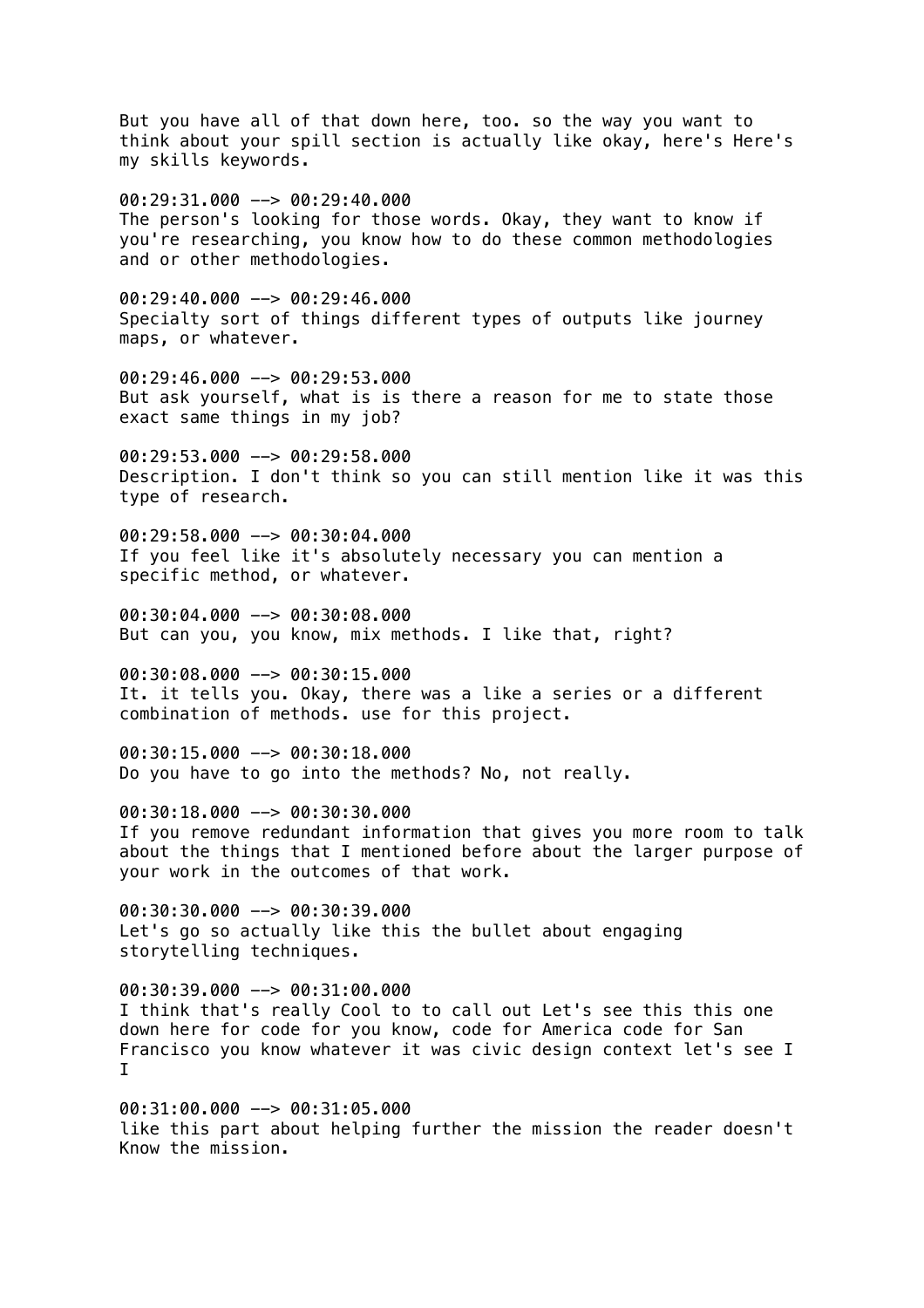00:31:05.000 --> 00:31:10.000 What can you say? was this: was code for such and such study? 00:31:10.000 --> 00:31:18.000 Working on an app to help people more easily get covid tests. 00:31:18.000 --> 00:31:28.000 Was it an app for helping people coming out of prison, And were easily find a job like? What can you say about that?  $00:31:28.000$  -->  $00:31:45.000$ To actually so show a tangible sort of thing that you're working on like, Give it some color. give it some specificity analyze findings for research to provide a human setup solutions plan and conduct research really all you need to say  $00:31:45.000$  -->  $00:31:53.000$ here is conducted research studies. Everything else is in 5 that you planned it, that you executed it, that you delivered it.  $00:31:53.000$  -->  $00:31:58.000$ So think about like, How can I make this the most concise as possible? 00:31:58.000 --> 00:32:08.000 For for effective communication, and then being able to free up some space to to address some of these other things that I've been mentioning. 00:32:08.000 --> 00:32:23.000 So and I do see down here like identified weaknesses within the internship program generated strategies resulting in 30 30% increase of targeted applicants. and i'm not totally sure what that means exactly like maybe it's 00:32:23.000 --> 00:32:31.000 like we got 30% increase of people that we wanted to apply to apply. 00:32:31.000 --> 00:32:35.000 So something you improve something with the research to increase that percentage.  $00:32:35.000$  -->  $00:32:41.000$ So you know, being, you know, very clear on that is good but that's a really good example of an outcome.  $00:32:41.000$  -->  $00:32:45.000$ And you were in a higher education program coordinator job. 00:32:45.000 --> 00:33:05.000 Great way to describe that work using Z language and concepts as someone who's going into us research, or you know, talking in a using the language of Ux to describe work that is coming from a job that's not us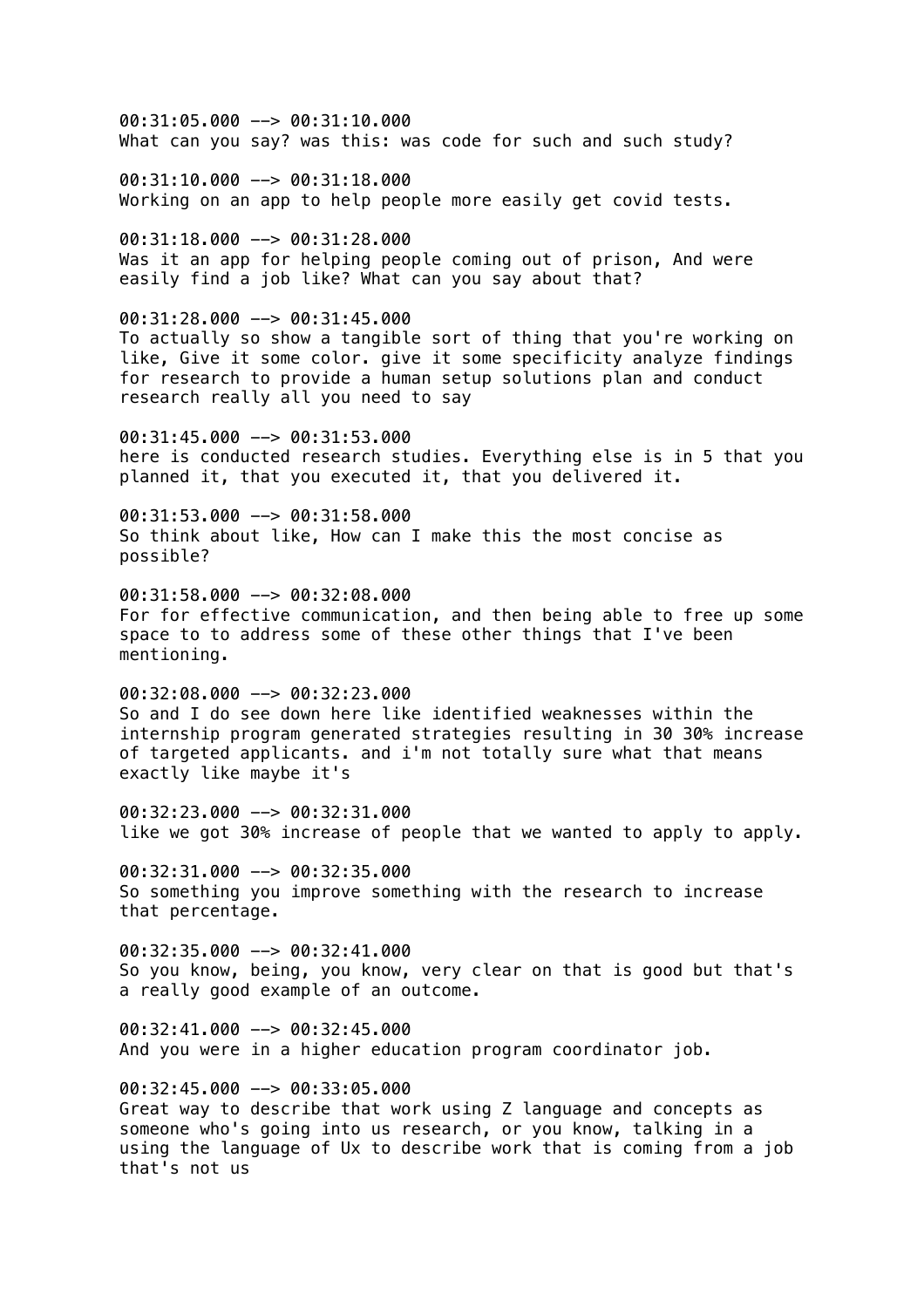00:33:05.000 --> 00:33:14.000 research is is my point. human skills, empathy, positive attitude, growth, secret report, building problem solving 00:33:14.000 --> 00:33:19.000 I think I think this kind of goes back to like. Are these special like? 00:33:19.000 --> 00:33:31.000 Are these things about? you know, human oriented skills special to you as a researcher, I think you know we expect researchers to have some of these things accepting feedback. 00:33:31.000 --> 00:33:34.000 You'll get to the point in an interview where you'll where you will be asked about that? 00:33:34.000 --> 00:33:42.000 So it's not really relevant at this point So such again thinking about like, what can I cut down?  $00:33:42.000$  -->  $00:33:47.000$ What can I make more concise? And what can I add to make this a lot more robust? 00:33:47.000 --> 00:33:55.000 But overall really really great job. At this resume. 00:33:55.000 --> 00:34:10.000 Alright, we have a different. We designed one here to my point of you know there's no one correct way but to keep in mind these best practices of the visual design of it. and and the content what's thing I noticed 00:34:10.000 --> 00:34:17.000 on this one is there. I see why this person did this Ux researcher design researcher. 00:34:17.000 --> 00:34:21.000 Because there's a variation and titles out there for this type of role. 00:34:21.000 --> 00:34:28.000 But you only need one of them. you could use the one that's in the job description.  $00:34:28.000$  -->  $00:34:39.000$ Probably, if you if you feel like you want to make it really clear, just in case the recruiter doesn't know what design research is versus ux research, even though they're essentially the same thing. But you don't you 00:34:39.000 --> 00:34:45.000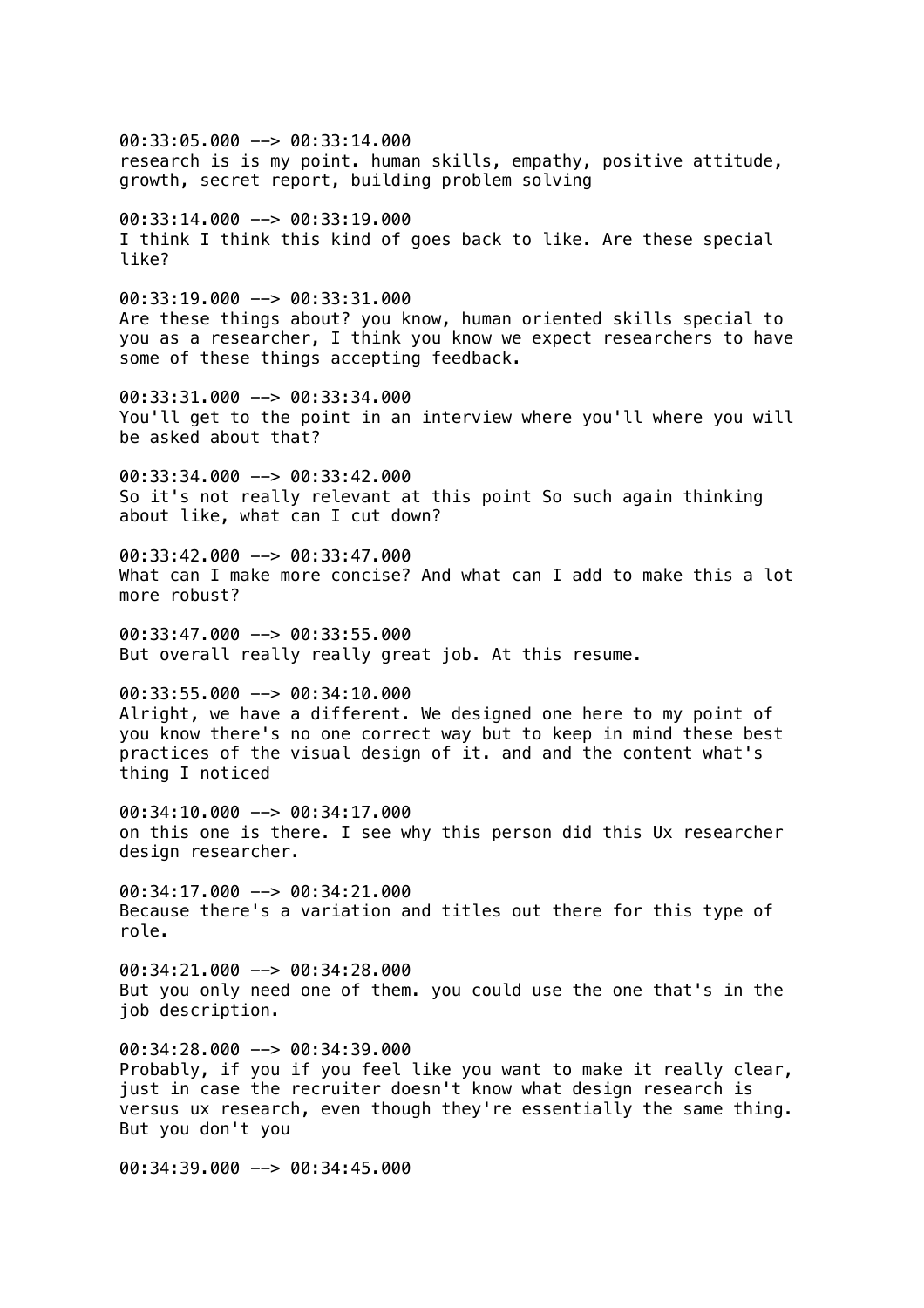don't need both of them when I when I was looking at this one earlier.

00:34:45.000 --> 00:34:53.000 I really liked some of the things that this person was saying about doing research to establish use cases.

00:34:53.000 --> 00:34:58.000 Different scenarios for this user experience or product

00:34:58.000 --> 00:35:08.000 And they were used to map out future plans essentially for for features for this product. great.

00:35:08.000 --> 00:35:19.000 One thing I would take out is signing up and making payments like that kind of thing doesn't really matter here. it's a it's too much of an in-depth detail to include that the person just doesn't

 $00:35:19.000$  -->  $00:35:30.000$ need to read at this point. but overall that's a really great way of talking about what you were doing, and and the outcomes of it, and always make sure the language is clear, too.

00:35:30.000 --> 00:35:35.000 Sometimes we can get a little bit jargony and you know it.

00:35:35.000 --> 00:35:45.000 Sometimes we work with recruiters who are recruiting so specifically for ux roles, which is great because they get it.

00:35:45.000 --> 00:35:56.000 They know the language. They know what they're looking for sometimes you might work with a recruiter who has no idea, and so they're you know It's they're gonna have to take a little bit more time to understand your

00:35:56.000 --> 00:36:01.000 resume, and so to be as concise and clear.

00:36:01.000 --> 00:36:08.000 Thinking about these different people who might be looking at your resume is just an important thing to to keep in.

00:36:08.000 --> 00:36:18.000 Mind. let's see So yeah talking to me about again, like what were you doing with your research?

 $00:36:18.000$  -->  $00:36:24.000$ You did this research? What did you do with it you presented deliverables?

00:36:24.000 --> 00:36:31.000 To these stakeholders where the team define a creative website.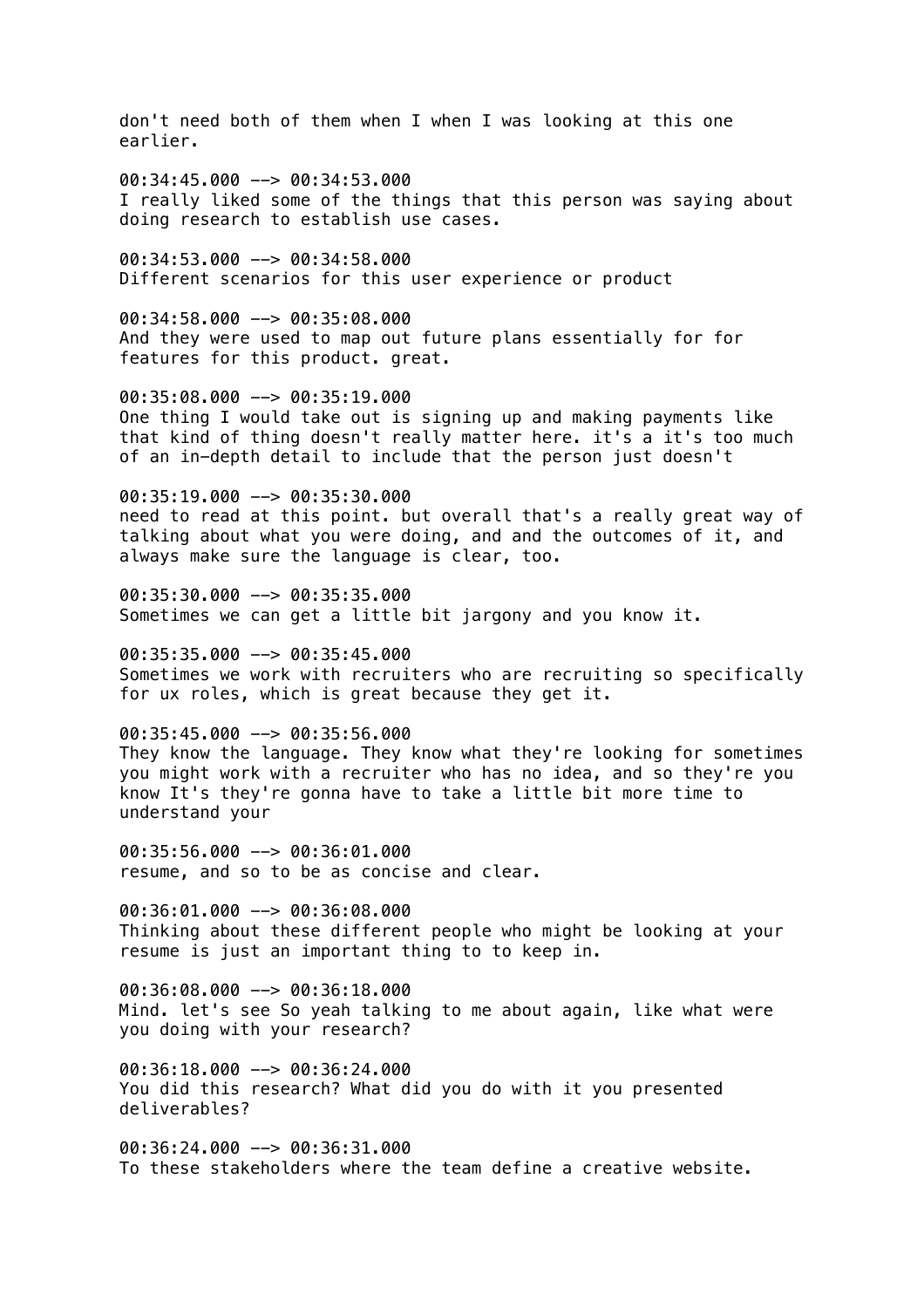Architecture objectives. Again, it's like It's kind of like this one up here. 00:36:31.000 --> 00:36:35.000 Platform functionality not being out. Applications Feature mobile. 00:36:35.000 --> 00:36:44.000 A little bit vague. I I pretty much have a general understanding, but if you can be a little bit more specific with that that would be helpful. 00:36:44.000 --> 00:36:52.000 I like what you did down here about the number of of interviews and surveys and other methodologies that you conducted. 00:36:52.000 --> 00:37:00.000 It is a little unclear, like 50, plus of of total of each of these things. So that is one question. 00:37:00.000 --> 00:37:04.000 I would have again to like with the redundancy of a skills list.  $00:37:04.000$  -->  $00:37:15.000$ For example, which actually let's see here? it is yeah thank you about like, Is it important for me to mention the same stuff over here? 00:37:15.000 --> 00:37:23.000 Right. What? How can I describe this? Just in a nutshell like Here's what I was doing and here here's the outcome of it. 00:37:23.000 --> 00:37:26.000 So you might be able to quantify stuff if it makes sense to do that. 00:37:26.000 --> 00:37:37.000 Maybe it doesn't make sense to do that release the user engagement feature with engineers and Pms increase traffic by 30% awesome. 00:37:37.000 --> 00:37:48.000 And you know, researchers are a valuable part of this process, and sometimes we think we're always like in support of other people, and we're in support of everyone on the team. 00:37:48.000 --> 00:37:52.000 But you are part of that process. so you are part of releasing a product.  $00:37:52.000$  -->  $00:37:59.000$ You are, you know you are part of that, and I really like how you framed this here. 00:37:59.000 --> 00:38:15.000 I also like this utilize design thinking and design thinking it could be over here on your skills, but it is a particular process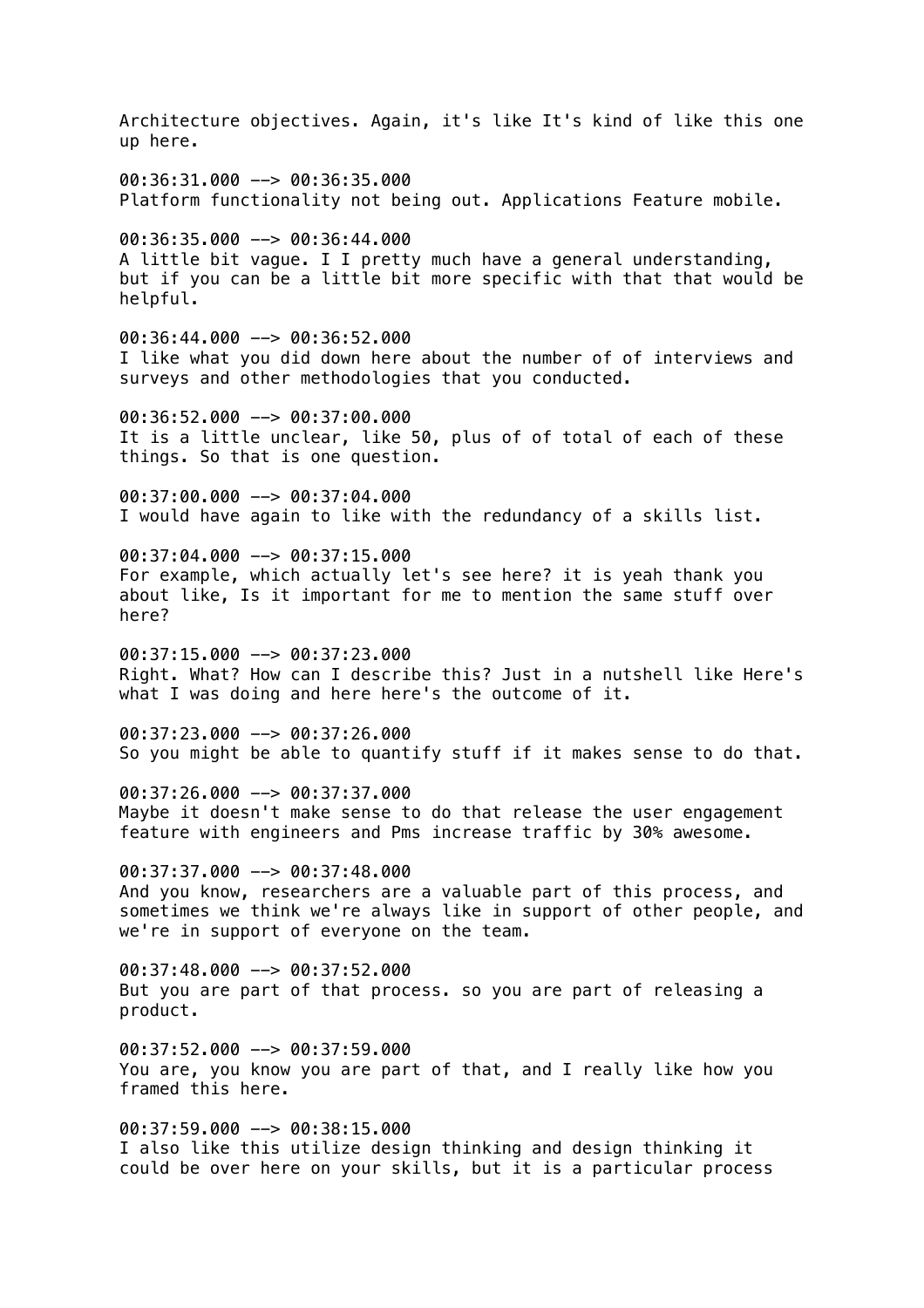that a company might be looking for and so good good to call out develop a product roadmap which led to the sign 00:38:15.000 --> 00:38:19.000 of a new feature. great pro to the contributing to product roadmap. 00:38:19.000 --> 00:38:32.000 That's awesome and what you'll what you'll see here, going back to my earlier point about impact is that it doesn't always have to be quantitative. if you contribute to a product roadmap for a quarterly 00:38:32.000 --> 00:38:38.000 planning or annual planning that's perfectly great example of impact. 00:38:38.000 --> 00:38:45.000 One other thing I would change is to bring the education down to the bottom they'll see it.  $00:38:45.000$  -->  $00:38:54.000$ They'll still see it. great. it's only one page but think about the infrastructure, hierarchy right like, what do they really want to see first? 00:38:54.000 --> 00:38:58.000 It's a tweak if you submitted this then you left your education up there. 00:38:58.000 --> 00:39:09.000 It's not gonna make or break it again? i'm just going for like what is the the optimal sort of design of the resume again, thinking back to like mental models?  $00:39:09.000$  -->  $00:39:20.000$ Okay, cool. Next resume This person has been looks like they've been practicing research. 00:39:20.000 --> 00:39:35.000 For a few years now. so not super early and if that's evidenced by the the description of the the roles that I see the activities and the outcomes this is actually a good  $00:39:35.000$  -->  $00:39:50.000$ quantification. going back to the previous resume let's let's see generative research sessions let's see led 20 internal generative research sessions. I don't know if that's like I did 20  $00:39:50.000$  -->  $00:39:55.000$ interviews I did 20 i'm not i'm not quite clear on that. 00:39:55.000 --> 00:40:06.000 It. It actually reminds me, of this idea of maybe quantifying the number of total studies, you know. I i've done like 20 studies this year, focused on Xyz.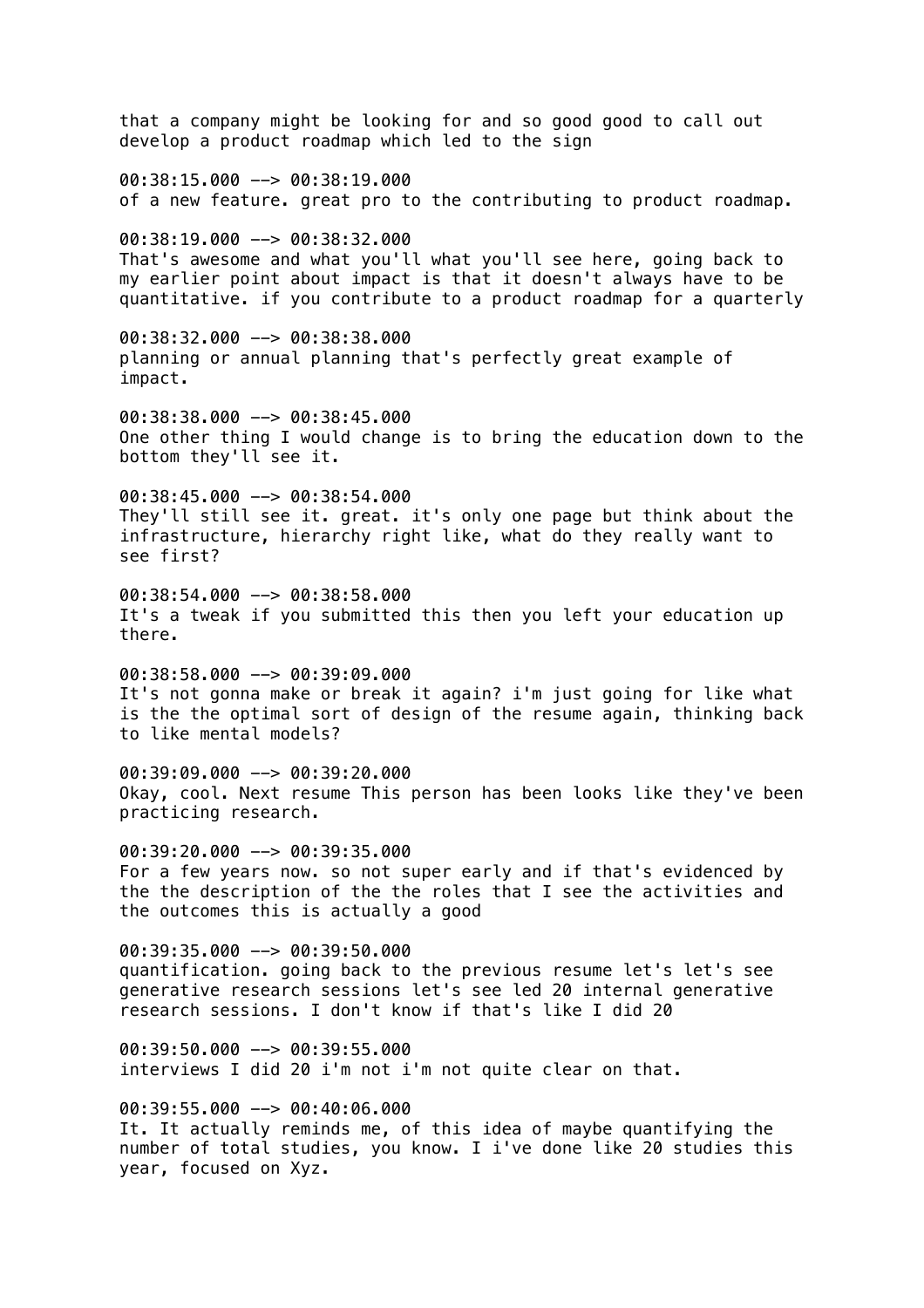00:40:06.000 --> 00:40:15.000 And this has been the impact. it's it's not a bad thing to quantify the number of of interviews.

00:40:15.000 --> 00:40:26.000 Again. What is the purpose of that? And what could the purpose of just your skills list be with regard to communicating what you know how to do?

 $00:40:26.000$  -->  $00:40:29.000$ So sculpting the product roadmap awesome.

00:40:29.000 --> 00:40:37.000 Let's see increasing the sus score by 14% awesome time on task launched a benchmarking study.

 $00:40:37.000$  -->  $00:40:49.000$ That's a really really great way to indicate that you were meeting, probably launched the benchmarking study to measure the teams impact across these different areas.

00:40:49.000 --> 00:40:58.000 So that was the purpose. And then this person presented, like regularly presented results.

00:40:58.000 --> 00:41:13.000 2 people to drive decisions, I would say a little bit more about what kind of decisions? you know, were they strategy decisions, business decisions, product feature improvements, iterations, whatever it may be.

00:41:13.000 --> 00:41:24.000 I do like this idea, too, of you know that you Were regularly communicating this, which means that you have no good relationship with these stakeholders, and they actually cared about what you have to say.

00:41:24.000 --> 00:41:31.000 Maybe I don't know maybe that's up for the date not your fault, though, of course, anyway, tangents create a journey.

 $00:41:31.000$  -->  $00:41:41.000$ Maps and service blueprints to identify operators for company goal prioritization.

 $00:41:41.000$  -->  $00:41:47.000$ Essentially, these are really great big picture ways of summarizing what you did for your job.

00:41:47.000 --> 00:42:02.000 So this is kind of It's a good way to you you are doing a good job of exemplifying the things that I have commented on in the previous resumes that I think could be leveled up in this particular way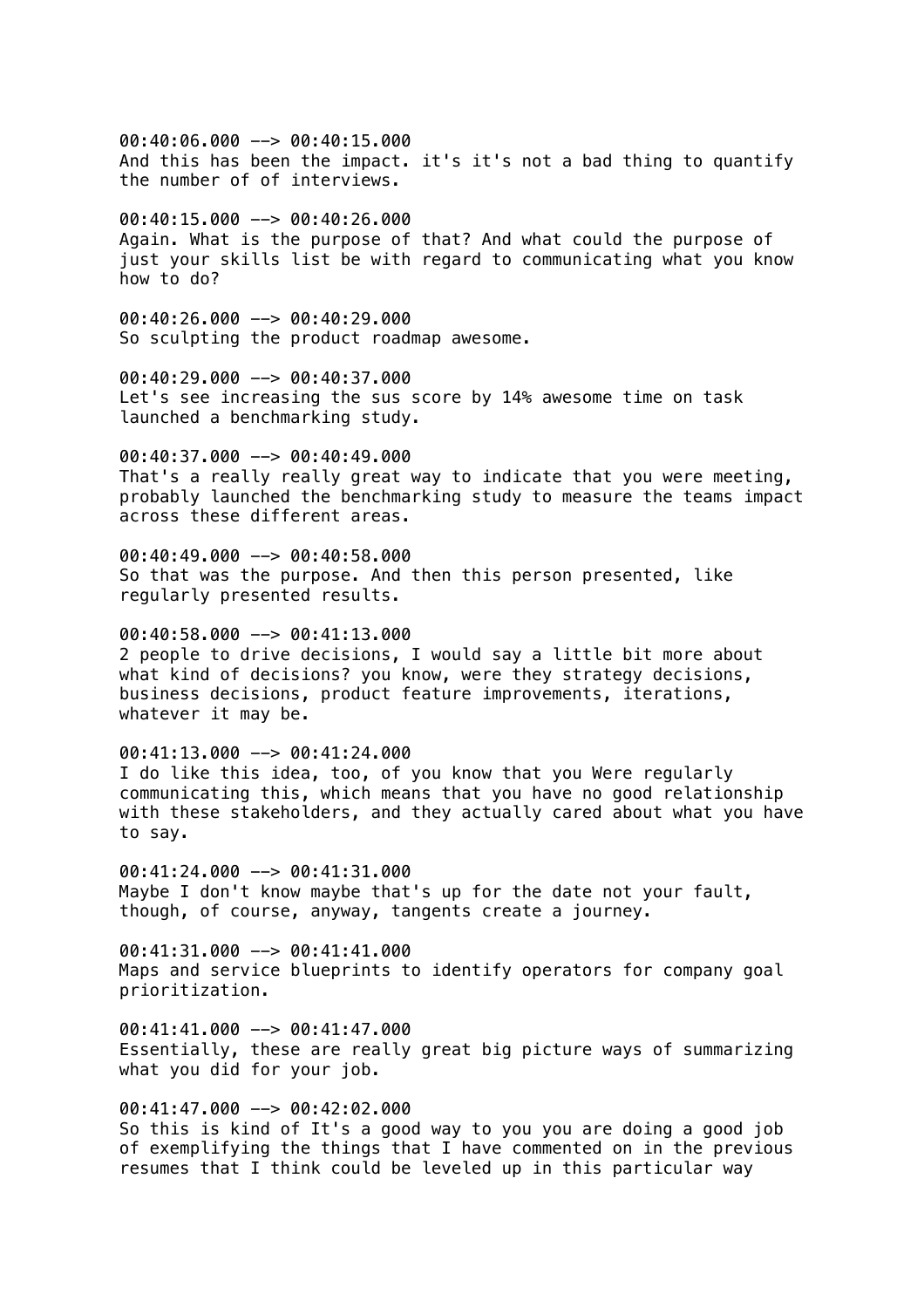00:42:02.000 --> 00:42:14.000 Okay, so. what I like to hear is like you've had these internships, and you, you know summarized it enough to show what you were doing in that internship.  $00:42:14.000$  -->  $00:42:28.000$ These weren't long either. right couple of months few months you can't accomplish a ton of stuff in there. And so it's okay that they're you know brief and and to the point and great John on the rate. 00:42:28.000 --> 00:42:38.000 One thing I would possibly take away this the like activities and awards if you think about it.  $00:42:38.000$  -->  $00:42:44.000$ Like tau data pie on us. Most people know what that even is.  $00:42:44.000$  -->  $00:42:51.000$ Psychiatric you know it's hard to say right like Is that going to tell that person something?  $00:42:51.000$  -->  $00:42:56.000$ Volunteering soccer marathon like that's cool stuff about you. 00:42:56.000 --> 00:43:04.000 But I would say if you're sacrificing space to put that sort of thing rather than other really relevant information. 00:43:04.000 --> 00:43:11.000 That's related to the job that I would not do it if you're not.  $00:43:11.000$  -->  $00:43:15.000$ We're happy with it. We have some space to fill out cool Just think about the information. 00:43:15.000 --> 00:43:29.000 Hierarchy. you know, putting your skills up there first, sticking your education kind of down at the bottom, and that's a little like Nice to have sort of blurb down there if you submitted this resume tomorrow. 00:43:29.000 --> 00:43:35.000 It would probably be fine. I I told you I I looked at 75% for this event.  $00:43:35.000$  -->  $00:43:42.000$ I've looked at a 1 million other resumes and this is this is really good compared to a lot of what I see. 00:43:42.000 --> 00:43:51.000 So. you know just some. You know additional improvements that that you could be okay.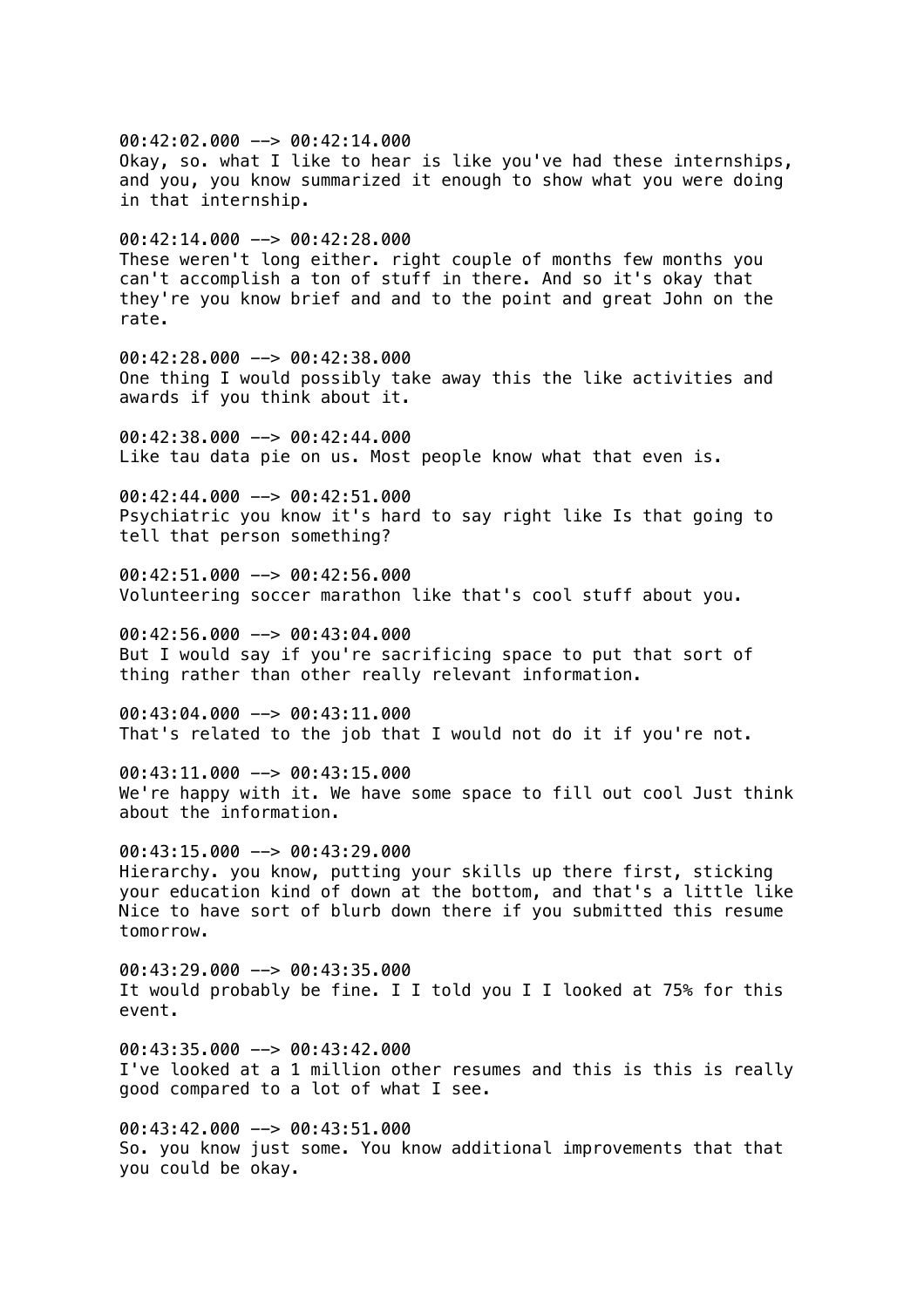00:43:51.000 --> 00:44:00.000 Another nicely designed resume let's see I feel like same thing here.

00:44:00.000 --> 00:44:04.000 The the the jobs are summarized very nicely.

00:44:04.000 --> 00:44:09.000 What were you doing? What was the purpose of it?

00:44:09.000 --> 00:44:16.000 And you know the purpose being specific here, helping people identify medical aid plans.

00:44:16.000 --> 00:44:27.000 I would like to know like in order to do what like, so they could do what you know to to more easily access healthcare, or something like that.

 $00:44:27.000$  -->  $00:44:43.000$ Let's see inconsistencies between the homepage and medical Aid page that led to misinformed users, you know, getting a little bit more in the weeds about specifics with the usability and I

00:44:43.000 --> 00:44:55.000 think you know, just talking about very concisely the the usability of different aspects of this end to end kind of process that people were going through.

00:44:55.000 --> 00:45:02.000 Maybe it was different touch points or platforms, different aspects of a website or app

00:45:02.000 --> 00:45:14.000 But being again thinking about how specific do I really need to be without being like too high level, that it's so they

00:45:14.000 --> 00:45:30.000 Let's see April 2022 So I'm wondering January. 2022 December 2,021 Okay, eux researcher here's what i'm

 $00:45:30.000$  -->  $00:45:35.000$ wondering. Okay, So July 21 i'm gonna take that back.

00:45:35.000 --> 00:45:57.000

I'm gonna take that stuff that I said back and the reason being that now that i'm digging more into this resume, it looks like someone who was doing intern internship projects or projects during the course of their sociology project the way,

00:45:57.000 --> 00:46:05.000 that reads, though the way it kind of looks or the way it's framed, it reads, or feels more like I mean you Ex Researcher.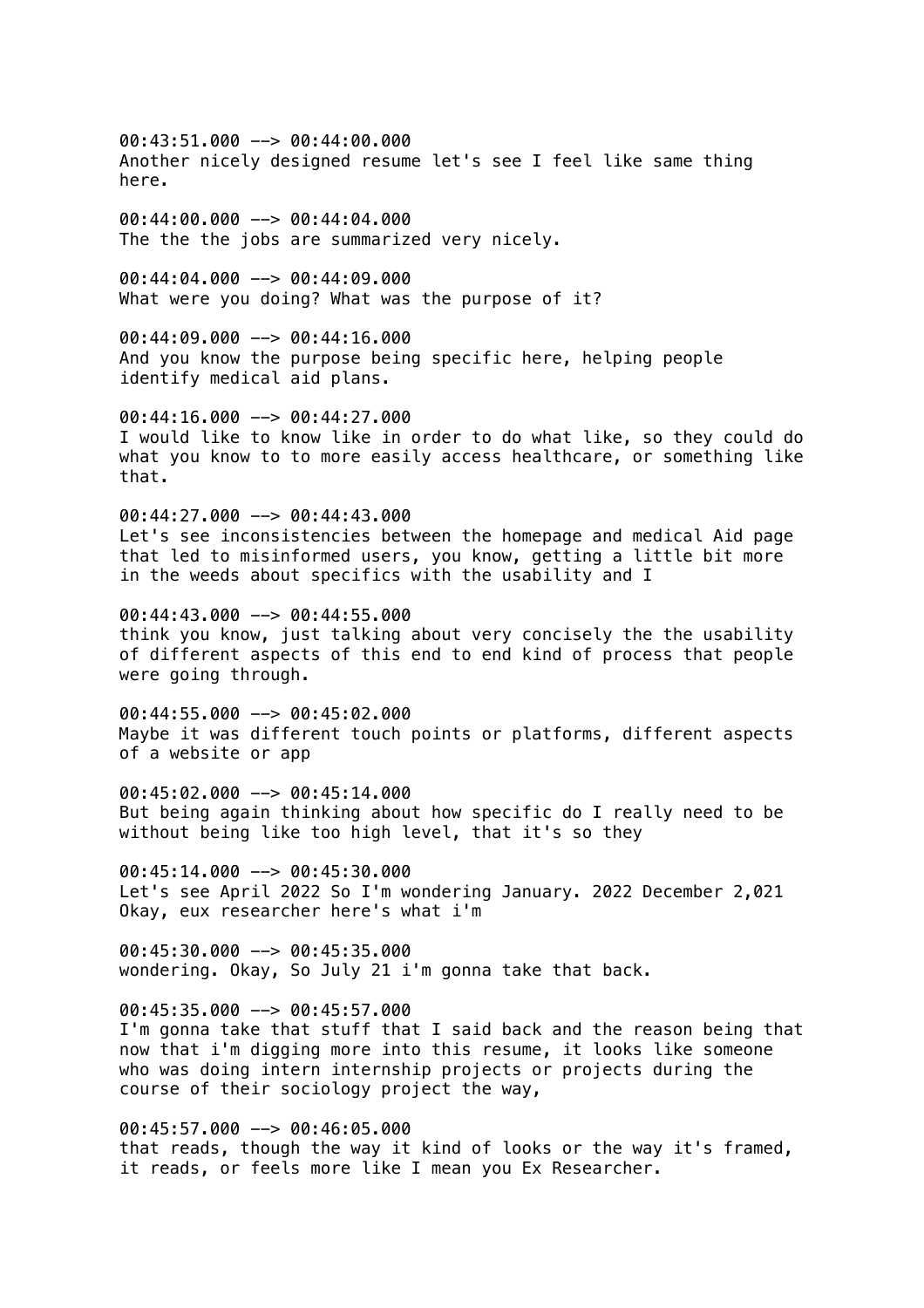00:46:05.000 --> 00:46:19.000 And here are like some jobs that I had so I think being really clear, right, like, you know, internship projects, or whatever like, making sure that people know that these are not jobs in and of themselves.  $00:46:19.000$  -->  $00:46:26.000$ But they're a very specific project within like just a very specific project. 00:46:26.000 --> 00:46:30.000 One project per section, maybe maybe 2 because I haven't looked at the other ones. 00:46:30.000 --> 00:46:43.000 So I think that's an interesting reflection because again. I was thinking of like a mental model of a resume, and how this feels, and what it communicates, even before looking at the content. 00:46:43.000 --> 00:46:51.000 So again, being very clear about the context of these particular projects, yeah. 00:46:51.000 --> 00:47:03.000 So I think I think that's actually the main feedback that I would have for this particular resume. Alrighty 00:47:03.000 --> 00:47:13.000 This is a academic resume. many academics coming into ux research these days, which is really cool to see again. 00:47:13.000 --> 00:47:23.000 As I mentioned academic experience experience. There are folks out there who make assumptions about academic experience, and those are unfair. 00:47:23.000 --> 00:47:31.000 Maybe they're founded on some you know things that they've seen with communication issues about talking about your work, but it is absolutely experience.  $00:47:31.000$  -->  $00:47:39.000$ And you know it's just a matter of like talking about it effectively, Essentially so.  $00:47:39.000$  -->  $00:47:45.000$ This person has a professional summary up here. sociologists 15 years of higher and experience.  $00:47:45.000$  -->  $00:47:49.000$ Let's see across social collaboration self-motivated transit.  $00:47:49.000$  -->  $00:47:58.000$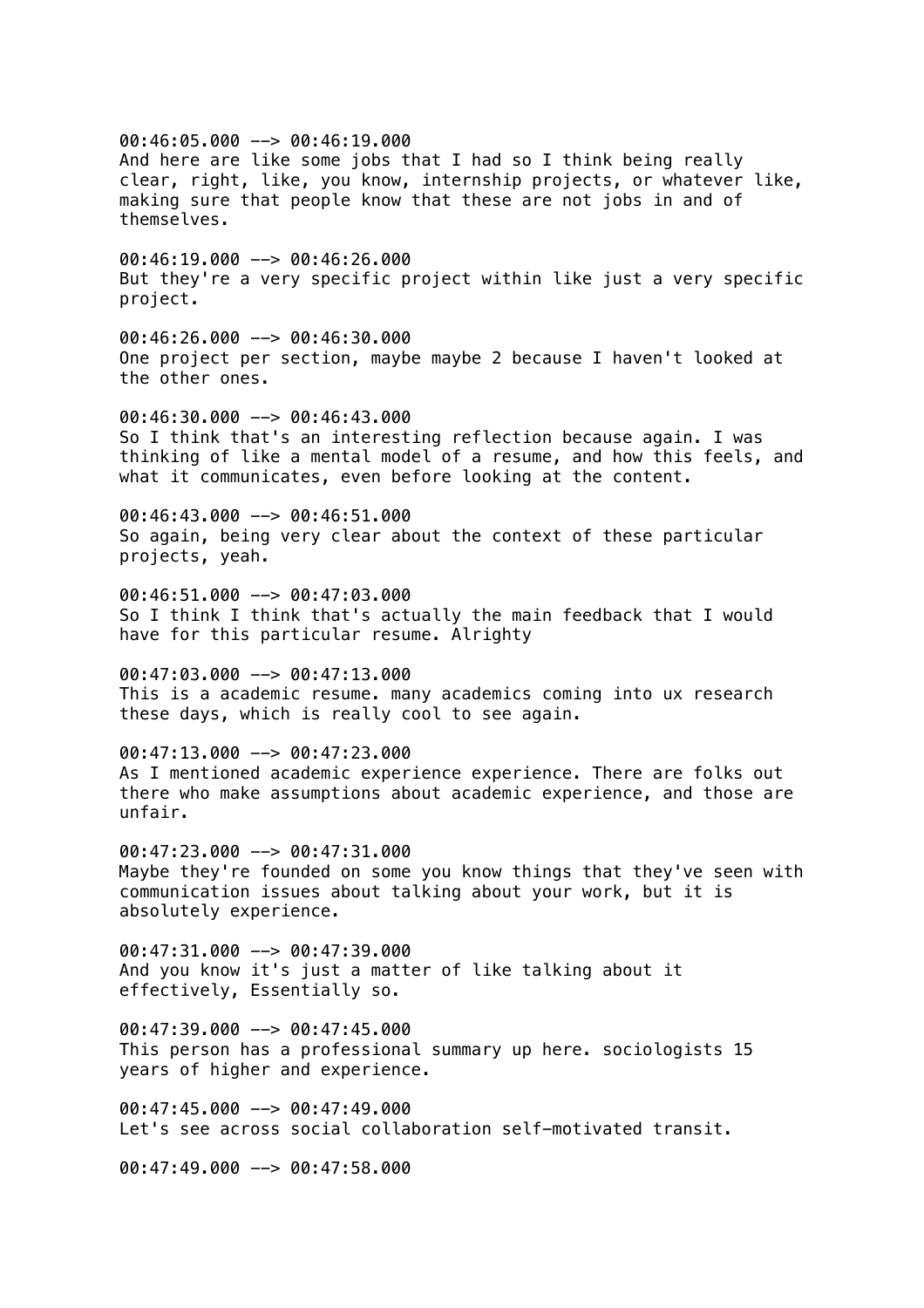I like this part transitioning to user research, to uncover insights and drive evidence-based decisions for users and businesses.

00:47:58.000 --> 00:48:05.000 I like I actually like part of it. the part I like is i'm transitioning to Youxr.

00:48:05.000 --> 00:48:11.000 It's very transparent, it sets the context for your resume.

 $00:48:11.000$  -->  $00:48:25.000$ That's probably the the best nugget in this entire statement I think it's experience.

00:48:25.000 --> 00:48:36.000 Now the experience you want to emphasize though is not higher education experience, because that's big and it does feel very academic.

 $00:48:36.000$  -->  $00:48:54.000$ It's research experience sociologists with 15 years of qualitative and quantitative research experience on you know, applying projects, or what in these areas you know, something a little bit more colorful that makes it very clear who you are

00:48:54.000 --> 00:49:01.000 and and what you have done transferable with transferable and relevant skills.

 $0.49:01.000$   $\rightarrow$  00:49:13.000 Just show it. don't say it just show it down here. Communicate it clearly, so that they know that by looking at the the details rather than saying, I have transferable skills and relevant skills.

00:49:13.000 --> 00:49:18.000 Okay, you do. mentioned mixed methods, research instruction and potential collaboration.

00:49:18.000 --> 00:49:26.000 Great self motivated team player doesn't mean anything passion for learning about user research methods and social behavior.

 $00:49:26.000$  -->  $00:49:33.000$ You know you are sociologist. mentioning something like that is good.

 $00:49:33.000$  -->  $00:49:48.000$ But just take up everything that's like doesn't have some substance to it, like self motivated team player and i'm giving all this feedback in a place from a place of love and care and i'm also

00:49:48.000 --> 00:49:51.000 just very straightforward, you know, to be effect efficient.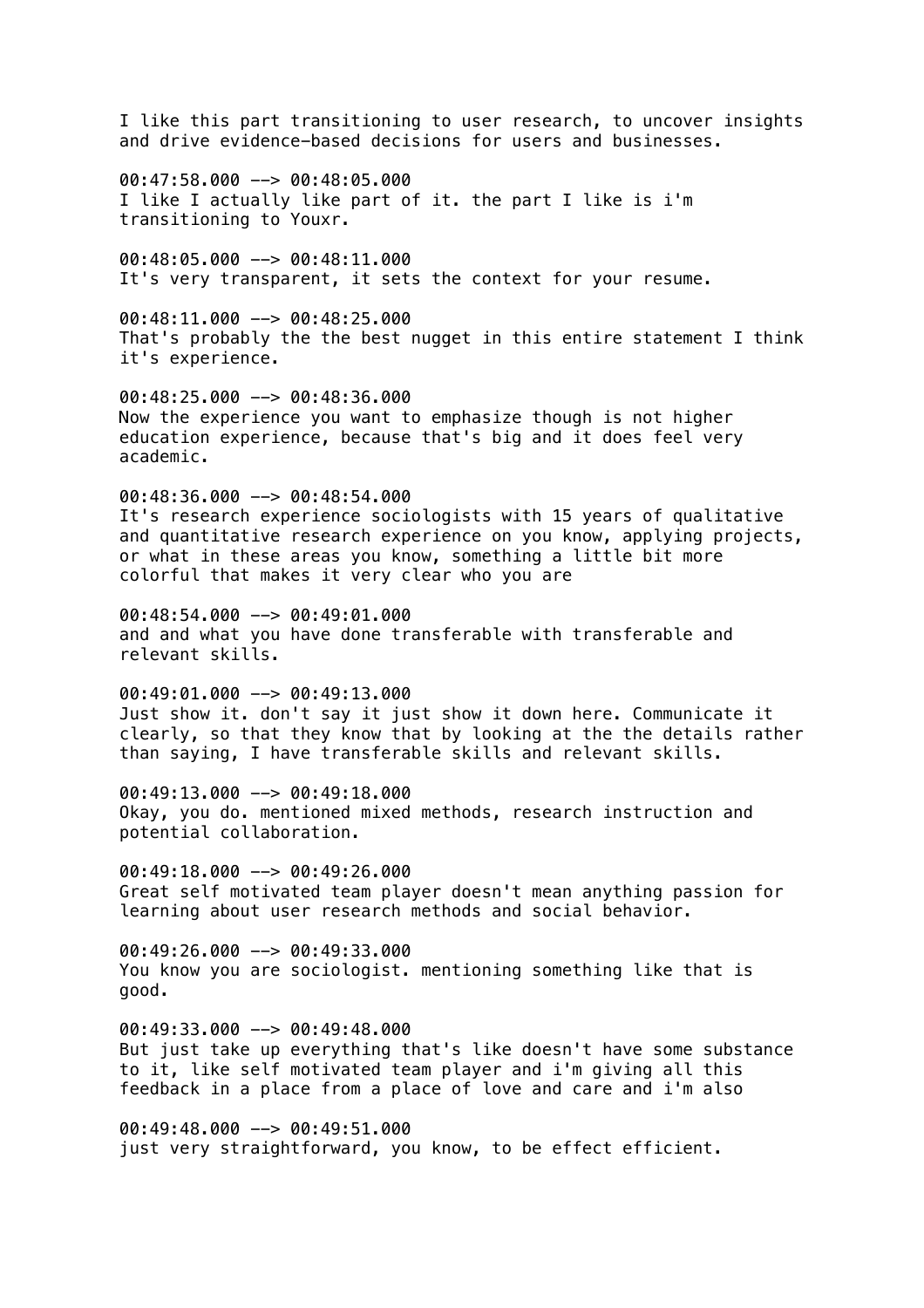00:49:51.000 --> 00:49:59.000 And just wanted to to call that out for for this feedback and any other feedback time providing today. 00:49:59.000 --> 00:50:10.000 Great great list of skills here. it's it's obvious that you are a mixed methods researcher just based on like anova and t test that indicates that you're a quant expert. 00:50:10.000 --> 00:50:17.000 You're not just like kind of a basic like I know how to design a basic survey person. which is important. 00:50:17.000 --> 00:50:22.000 If you're applying for a mix methods role is to really be an expert in both of those things.  $00:50:22.000$  -->  $00:50:27.000$ So great list of skills. you might want to add a skills heading here. 00:50:27.000 --> 00:50:30.000 It's it's obvious that it's a list of skills. 00:50:30.000 --> 00:50:36.000 But you know it could just be a nice information design thing to add 00:50:36.000 --> 00:50:45.000 Let's see. So associate, Professor Professor of sociology you were previously in these other roles. 00:50:45.000 --> 00:50:56.000 Great you've been in this role for several years. you have a a good variety of activities, and outcomes that you have achieved over this very long period of time. 00:50:56.000 --> 00:51:02.000 And that's hard I imagine that you have a 10 page Cv. 00:51:02.000 --> 00:51:16.000 You probably have a 10 page cv of all of the stuff. that you've ever done, which is what you need to have in academia, and to to synthesize it down into this let's see 2,01920 20  $00:51:16.000$  -->  $00:51:21.000$ 1 13 years of experience into a small amount of space that's really challenging.  $00:51:21.000$  -->  $00:51:33.000$ So i'd love you for for making it through that we looked at a resume earlier from an academic whose resume was actually a couple of pages, and I didn't mention it back then.

00:51:33.000 --> 00:51:45.000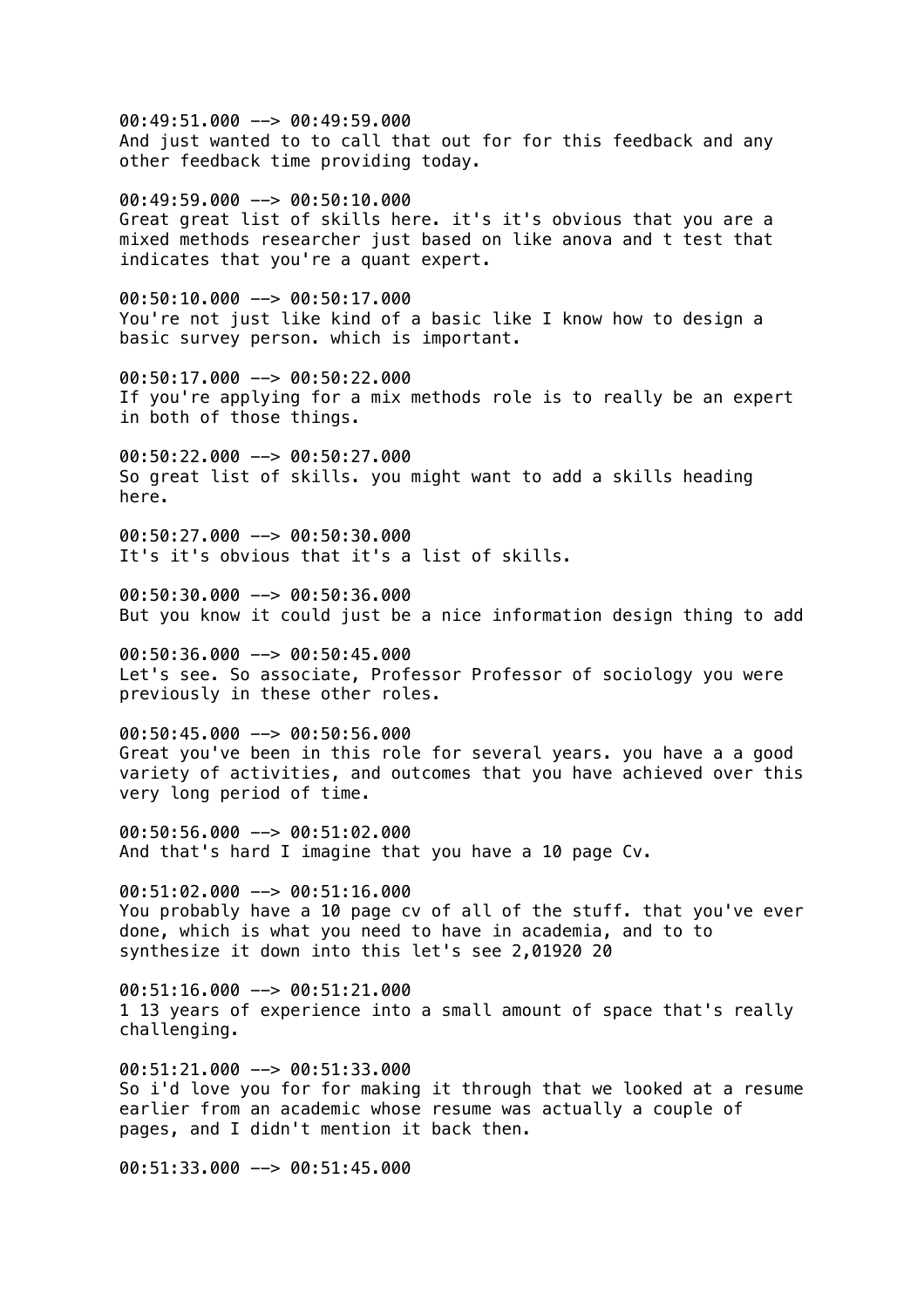But it was a little bit crammed in like it wasn't as breedable and probably there was a little bit more detail. That was that she could have taken out 00:51:45.000 --> 00:51:53.000 So. So my point is, if you really feel like it you could go onto a second page, it doesn't mean to be a full second page. 00:51:53.000 --> 00:51:57.000 It could be a page and a quarter or a page and a half. 00:51:57.000 --> 00:52:09.000 Okay, So Really, the point here is to take this role and talk about it in a way that speaks you X, that speaks research. 00:52:09.000 --> 00:52:17.000 So let's see you have a lot of very specific stuff on here about  $00:52:17.000$  -->  $00:52:29.000$ Let's see, did all the survey conducted usability testing in order to do Xyz receiving a grant, doing a call project to explore these particular topics? 00:52:29.000 --> 00:52:33.000 I wanna know a little bit more about like what was the So what? 00:52:33.000 --> 00:52:41.000 Here. you explored these topics. you got this grant recruiting participants. 00:52:41.000 --> 00:52:51.000 You know that's like that's implied like you could put recruiting under your skills list, but it's it's pretty much implied that recruiting as part of the study so like that's the detail you don't need 00:52:51.000 --> 00:52:57.000 to mention. but going back to this, exploring the experience of single child free individuals like.  $00:52:57.000$  -->  $00:53:02.000$ So what like what was like? what was really the intention of that project? 00:53:02.000 --> 00:53:07.000 What were you really trying to understand? and did that have some kind of impact?  $00:53:07.000$  -->  $00:53:17.000$ On maybe policy. Did it have some kind of impact on a program, or like what are hypothetical implications?  $00:53:17.000$  -->  $00:53:27.000$ Of work, and sometimes that happens where we do work that Maybe we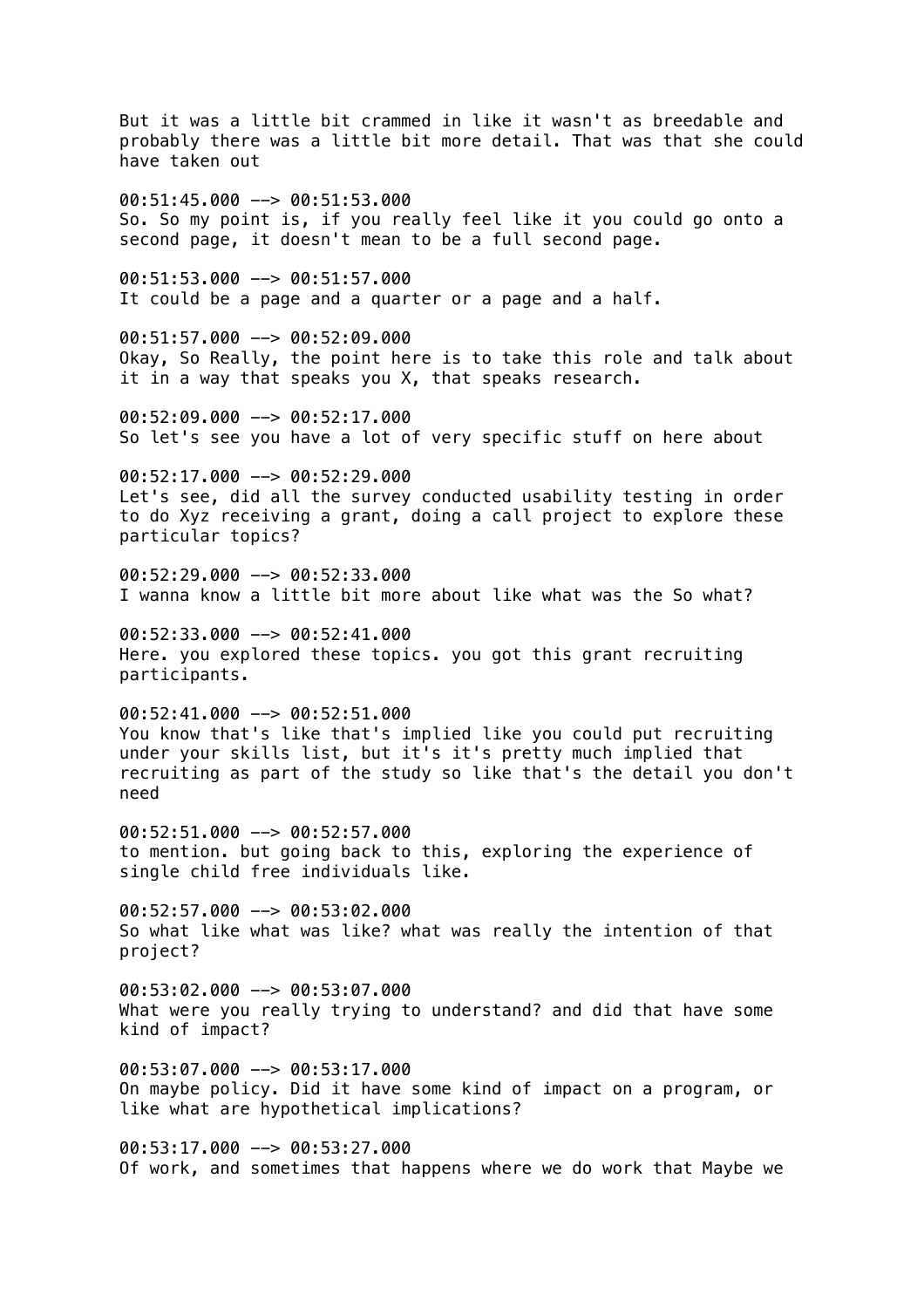don't know where what the impact ends up being. Maybe the project gets canceled. 00:53:27.000 --> 00:53:37.000 Maybe it happens in a context where you know, like an academic context, where the idea is to produce knowledge or theory, or or learn some stuff.  $00:53:37.000$  -->  $00:53:49.000$ But, like, you know, getting creative with how you push it a little bit further and talk about either actual impact or hypothetical sort of impact of this kind of work. So yeah. 00:53:49.000 --> 00:53:54.000 So I I think, to see a little bit more about that.  $00:53:54.000$  -->  $00:53:59.000$ Again. This one, too, Behaviors and fertility, marriage and aging resulting in Okay. 00:53:59.000 --> 00:54:05.000 So you resulted in some publications and conference presentations, which is great. 00:54:05.000 --> 00:54:11.000 That is that's a really great impact that's absolutely valued especially in academic context. 00:54:11.000 --> 00:54:20.000 But thinking about these jobs that you're applying to for us research, not saying, don't highlight it somewhere, and and that's fine if you have it in here. 00:54:20.000 --> 00:54:23.000 But is there anything else that you can add other than the site? 00:54:23.000 --> 00:54:30.000 This result of adding to the disciplines knowledge base about human beings.  $00:54:30.000$  -->  $00:54:40.000$ Teaching is always great experience. because you're you're communicating you're educating people that's very relevant to ux research roles. 00:54:40.000 --> 00:54:50.000 So I i've gone through enough of this one to kind of get a sense for like how you can build it out a little bit more fine tune. 00:54:50.000 --> 00:54:59.000 It talk a little bit more clearly. about any impact. on programs policy, whatever it might be. 00:54:59.000 --> 00:55:10.000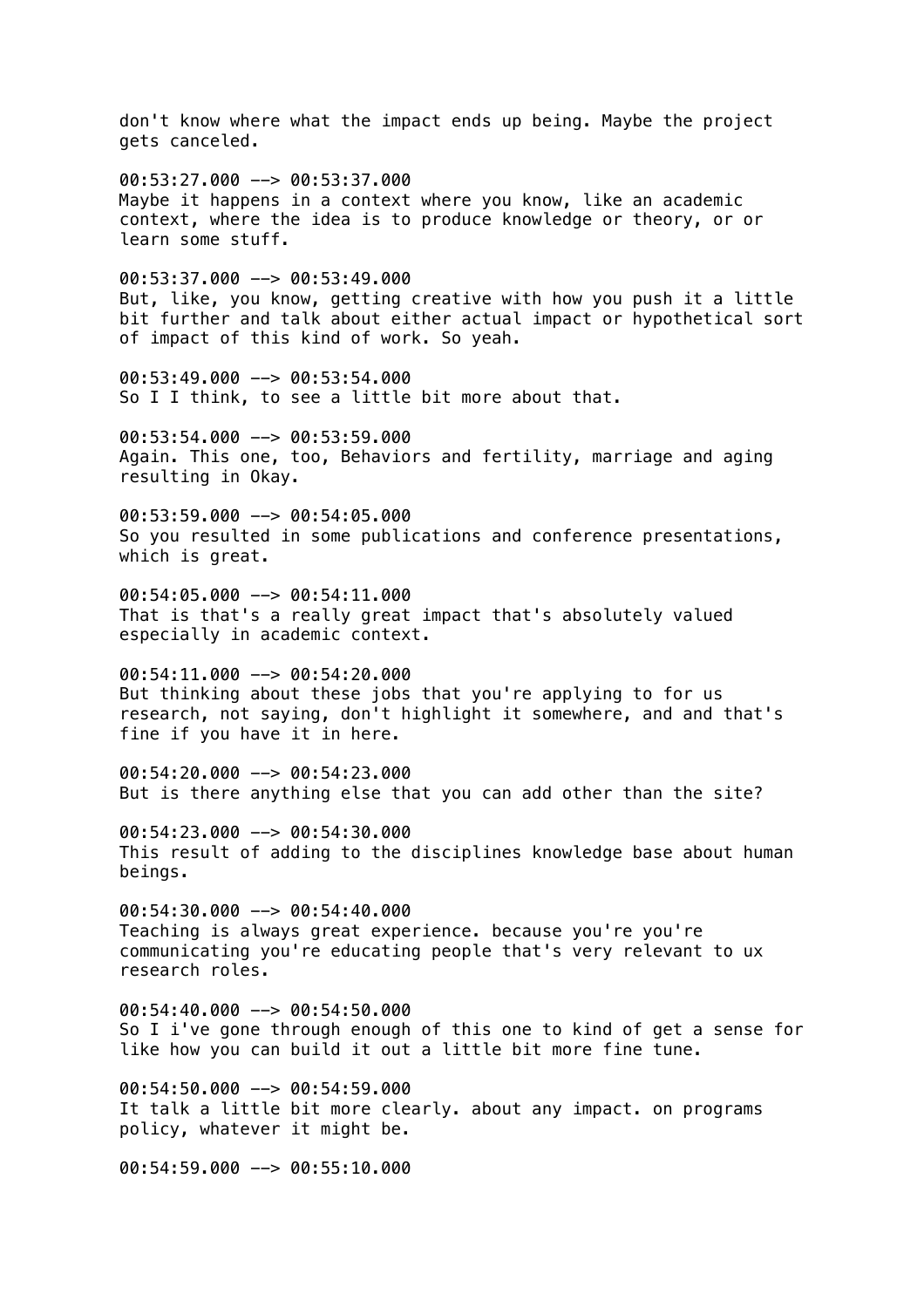I also again want to come back to the fact that you distilled 13 years down into you know highly relevant bullets. here. 00:55:10.000 --> 00:55:17.000 It's 13 years, though, and these are different components of your experience at certain points in time. 00:55:17.000 --> 00:55:21.000 But are there like bigger picture things that you were part of over a long period of time? 00:55:21.000 --> 00:55:29.000 And I think one example is driving these strategic improvements in the University. 00:55:29.000 --> 00:55:40.000 We're in through cross functional work can you be a little bit more specific about that one because that's that's a big picture strategic project that you were working on. 00:55:40.000 --> 00:55:45.000 Like. What were those processes? What were? What was that outcome? 00:55:45.000 --> 00:55:47.000 If you're trying to improve processes how do you know that you did. 00:55:47.000 --> 00:55:53.000 How, how, what's the evidence that you had an impact through your research. 00:55:53.000 --> 00:55:56.000 So good example of a bigger picture thing, but just to add a little bit more to it. 00:55:56.000 --> 00:56:15.000 Last thing i'll say is your lines under your first section professional experience and education. They're they're slanted so like they're kind of they kind of like go up to the right on each one and it could be  $00:56:15.000$  -->  $00:56:19.000$ the fact. it could be that you like added the lines manually totally fine. 00:56:19.000 --> 00:56:24.000 That's a little attention to detail sort of thing that just you know.  $00:56:24.000$  -->  $00:56:28.000$ Make sure the lines are straight. Okay, really really nice here good job. 00:56:28.000 --> 00:56:34.000 Don't be afraid to go into 2 pages if you feel like that would help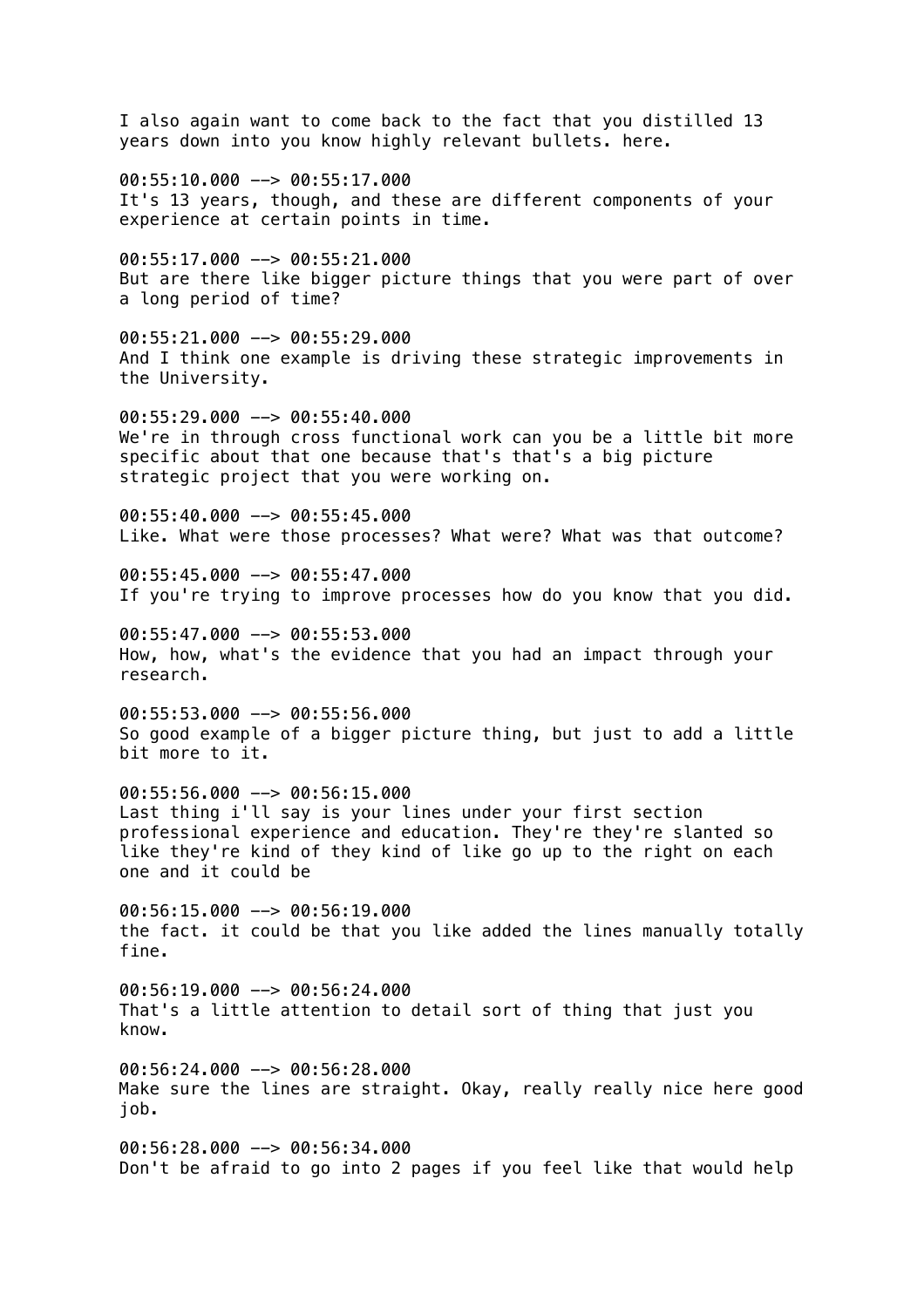right.

00:56:34.000 --> 00:56:40.000 Resume Number 6, so we just have a handful more resumes to go through.

00:56:40.000 --> 00:56:49.000 Okay. So this person is currently a research assistant at a university lab somewhere.

 $00:56:49.000$  -->  $00:56:58.000$ They are, as you can see, currently working on their master of masters of hci degree.

00:56:58.000 --> 00:57:05.000 And they let's see they have they also have a background.

 $00:57:05.000$  -->  $00:57:11.000$ And in systems, engineering and and computer science and engineering, which is actually really cool.

00:57:11.000 --> 00:57:33.000 Researchers come from all different backgrounds, academic backgrounds, different disciplines, design, engineering, social work, you know, drama, whatever and all of these different backgrounds and perspectives that each person brings their special in certain ways tech like

00:57:33.000 --> 00:57:46.000 engineering is particularly valuable as a researcher if you have it because let's say you wanted to apply to a company that works on developer tools.

00:57:46.000 --> 00:58:00.000 Well, you're gonna have like a decent understanding of of tech beyond what a a social science background researcher has. You could maybe more easily go into that role because you have this domain experience.

00:58:00.000 --> 00:58:07.000 You have this particular degree that gives you some knowledge that would be like a bonus to

 $00:58:07.000$  -->  $00:58:13.000$ This research role. What that means is it needs to be highlighted right away.

 $00:58:13.000$  -->  $00:58:17.000$ So going back to professional statements at the top to set that context.

00:58:17.000 --> 00:58:22.000 That is what I think could really help kind of like tie this all together.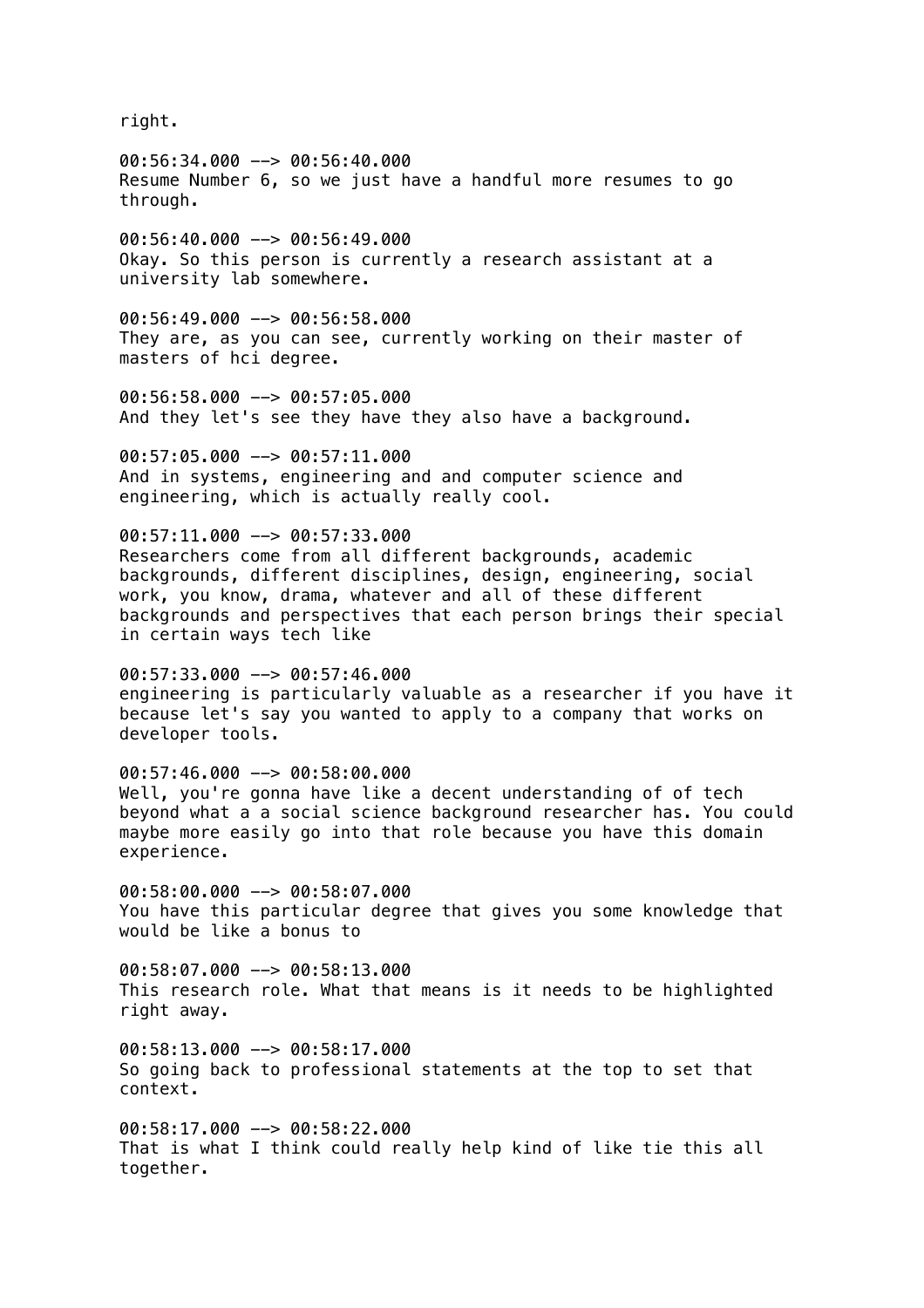00:58:22.000 --> 00:58:26.000 Because the person will kind of have to like. Look around and go.

00:58:26.000 --> 00:58:33.000 Okay, Hdi: computer science systems engineer can't you see that they came from computer science.

00:58:33.000 --> 00:58:41.000 But how could you make use of a personal or professional statement about the talk to tell them that right away to give them that context?

00:58:41.000 --> 00:58:49.000 You know, units researcher And you know, student at such and such university.

 $00:58:49.000$  -->  $00:58:56.000$ With a background in engineering, and something something something I mean.

00:58:56.000 --> 00:59:06.000 It would be better than what i'm saying out loud but calling that out specifically. and tying it to like your your motivations as a researcher.

00:59:06.000 --> 00:59:24.000 Your interests, your focus areas wherever might be, and that again could really stand out, especially for companies that are very tech heavy working on products for tech audiences, developers system admins whatever, maybe So that that could be cool as Well, and

00:59:24.000 --> 00:59:31.000 I I see that's Why you have a github my question is, does your github have anything to do with research?

00:59:31.000 --> 00:59:41.000 If it doesn't you don't need it because like if I see it on here and you're applying for research, I might click it, and if it's developer stuff, I might be like why am I looking at this I

00:59:41.000 --> 00:59:47.000 don't need to look at it if it's a Github, that you're using to share research stuff.

00:59:47.000 --> 00:59:52.000 Which is a really cool use of Github. Then yeah, keep that up there.

 $00:59:52.000$  -->  $01:00:03.000$ Why I also like about this one is you make it very clear that your experience is related to your research assistant role at the lab.

 $01:00:03.000$  -->  $01:00:13.000$ I I think we had a a resume a few resumes ago, where I realized that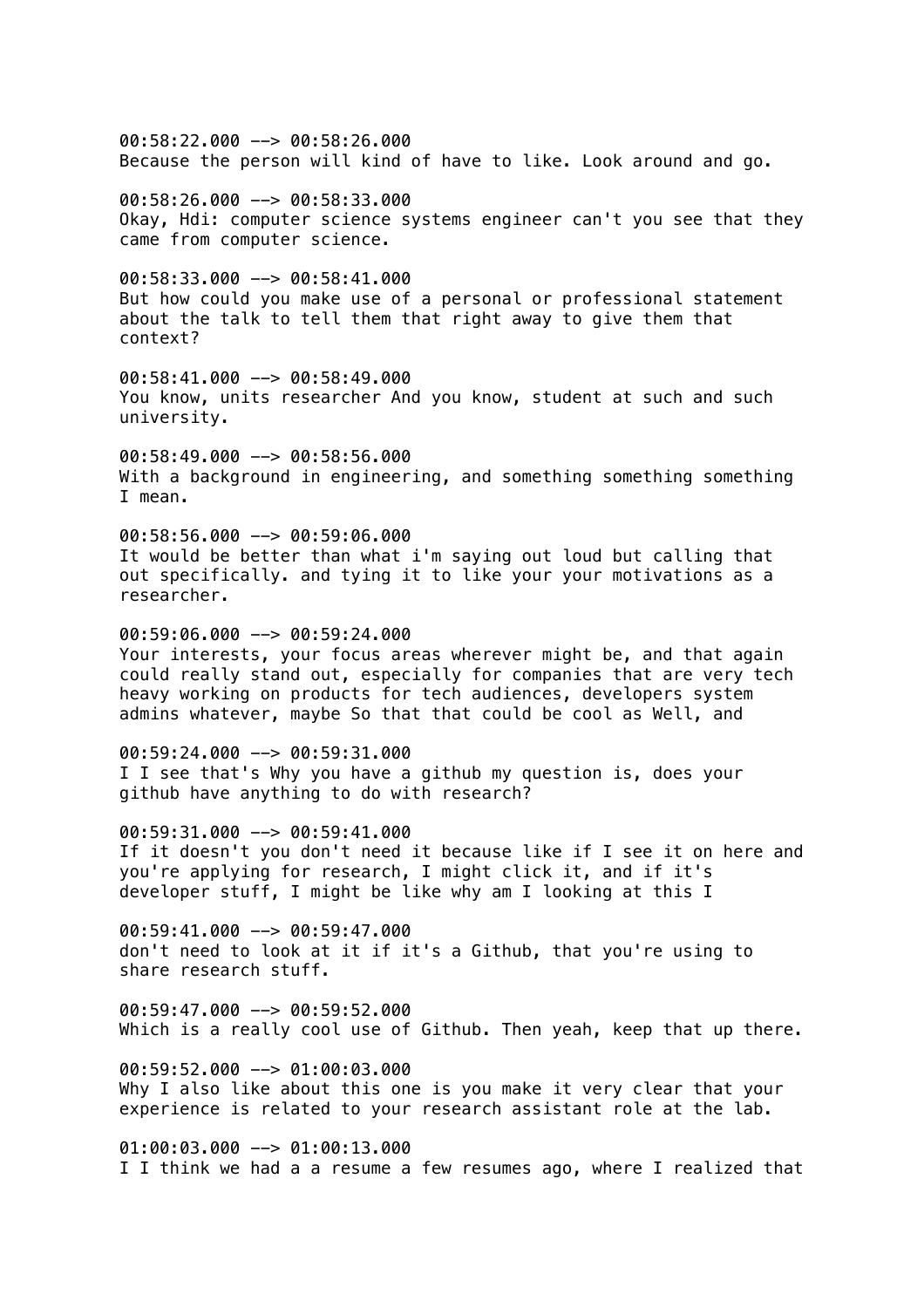what I was looking at was actually the resume of someone kind of in the same situation.  $01:00:13.000$  -->  $01:00:20.000$ Who's a student who's doing individual projects and that this is a really great example of what I was talking about.  $01:00:20.000$  -->  $01:00:26.000$ I think about making that really clear right away. so the person doesn't get confused. 01:00:26.000 --> 01:00:31.000 And so you you have that broken down. Well, here based on projects. 01:00:31.000 --> 01:00:36.000 So cost one working on a game to improve user awareness of security.  $01:00:36.000$  -->  $01:00:43.000$ Interesting security stuff that that kind of does sound like you might be  $0.1:00:43.000$  -->  $0.1:00:48.000$ So focusing on a tech user group it's not totally clear. 01:00:48.000 --> 01:00:53.000 But you know. Anyway, step tracker to curve sanitary lifestyle like you're making it very clear, hey?  $01:00:53.000$  -->  $01:00:58.000$ Like here was kind of product or concept, or whatever that was working on.  $01:00:58.000$  -->  $01:01:09.000$ I like this, because you you don't have like in-depth experience, or like lots of experience over even a few years of of work. 01:01:09.000 --> 01:01:14.000 It's legit experience you know it's in an academic context.  $01:01:14.000$  -->  $01:01:24.000$ It sounds like. The way in reading is that you were working with actual stakeholders or doing a project that mics what it would actually be like in the real world.  $01:01:24.000$  -->  $01:01:28.000$ You know, or the world outside of academia i'm I'm.  $01:01:28.000$  -->  $01:01:39.000$ Seeing that based on how you describe your work. Talking about increasing user self advocacy via a certain amount of percentage. 01:01:39.000 --> 01:01:47.000 Let's see tailored version of the game significantly improved players intention to follow security behavior by 41%.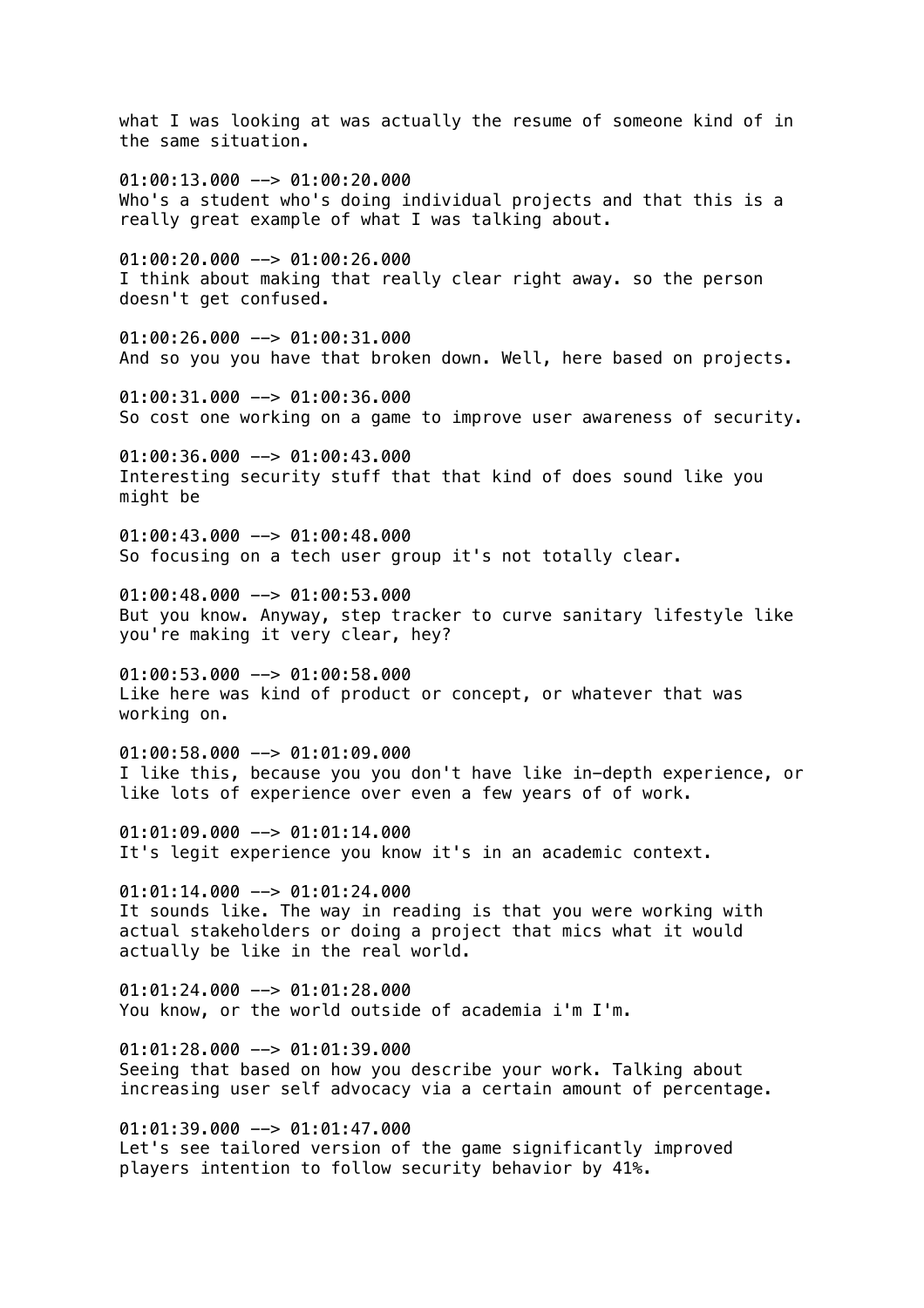01:01:47.000 --> 01:01:55.000 You know there are some really good measures in here, and it's because your resume is is anchored in in specific projects. 01:01:55.000 --> 01:02:02.000 I think it is actually okay. be a little bit more detailed or redundant. 01:02:02.000 --> 01:02:08.000 To your skills list. The more experience you are you don't need to like. 01:02:08.000 --> 01:02:15.000 Reiterate those things in detail in your job descriptions it's really like Internet show here's what I was doing.  $01:02:15.000$  -->  $01:02:21.000$ And why in the impact, but based on where this person is at, and to that previous resume as well.  $01:02:21.000$  -->  $01:02:32.000$ Great way to describe your work. If if I were someone looking for like a kind of a new career level person I would be, you know.  $01:02:32.000$  -->  $01:02:37.000$ I I would appreciate seeing this sort of breakdown in more detail.  $01:02:37.000$  -->  $01:02:44.000$ If you had like, let's say another year of experience you'd have to stick that in here somewhere, and be much more concise. 01:02:44.000 --> 01:02:52.000 And so your 3 projects were would probably become like 3 or 4 bullets total, and then you'd have that other role. 01:02:52.000 --> 01:02:57.000 So so that's you know another point I want to make is the more experience you have, the more concise you want to be.  $01:02:57.000$  -->  $01:03:06.000$ And over time your older stuff. the details of it don't matter as much compared with like your newer roles.  $01:03:06.000$  -->  $01:03:17.000$ Last thing they'll say about this one is Oh, publications cool like, since you're still in the student world, Gpa, you know that's that's fine. 01:03:17.000 --> 01:03:26.000 Just put full 1 5 or something like I don't know or put 4.1, or you know whatever like

 $01:03:26.000$  -->  $01:03:35.000$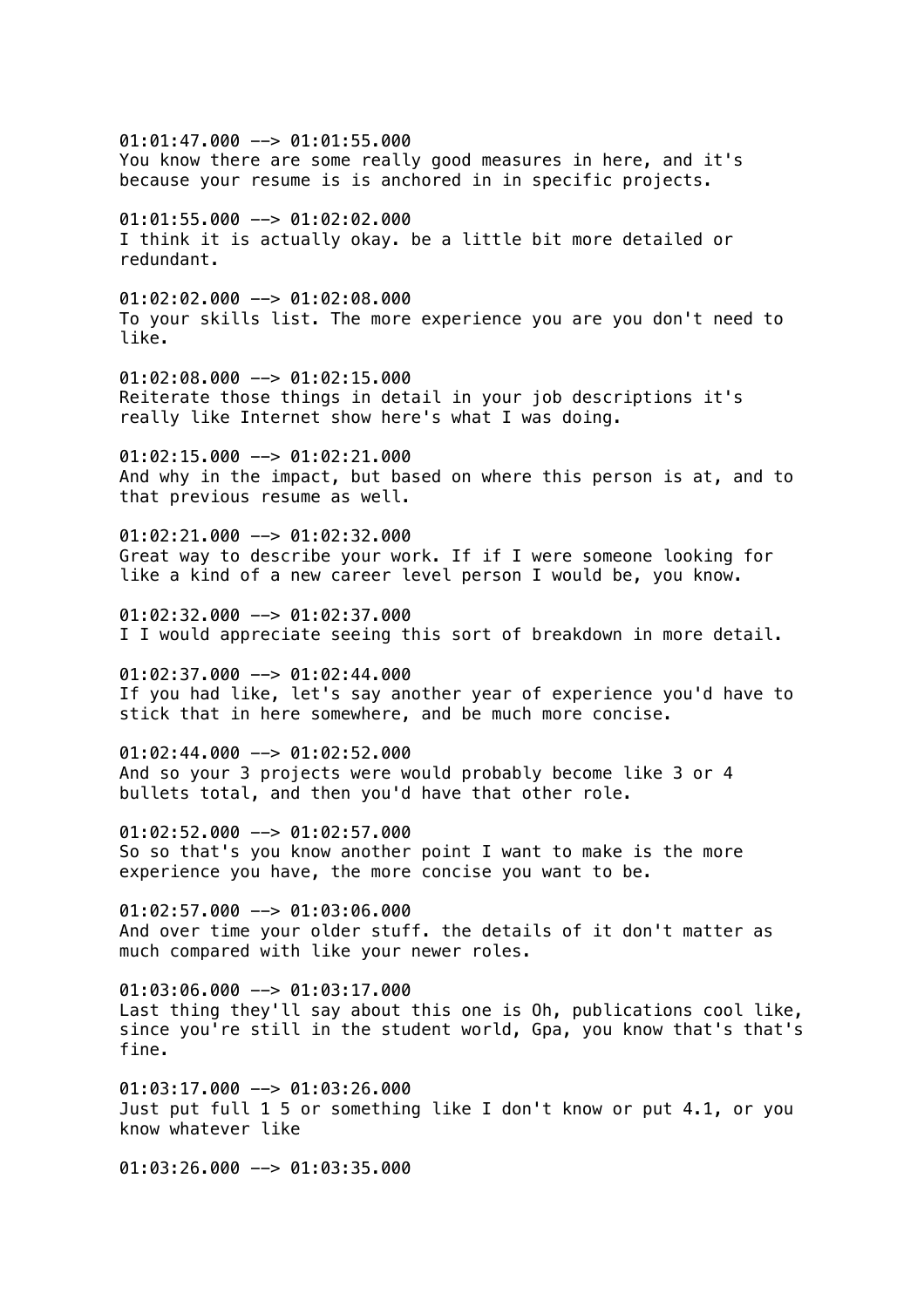You don't have to necessarily be so specific about like the the actual possible highest tools and languages.

 $01:03:35.000$  -->  $01:03:52.000$ That's that's one other thing too since you're applying to. If you're applying to research walls that really don't have anything to do with technology this stuff isn't going to be relevant then I

 $01:03:52.000$  -->  $01:03:58.000$ wouldn't emphasize it too much if you're applying.

01:03:58.000 --> 01:04:06.000 Let's say you're applying to pinterest and you're going to work on like hints for business or something.

 $01:04:06.000$  -->  $01:04:18.000$ Tools and languages in terms of like software development are are not going to be relevant. But they they know that you have this particular background in software engineering.

01:04:18.000 --> 01:04:21.000 And that's just an indicator that you know technology.

01:04:21.000 --> 01:04:27.000 If you remove that for that kind of role then you'd have more space, more breathing room.

01:04:27.000 --> 01:04:42.000 You could add something in instead. or you could just leave it another thing i'll mention is the it's a couple of things about the design, so there's a bit it's a bit noisy with the color it's kind

01:04:42.000 --> 01:04:54.000 of i'm not sure like where to look there's a lot of kind of like directions that my eyes are being pulled in with the pink and the blue and Then the link colors of that different shape of

01:04:54.000 --> 01:05:00.000 glue. so to get a little bit more simple with the color

 $01:05:00.000$  -->  $01:05:18.000$ The other thing, too, is the skills list there isn't really a reason to have it designed as though they were buttons like That's that's a design style for for buttons on a on a device it

 $01:05:18.000$  -->  $01:05:21.000$ doesn't really I don't know like serve any particular purpose.

 $01:05:21.000$  -->  $01:05:24.000$ It kind of seems like a random sort of way to do it again.

 $01:05:24.000$  -->  $01:05:32.000$ Not gonna make or break your resume it's this is just like fine tuning kind of stuff.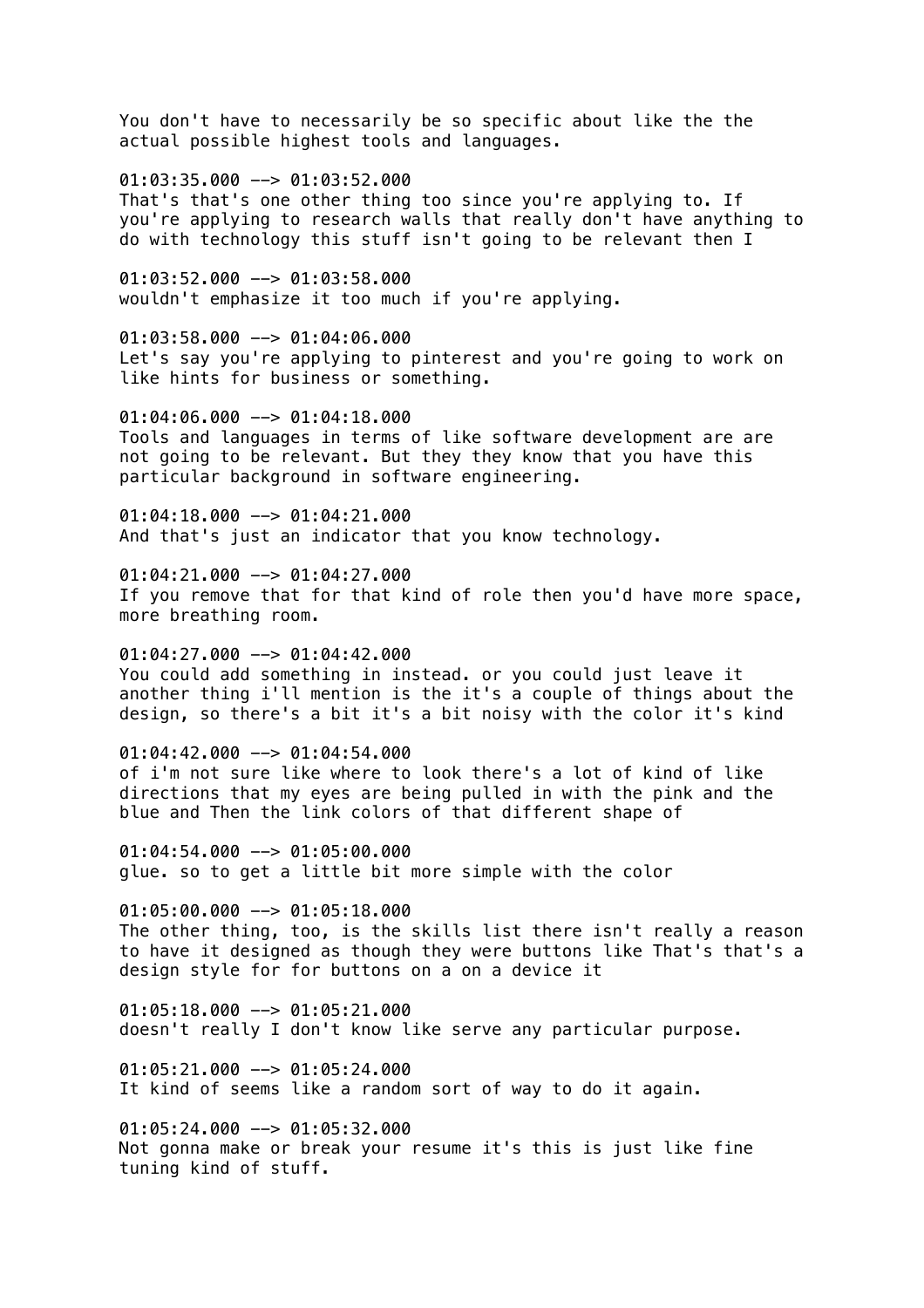01:05:32.000 --> 01:05:35.000 So if you kept it as is great, if you put it into a column.

 $01:05:35.000$  -->  $01:05:42.000$ Great really. my point here, too, is to kind of make it consistent.

01:05:42.000 --> 01:05:52.000 The Button style list of skills is quite different from the other content on here, and how you have designed it.

01:05:52.000 --> 01:06:01.000 Keep it simple for people alright, just a couple more. So we have another person with appointment experience here.

01:06:01.000 --> 01:06:15.000 This person does go into a second page which is great totally fine. I think part of why it's onto a second page is because there is one column and that's okay like I like 2 columns because

 $01:06:15.000$  -->  $01:06:24.000$ it's like breaks things up and she's something that's very readable, and he are having to read from like left to right, completely across the page.

01:06:24.000 --> 01:06:34.000 Again thinking about the fact that people are like looking through these pretty quickly. They're just trying to rock like, Do you have the relevant experience.

 $01:06:34.000$  -->  $01:06:38.000$ If I looked at those first I I would I would be like. Wow!

 $01:06:38.000$  -->  $01:06:42.000$ There is a lot of content here like, Where do I start?

01:06:42.000 --> 01:06:47.000 The sections are a little bit hard to kind of like parse like the

01:06:47.000 --> 01:06:55.000 The headings are essentially the same size as the the bullets.

 $01:06:55.000$  -->  $01:07:10.000$ The italics doesn't really help you know like could the con bolding like using bold and a little bit bigger of a size font serve the purpose of a heading or a sub heading also too, I see some stuff

 $01:07:10.000$  -->  $01:07:19.000$ bolded that really doesn't need to be bolded as you could see, none of the previous resumes have specific words bolded in it.

 $01:07:19.000$  -->  $01:07:31.000$ It's really not necessary. what's what you want to do is just make the entire thing really clear and concise, and the the bolding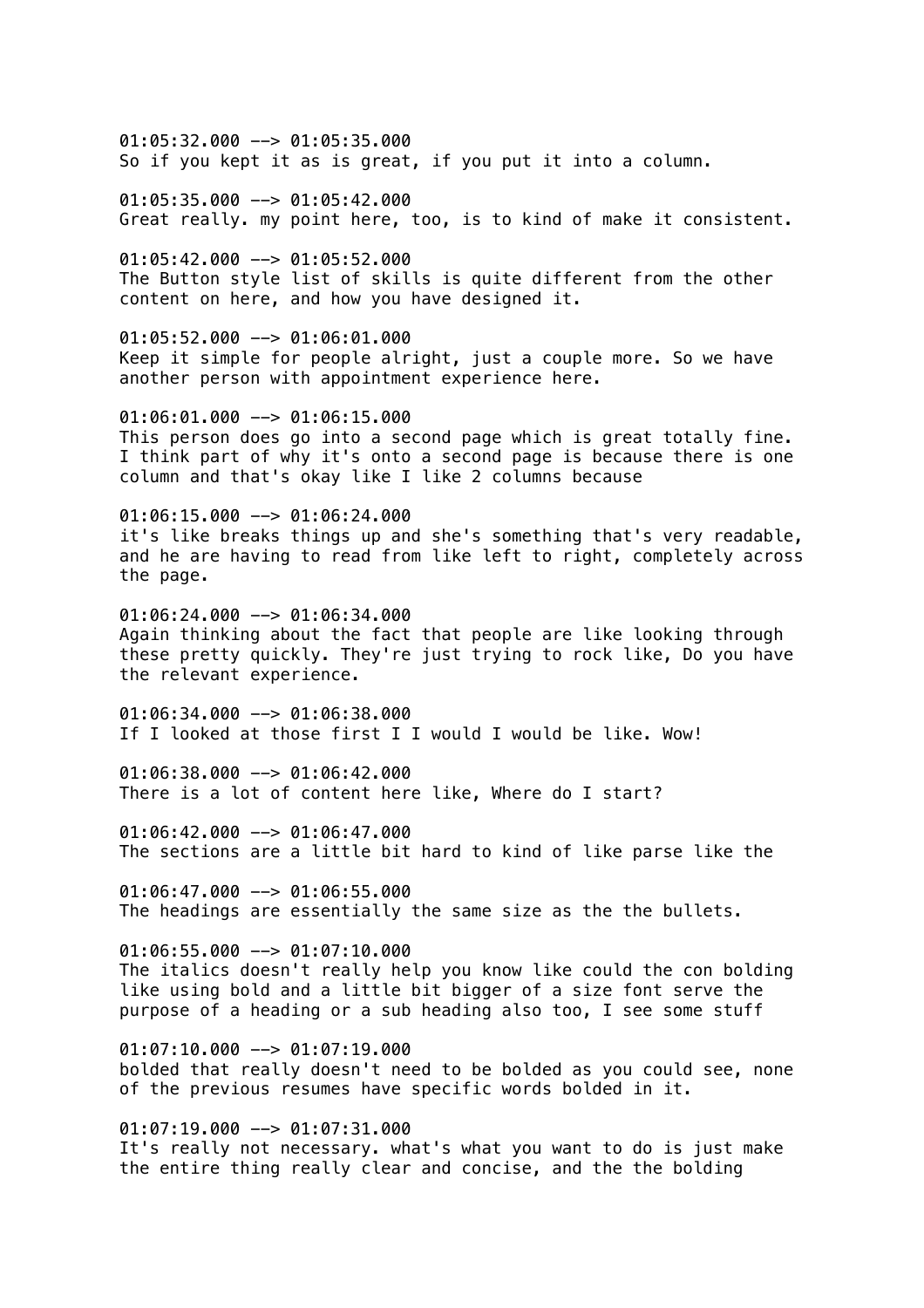doesn't really need to be in there. So one way. 01:07:31.000 --> 01:07:34.000 You can do that is, again like trying columns.  $01:07:34.000$  -->  $01:07:49.000$ I I would try out doing a couple of columns for a resume which can like kind of crunch down that space which will also give you a constraint to make your content more concise, because then I could see that being like 01:07:49.000 --> 01:08:04.000 really long sort of column with all of this stuff Let's look at an example design and and generative any value of research to understand problems such as declining engagement remote, learning that's awesome like you, you this is the  $01:08:04.000$  -->  $01:08:07.000$ purpose of the work. Lms. overwhelmed. I know what Lms. 01:08:07.000 --> 01:08:14.000 Means, but probably other people do not. So you want to watch out for acronyms that are not clear 01:08:14.000 --> 01:08:19.000 And and just saying what they are technologies for hybrid modality. 01:08:19.000 --> 01:08:25.000 Not I. I understand what that is. But other people might not D. 01:08:25.000 --> 01:08:32.000 I gaps and time to degree. confusion that's awesome What you did here is is listed out lots of focus areas for your work.  $01:08:32.000$  -->  $01:08:36.000$ Very tangible things. that you could clarify a bit.  $01:08:36.000$  -->  $01:08:45.000$ But going back to previous feedback i've given like this is a good example of of calling that up. 01:08:45.000 --> 01:08:54.000 I want to know. let's see manage and educate faculty students, leading workshops, workshops are always great.  $01:08:54.000$  -->  $01:09:00.000$ A really important skill for researchers accessibility inclusive design like you're speaking the language of Ux here.  $01:09:00.000$  -->  $01:09:08.000$ Awesome. it's just a lot to look at all together here, and i'm wondering how can you synthesize it a bit more.

 $01:09:08.000$  -->  $01:09:13.000$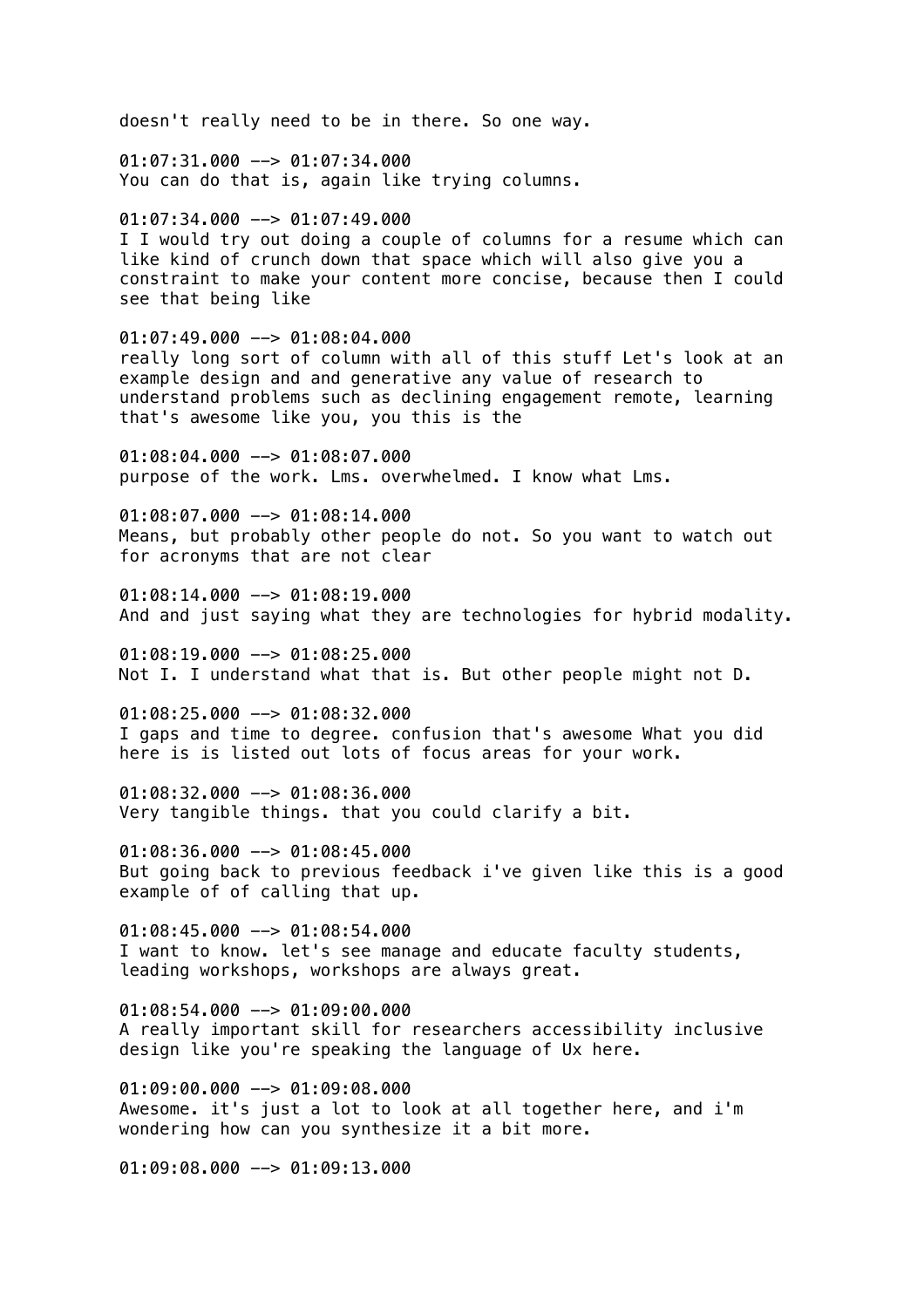Kind of like these jobs down here are these projects down here.  $01:09:13.000$  -->  $01:09:25.000$ For for the the stuff underneath this bigger role of department chair and Professor which congratulations for making decision to leave a tenure job to come into ux research.  $01:09:25.000$  -->  $01:09:37.000$ That's awesome. So anyway, going I think Let me see, going back to what I was thinking before, and I'm jumping around to a lot of different stuff. you have really great stuff. 01:09:37.000 --> 01:09:46.000 Here. but how can you kind of like condense it down and talk a little bit more about any impacts like you?  $01:09:46.000$  -->  $01:09:54.000$ You worked on di gaps in time to 2 degree completion, like, Did your work improve that in some way? did your work, you know. 01:09:54.000 --> 01:10:00.000 Make this more equitable for people with different identities. How do you know?  $01:10:00.000$  -->  $01:10:09.000$ What can you call out about that to make it clear? One other thing I wanna mention actually a couple more things.  $01:10:09.000$  -->  $01:10:15.000$ I see a lot of titles of Ux Researcher, Uxley, Ux Researcher Ux Researcher.  $01:10:15.000$  -->  $01:10:23.000$ I want. I want you to be transparent about If that was actually the title that you have. 01:10:23.000 --> 01:10:28.000 It's an interesting question there's kind of like this great area of like.  $01:10:28.000$  -->  $01:10:34.000$ Well do I call myself the title that I want to be in my next job?  $01:10:34.000$  -->  $01:10:47.000$ Do like, How do I use these titles you're you're doing a really good job with the language and speaking ux, but I feel like It's pushing it a little bit to say us researcher ux  $01:10:47.000$  -->  $01:11:02.000$ leads us researcher 4 roles that I don't know maybe we're or we're not that I I don't know who's resumed this is if you're on the other side listening you know your  $01:11:02.000$  -->  $01:11:10.000$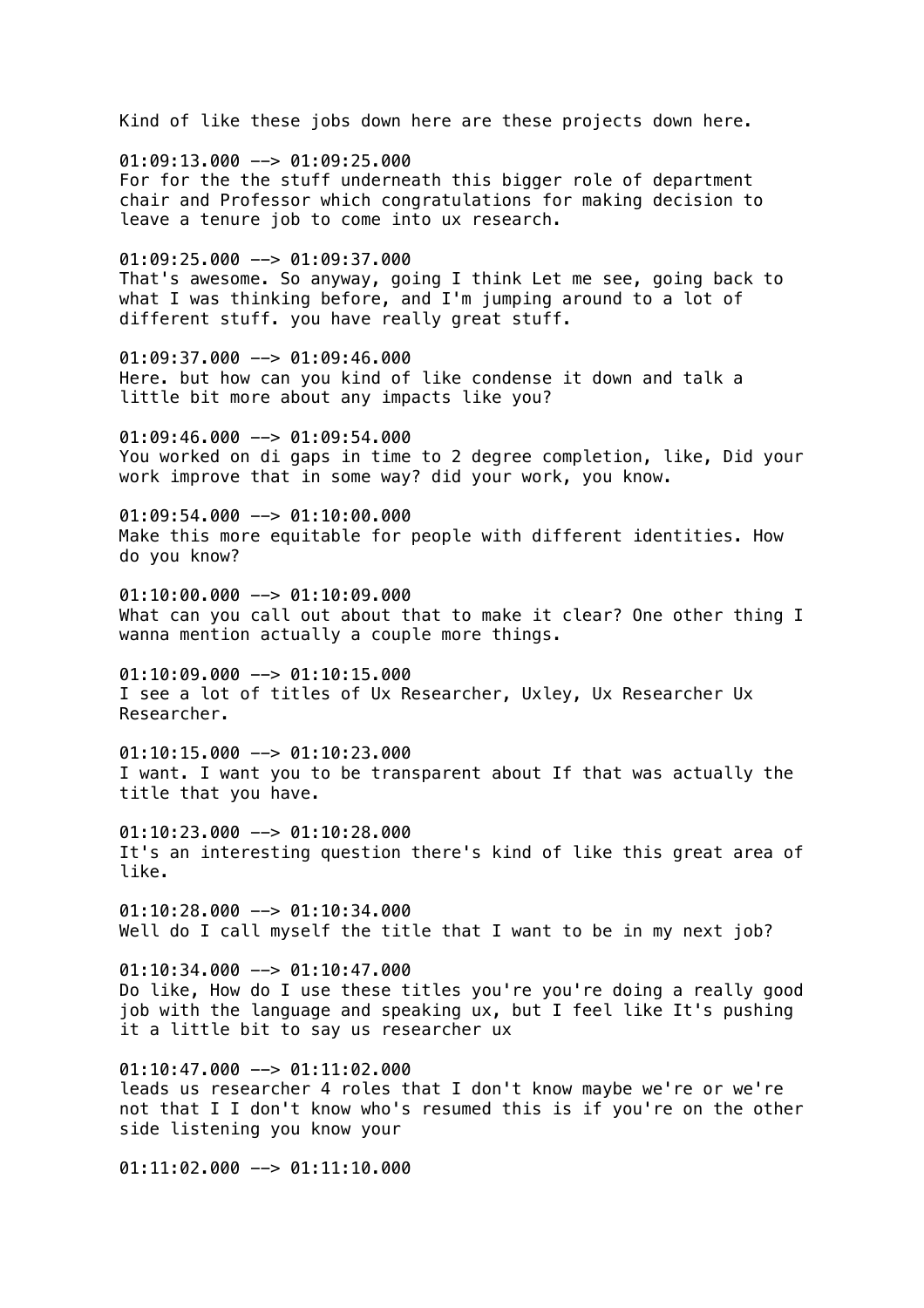resume, and if this is what it was great but I actually see this with other folks, too, even on linkedin looks like i'm a ux researcher.  $01:11:10.000$  -->  $01:11:18.000$ But that communicates something to people that might not actually actually be a 100% accurate.  $01:11:18.000$  -->  $01:11:23.000$ What if you called yourself qualitative researcher or just researcher? 01:11:23.000 --> 01:11:39.000 Research, Lee, you know whatever it may be so whether it's this resume, or anyone else out there really think about the implications of the the terminology and and titles that you're using and the expectations that will  $01:11:39.000$  -->  $01:11:44.000$ set for your reader. What assumptions are they going to make?  $01:11:44.000$  -->  $01:11:54.000$ What is it gonna tell them about? what what conclusions will they make about you based on the title that you're using.  $01:11:54.000$  -->  $01:12:00.000$ So just something I see kind of in general sometimes out there.  $01:12:00.000$  -->  $01:12:14.000$ Last thing i'll say is you have a really great breakdown here of of skills and education and methods, and all of that stuff. there's like a ton of white space here.  $01:12:14.000$  -->  $01:12:32.000$ And so i'm thinking, like if you did go to 2 columns, you could make some some good use of like the visual design to have like a scheme of your column for some of this stuff down here and then how 01:12:32.000 --> 01:12:38.000 does a column that's a bit bigger for your experience and it will still go onto a second page.  $01:12:38.000$  -->  $01:12:42.000$ But you know, like make better use of the real estate.  $01:12:42.000$  -->  $01:12:48.000$ If you submitted this tomorrow, and really like made some changes.  $01:12:48.000$  -->  $01:12:56.000$ I think, to the job. description stuff and you submitted it, and it's one column and you have this on the second page.  $01:12:56.000$  -->  $01:13:08.000$ I'm Sure it'd be fine yeah these are ways to find tune thinking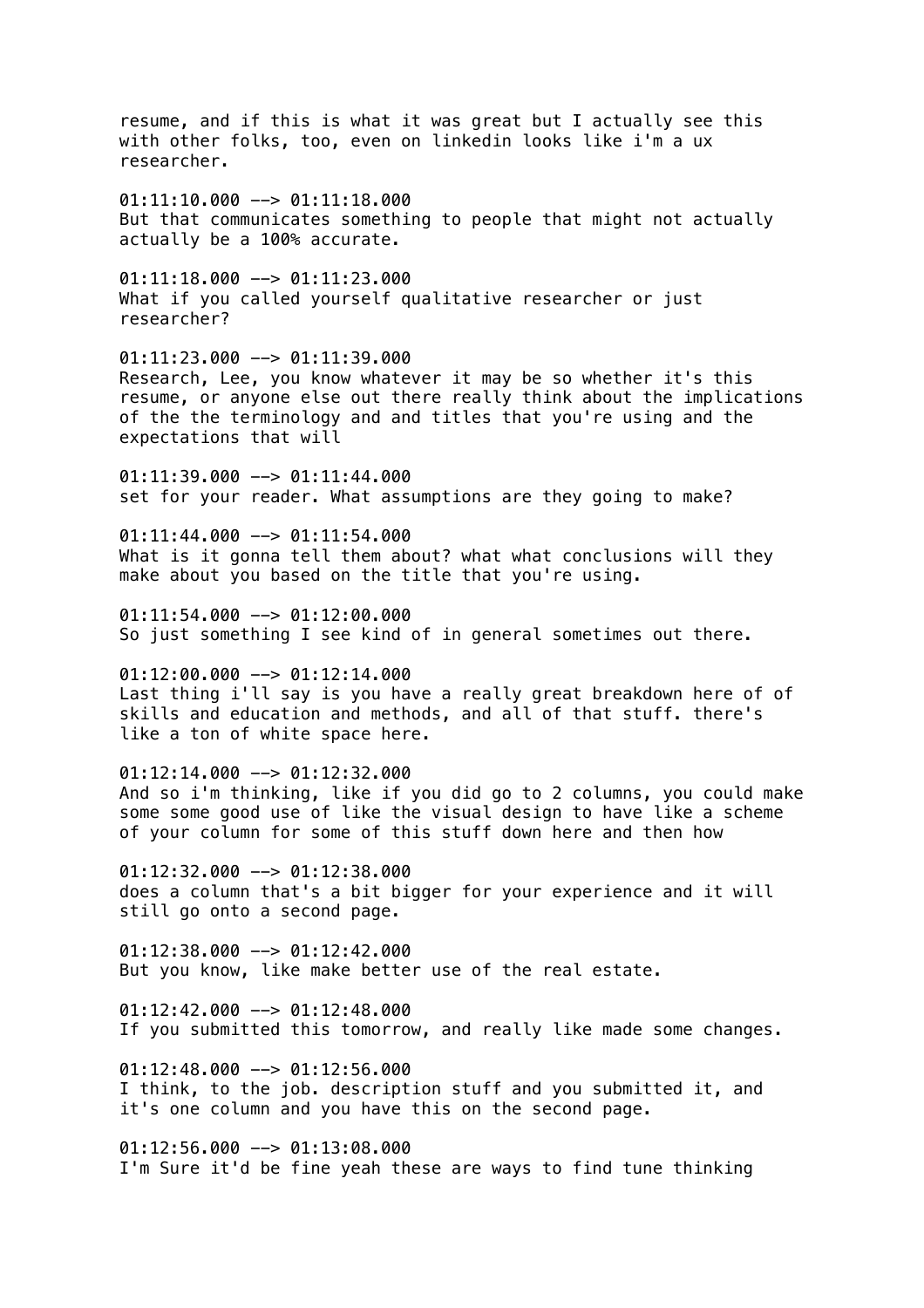about your reader. Their mental model of resumes their goals.  $01:13:08.000$  -->  $01:13:14.000$ In that moment the decisions that they need to make what they want to learn about you.  $01:13:14.000$  -->  $01:13:21.000$ Alright, 2 more wait 8, 9, 10 3 more. think we can do this in the next 10 min.  $01:13:21.000$  -->  $01:13:27.000$ Alright i'm a ux researcher who's passionate about user center design and delivering immersive experiences. 01:13:27.000 --> 01:13:32.000 I've leveraged calling point methods I have experience with designing usability. 01:13:32.000 --> 01:13:38.000 Plans, conducting interviews, communicating results, and translating into actual recommendations.  $01:13:38.000$  -->  $01:13:47.000$ We can see that when we start looking at your resume we can see your experience. 01:13:47.000 --> 01:13:51.000 We can see your methods like listed in your skills.  $01:13:51.000$  -->  $01:14:02.000$ Section. We can see that you've done qualified passionate about user center design and delivering immersive user experiences.  $01:14:02.000$  -->  $01:14:09.000$ Again, like, can other people Can many other people say this: Yeah.  $01:14:09.000$  -->  $01:14:17.000$ So glad that you have a statement here i'm glad that you are trying to set that context for who you are which is important?  $01:14:17.000$  -->  $01:14:26.000$ For folks to just understand you are not shell, so they can better graph the rest of your resume.  $01:14:26.000$  -->  $01:14:35.000$ But how can you make it more special? How can you make it like a billboard on the side of the highway that captures people's attention and and makes them go like Hmm.  $01:14:35.000$  -->  $01:14:39.000$ Better call Saul. He sounds like a really good lawyer and I have this issue going on.  $01:14:39.000$  -->  $01:14:45.000$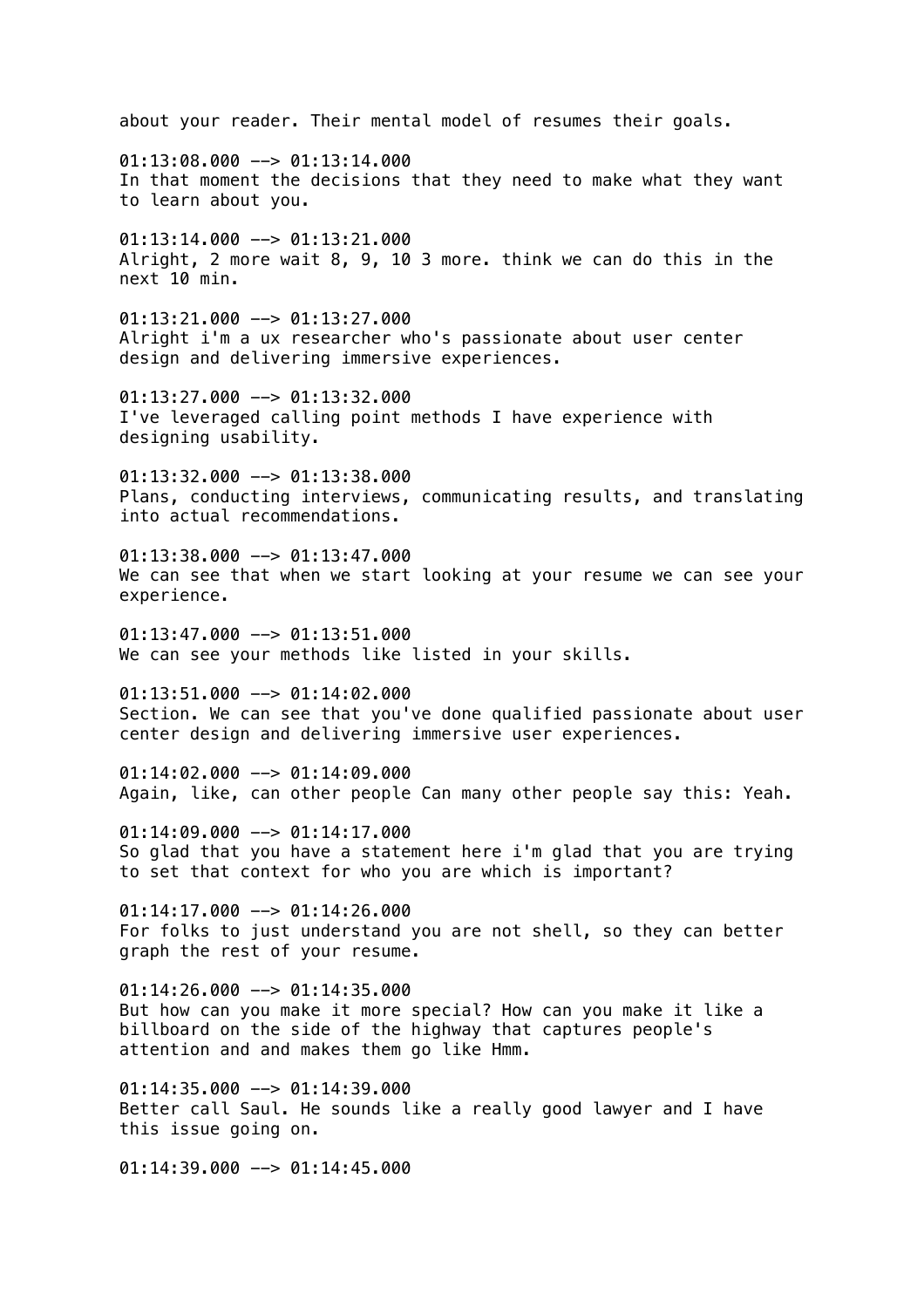I'm gonna call him because he looks cool and interesting and like my style.  $01:14:45.000$  -->  $01:14:50.000$ Hope there's some better call salt breaking bad fans out there. 01:14:50.000 --> 01:15:04.000 Capture people's attention quickly. tell them tell them something that's like interesting and relevant that they can't also just find down there. And there's this idea of like showing and not telling so like show your skills and action what did 01:15:04.000 --> 01:15:22.000 you do. And what did you accomplish rather than saying like I have transferable skills, or you know I have experience with Xyz methodologies like, Let's hold it up really distinct about you let's see  $01:15:22.000$  -->  $01:15:31.000$ education got some jobs jobs in turn teaching assistant. What is the education? 01:15:31.000 --> 01:15:43.000 Hci. And then computer science, awesome kind of similar to what I was saying about one of the previous ones having this really specific domain expertise in tech tech products. 01:15:43.000 --> 01:15:52.000 Ai. Everyone has some kind of unique background domain expertise.  $01:15:52.000$  -->  $01:16:10.000$ And I just want to point out that this is really important to think about when you're actually looking for jobs too, like look for the jobs that would really value someone who's done stuff with Ai big data you know maybe it's you 01:16:10.000 --> 01:16:16.000 have a lot of di work, and the product or company or nonprofit is is focused on that.  $01:16:16.000$  -->  $01:16:24.000$ Maybe you come from social work, and you're applying to coach for America, and they do stuff related to what you've done before.  $01:16:24.000$  -->  $01:16:35.000$ So that's just kind of an aside but use that to be more selective about where you're applying, and vice versa like tailor.  $01:16:35.000$  -->  $01:16:49.000$ Your resume to that role as specifically as possible, if you have something really special to bring to the table. So it looks like a Vx research intern graduate research Assistant research.  $01:16:49.000$  -->  $01:16:54.000$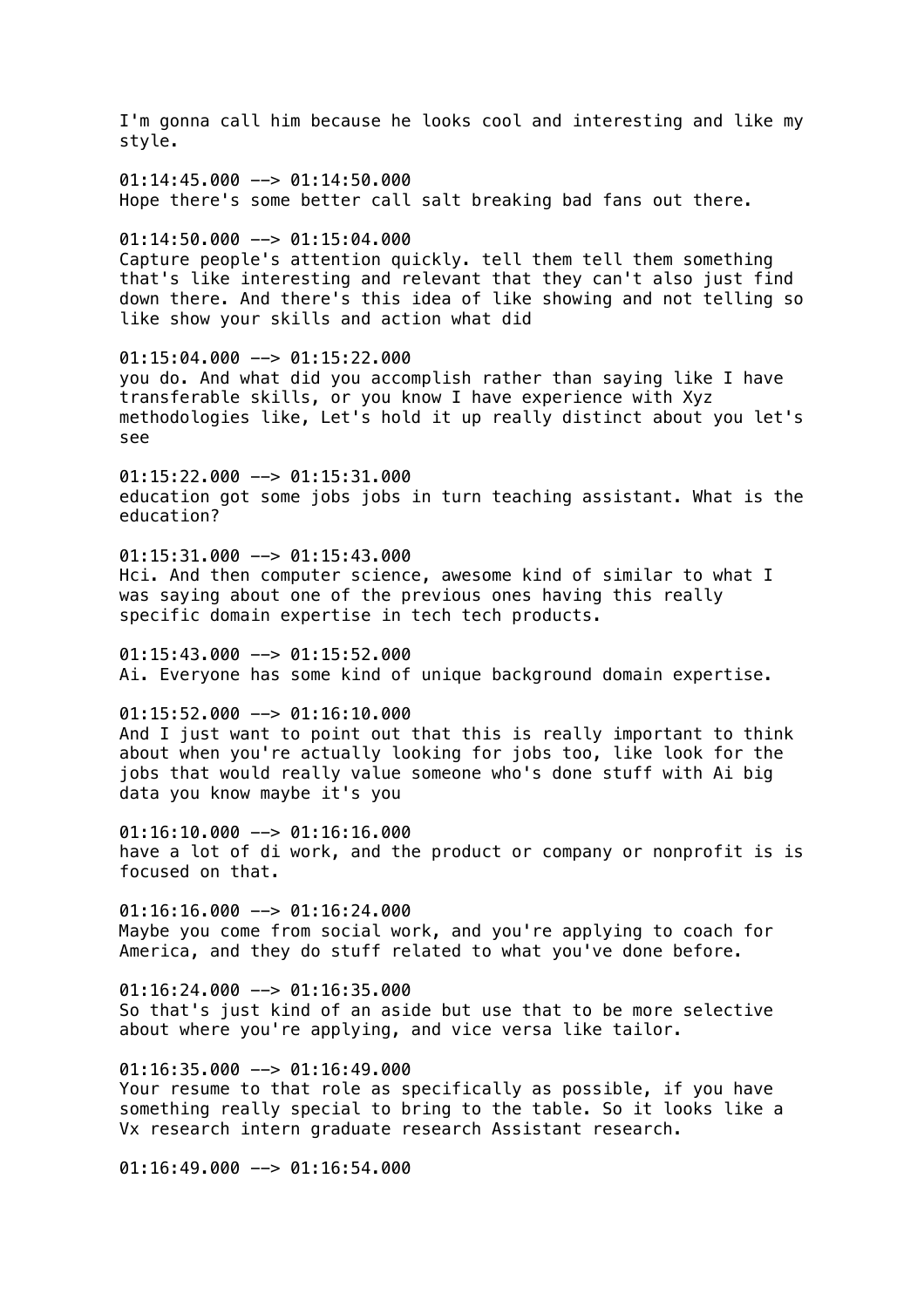Intern same thing with a couple of the other ones I like the breakdown.  $01:16:54.000$  -->  $01:17:00.000$ That's a little bit more detailed about projects just based on where you're at in your career.  $01:17:00.000$  -->  $01:17:07.000$ If you got into jobs where you know, over the course of a year or 2.  $01:17:07.000$  -->  $01:17:18.000$ You get like 30 projects that's when you're gonna end up being more concise skills and methods it's fine.  $01:17:18.000$  -->  $01:17:24.000$ It's fine this way. if you want to make it more readable columns are nice bullets doesn't have to be bullets.  $01:17:24.000$  -->  $01:17:32.000$ Actually that's. what I like to about your job descriptions up here is you're not using bullets for everything, and in fact, I like to.  $01:17:32.000$  -->  $01:17:34.000$ I like, resumes that have no bullets at all.  $01:17:34.000$  -->  $01:17:45.000$ If the information design is is really well done. So you know you don't always need bullets, is more about Can the person read it easily and understand it, and know like this is a job. 01:17:45.000 --> 01:17:51.000 This is a skills list, whatever. So I like that. you got outside of the box a bit with  $01:17:51.000$  -->  $01:18:00.000$ How you are communicating this information in a in a different way. 01:18:00.000 --> 01:18:18.000 If you submitted this resume tomorrow. It'd be great there. there's nothing like Major Red Flags on here that I would say you know you need to like don't submit this resume name Nameton love it so  $01:18:18.000$  -->  $01:18:24.000$ let's see. we got education awards and projects professional experience.  $01:18:24.000$  -->  $01:18:29.000$ I pick this resume because this is an obvious career. Transitioner Ms.  $01:18:29.000$  -->  $01:18:36.000$ 

And human factors. I I would want to know like, Is that coming up, or did you get it already? like?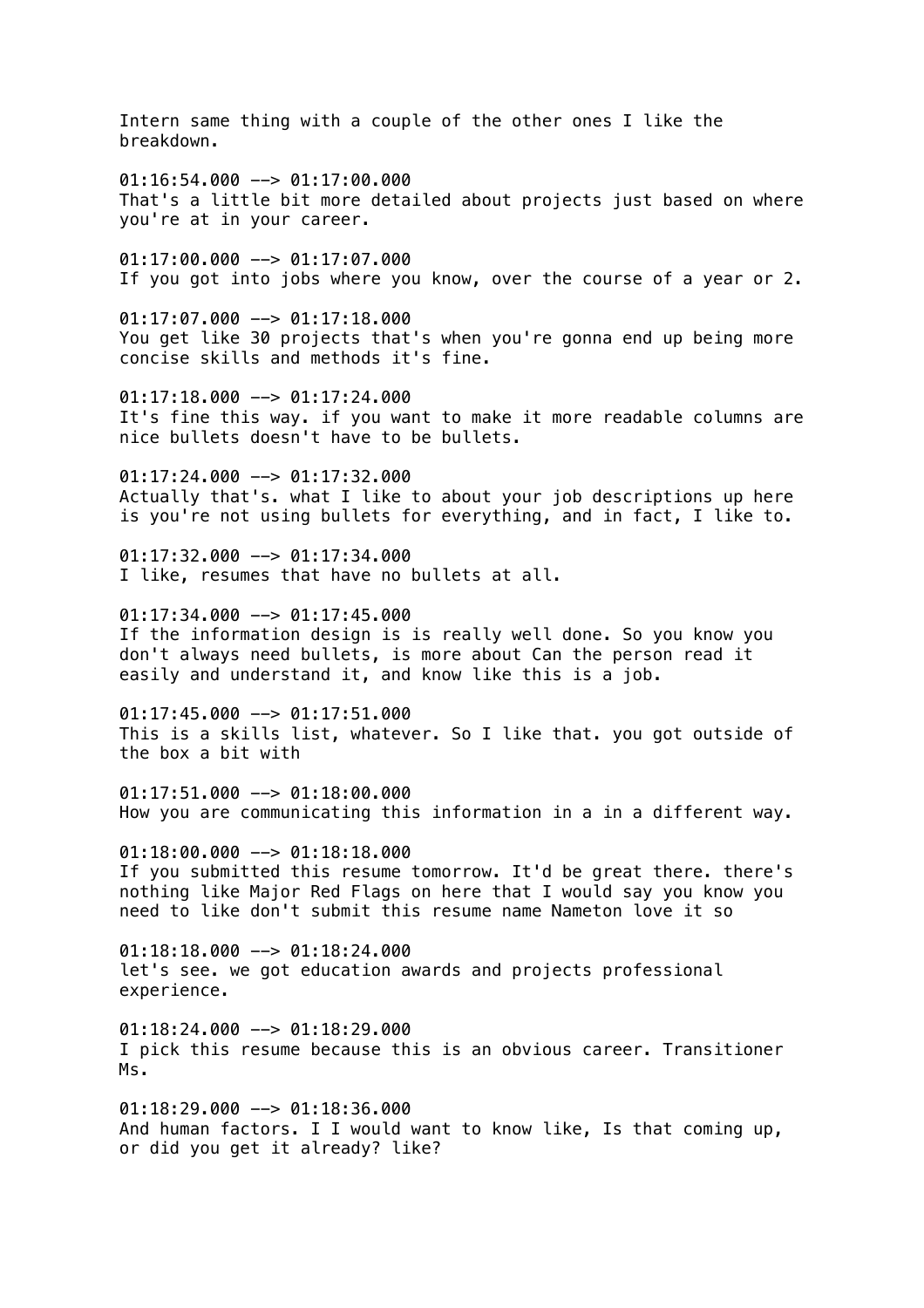$01:18:36.000$  -->  $01:18:41.000$ Is it forthcoming? you know It's coming this fall or did you just get it in May?

01:18:41.000 --> 01:18:44.000 That that will just tell people like, are you? Do you have the decree or not?

 $01:18:44.000$  -->  $01:18:56.000$ Communication, science and disorders. so speech, language, pathologists, speech, language, language, pathologist, supervisor, same kind of role.

 $01:18:56.000$  -->  $01:19:03.000$ It reminds me of some of my clients who have come from something really really relevant, transferable skills.

 $01:19:03.000$  -->  $01:19:10.000$ How to talk about that stuff, speaking the language of ux and bringing the special perspective.

 $01:19:10.000$  -->  $01:19:21.000$ I had my client like a while back, who was a social worker? I think she had a masters in social work, or whatever the the certification is to be able to do that.

 $01:19:21.000$  -->  $01:19:36.000$ She talked about all of that works speaking the language. of ux talking about doing research, to improve social work programs for for clients to improve their lives, and what that looks like.

 $01:19:36.000$  -->  $01:19:45.000$ And what the outcomes are that's the same thing I I see here the same idea of talking about your speech, language, pathology, experience.

 $01:19:45.000$  -->  $01:19:55.000$ By talking about a B testing in order to do Xyz, you know, improved learning outcomes.

 $01:19:55.000$  -->  $01:20:01.000$ Conducting research to create care plan strategies. you know.

01:20:01.000 --> 01:20:14.000 Admit you know what just turning like. If you were gonna apply for a speech, language, pathology, job, you would talk about your work in one way.

 $01:20:14.000$  -->  $01:20:23.000$ But this is your applying for ux research jobs and so you're translating that's the key here is to be able to effectively translate.

 $01:20:23.000$  -->  $01:20:31.000$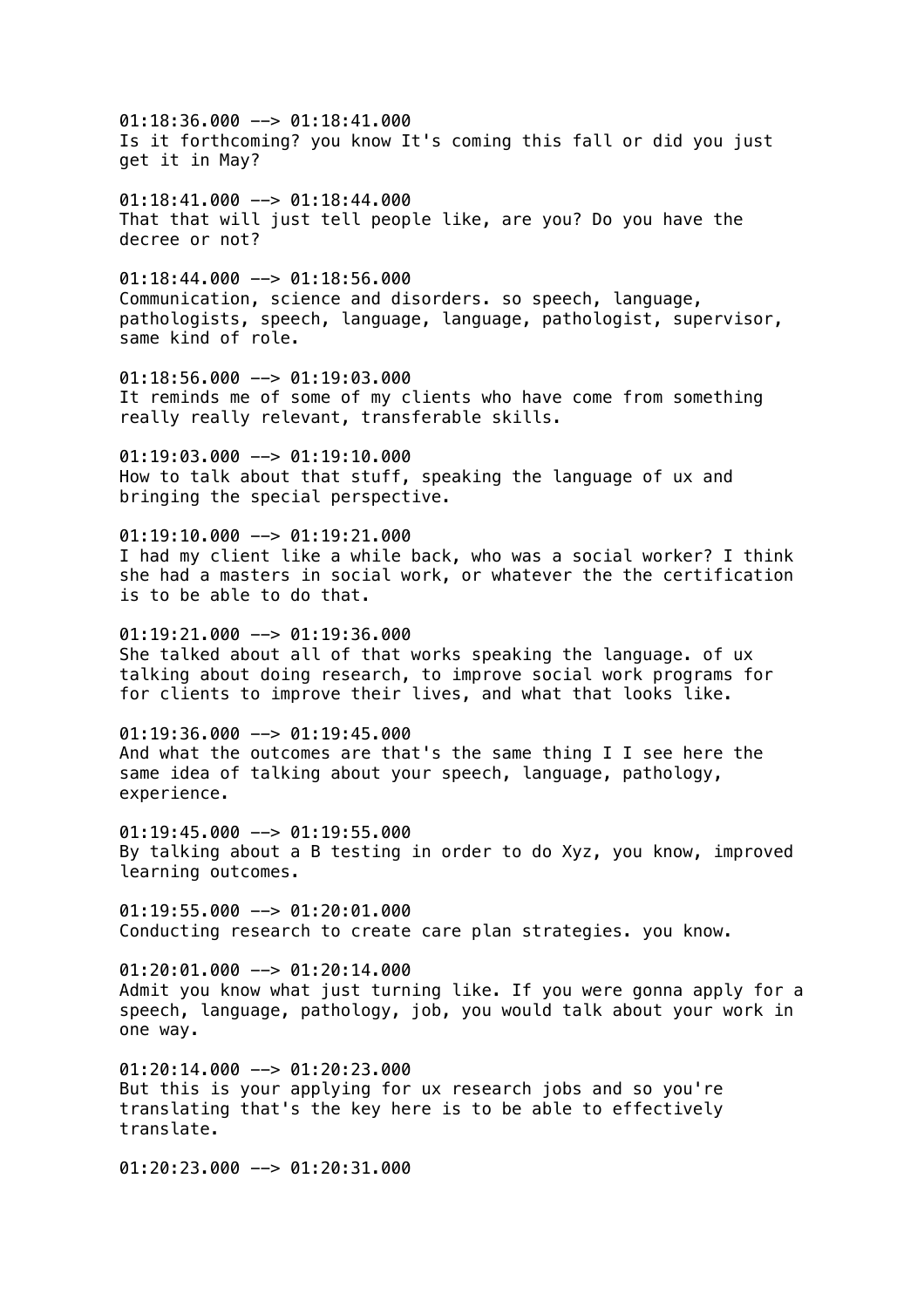I see that you also let's see

01:20:31.000 --> 01:20:35.000 Okay. So what I what I would like to see that I think would be really helpful is a skills list.

 $01:20:35.000$  -->  $01:20:42.000$ What I see that you have done is even better. All that stuff into your job descriptions.

 $01:20:42.000$  -->  $01:20:50.000$ But if you could just get it into a list of like you know methodologies, types of research, you know, whatever it may be.

01:20:50.000 --> 01:20:55.000 That's very easy to scan and Go Okay, I see like that.

 $01:20:55.000$  -->  $01:21:08.000$ This person has a good match with what we're looking for and then there's some additional detail about what that looks like in practice, and so that's something I would add here, and it could also mean that you end up being able to remove some

01:21:08.000 --> 01:21:11.000 of the stuff out of your bullets. but just overall.

01:21:11.000 --> 01:21:17.000 Looking at this, I can see that you've really done a good job of learning how to talk about this stuff.

01:21:17.000 --> 01:21:24.000 In an effective way. I also see stuff here about survey, like quant research standard deviations.

 $01:21:24.000$  -->  $01:21:31.000$ If you are a if you have expertise in quant make that really clear.

01:21:31.000 --> 01:21:38.000 That mixed methods rules those are candidates are in high demand.

 $01:21:38.000$  -->  $01:21:41.000$ There's fewer of those roles but there's also fewer mixed methods.

 $01:21:41.000$  -->  $01:21:45.000$ Researchers who are truly experts in both of those things.

 $01:21:45.000$  -->  $01:21:59.000$ So definitely emphasize that and coming from speech language pathology like, Can you tell that person up front in a professional summary like, Okay, what's the connection here?

01:21:59.000 --> 01:22:13.000 What makes you a distinct candidate from other people I think you know, if someone who maybe isn't as able to translate things on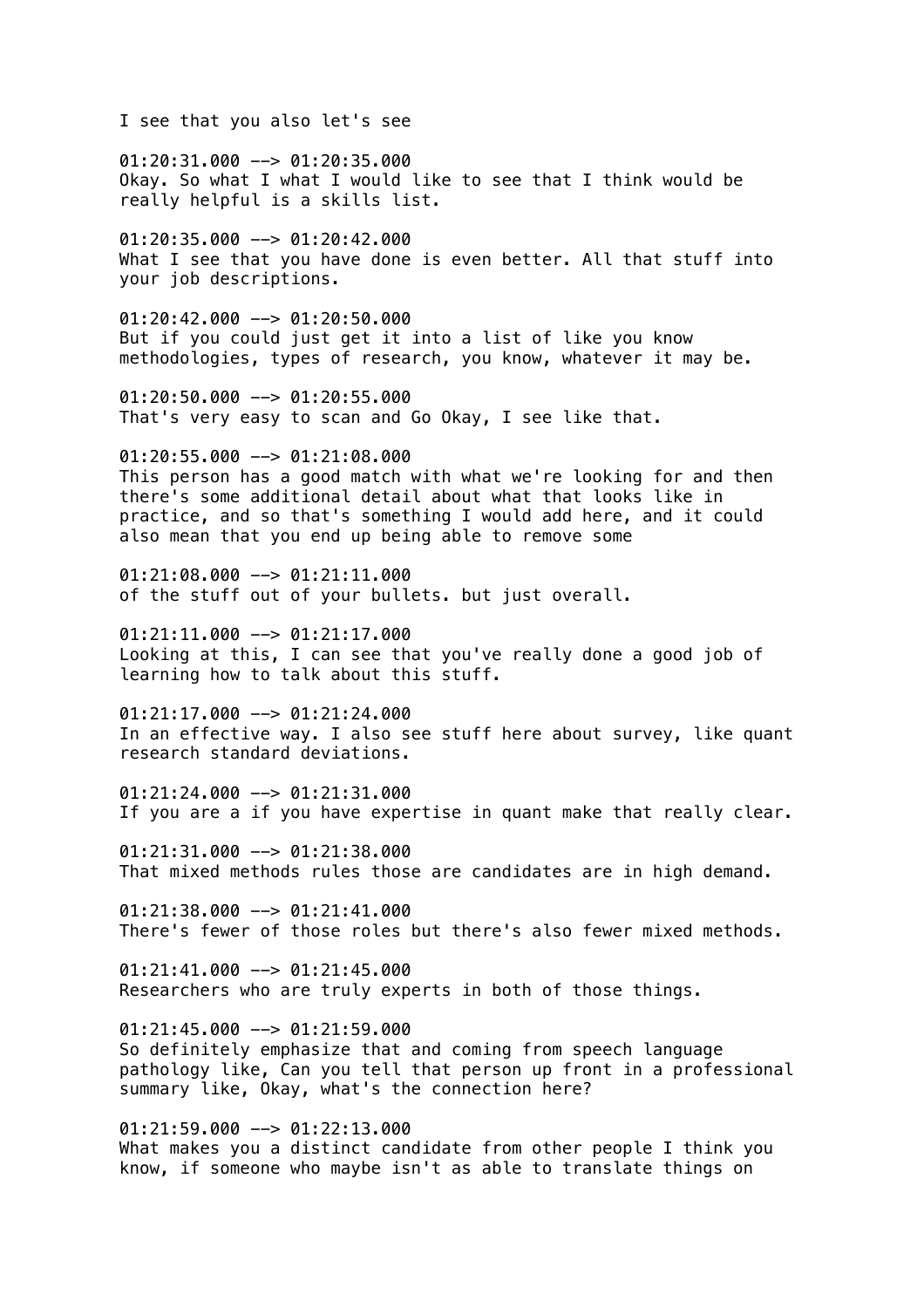their own, or if you'd want to make it a bit easier for to read your resume if  $01:22:13.000$  -->  $01:22:21.000$ you have that statement up front, it would set them at ease when they see speech, language, pathology, speech, language, pathology.  $01:22:21.000$  -->  $01:22:34.000$ In your in your jobs. Alright, Last one. So I think the main thing that.  $01:22:34.000$  -->  $01:22:43.000$ Okay, let me just take a look so mixed up as Researcher Bs and psychology focused on experimental and cognitive psychology.  $01:22:43.000$  -->  $01:22:50.000$ Us Research apprentice, currently a nonprofit one, a soccer org. 01:22:50.000 --> 01:23:00.000 So it was some good project experience. even actually going back to this human factors lab, one which was, you know, a handful of years ago.  $01:23:00.000$  -->  $01:23:12.000$ So it's not like you've only done a few projects. you're kind of in that middle zone where you've done enough stuff so that you don't need to necessarily get into so much detail, as though you only have  $01:23:12.000$  -->  $01:23:20.000$ a few projects. What I would say let's see is Okay, Your research apprentice right now. 01:23:20.000 --> 01:23:25.000 Discovery, research on pain points for us. leadership. Well, is that your audience?  $01:23:25.000$  -->  $01:23:32.000$ Are you actually looking at ping points I don't think You're looking at pain points for this particular group of people.  $01:23:32.000$  -->  $01:23:36.000$ What are you studying? celebrity, ux, leadership, pain points actually.  $01:23:36.000$  -->  $01:23:39.000$ Maybe that is where it is but it's a little it's actually.  $01:23:39.000$  -->  $01:23:44.000$ Okay, So I would get a little bit more clear like, What are you actually studying?  $01:23:44.000$  -->  $01:23:56.000$ What are you learning? What is the purpose like learning about pain points? what's working, and not what is the purpose of that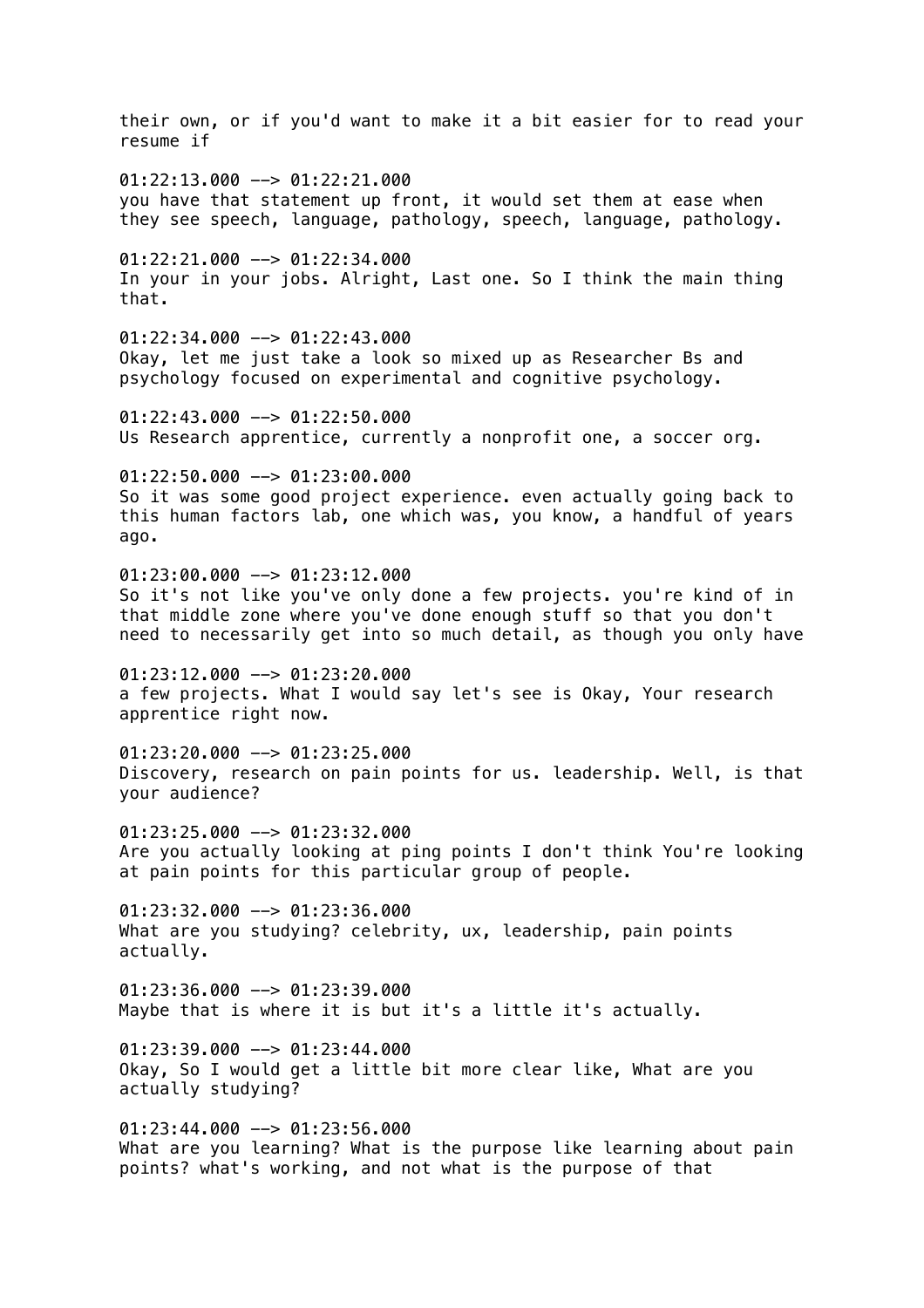specifically discovery, research for such and such team design? 01:23:56.000 --> 01:24:03.000 Serving interview questions. Okay, for what what was the what's the So what What's the purpose here?  $01:24:03.000$  -->  $01:24:12.000$ Led user research. Yeah. more more details, please. And you have details here.  $01:24:12.000$  -->  $01:24:22.000$ Bye, I think like connecting them more together. So screener survey design user interviews like summing it up and connecting all of this stuff again into this.  $01:24:22.000$  -->  $01:24:27.000$ So what like what were you doing and what was the first purpose and outcome?  $01:24:27.000$  -->  $01:24:33.000$ Since you're you're not like brand new career but your early career.  $01:24:33.000$  -->  $01:24:40.000$ I think you're quite early career I think your courses are not as important. it's more about like what's your focus?  $01:24:40.000$  -->  $01:24:46.000$ What's your degree you know they can see that I don't think that's something that you need to mention.  $01:24:46.000$  -->  $01:24:51.000$ And I think your skills list, too, like you could just make all of these skills.  $01:24:51.000$  -->  $01:24:56.000$ Except the the tools. So you know, get rid of ux research. 01:24:56.000 --> 01:25:06.000 Just put skills. Sdss: quant stats userflow is design like, Just stick it all into one column. 01:25:06.000 --> 01:25:17.000 And I think making a little bit more breathable breathable by removing some of the content condensing some of the contact tent down, making it more concise.  $01:25:17.000$  -->  $01:25:28.000$ Will will help. Okay? Oh, I need leverage. that is all for the resume reviews.  $01:25:28.000$  -->  $01:25:35.000$ I know we went a little bit longer than intended looks like we had a lot of questions come in, so that's cool.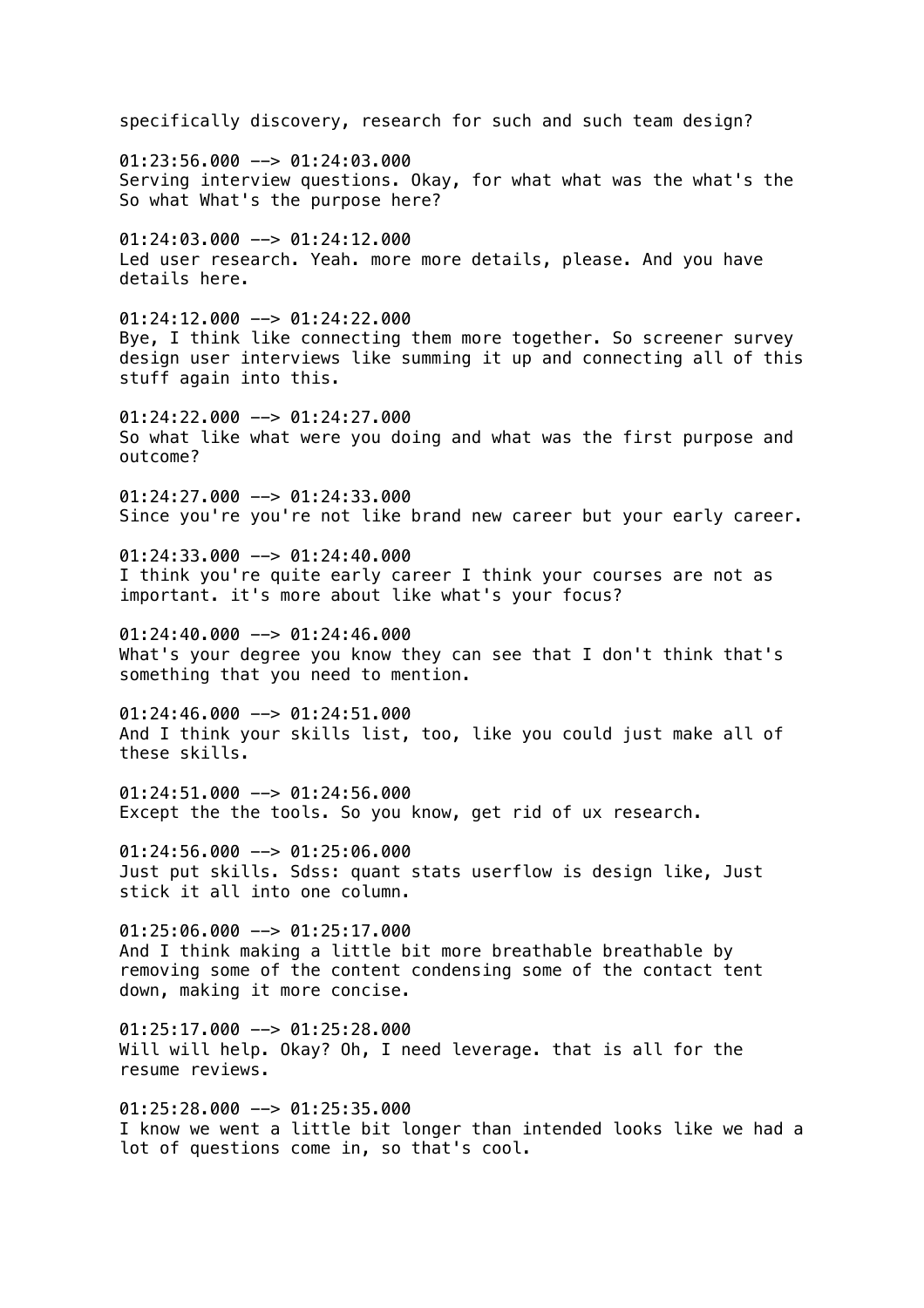$01:25:35.000$  -->  $01:25:41.000$ But yeah, what When does the event end? Is it 30 min or an hour? Yeah.  $01:25:41.000$  -->  $01:25:45.000$ So we end in 30 min. But first of all, Amy, Thank you. 01:25:45.000 --> 01:25:51.000 So much that was incredible. So appreciate your insight into real resumes  $01:25:51.000$  -->  $01:25:57.000$ Also, thanks to all of you who submitted resume and weren't afraid to have them be shared here.  $01:25:57.000$  -->  $01:26:04.000$ I know Personally, it was awesome to see all the different formats and and different things, and get ideas and insight.  $01:26:04.000$  -->  $01:26:09.000$ And so just thank you. Thank you. Thank you to everyone involved.  $01:26:09.000$  -->  $01:26:16.000$ Including Amy , Yeah. And you guys had lots of questions.  $01:26:16.000$  -->  $01:26:24.000$ This was incredible. I think we have a total of like 5 pages of questions which is crazy  $01:26:24.000$  -->  $01:26:29.000$ And so, Amy, you have the link right? are you gonna look through those and kind of use You've seen them normally.  $01:26:29.000$  -->  $01:26:34.000$ I like to go through, but you know I trust you. You can pick like the best ones, I think. 01:26:34.000 --> 01:26:38.000 Pick the ones that are just not easy to Google, you know.  $01:26:38.000$  -->  $01:26:41.000$ Yeah, I I can absolutely do that i'm happy to see.  $01:26:41.000$  -->  $01:26:48.000$ So we'll spend a couple of minutes on on q and a and then do one networking breakout, room too.  $01:26:48.000$  -->  $01:26:53.000$ So I don't worry everyone will get to that too. 01:26:53.000 --> 01:26:56.000 So i'm just gonna go we have a couple categories of questions.  $01:26:56.000$  -->  $01:27:04.000$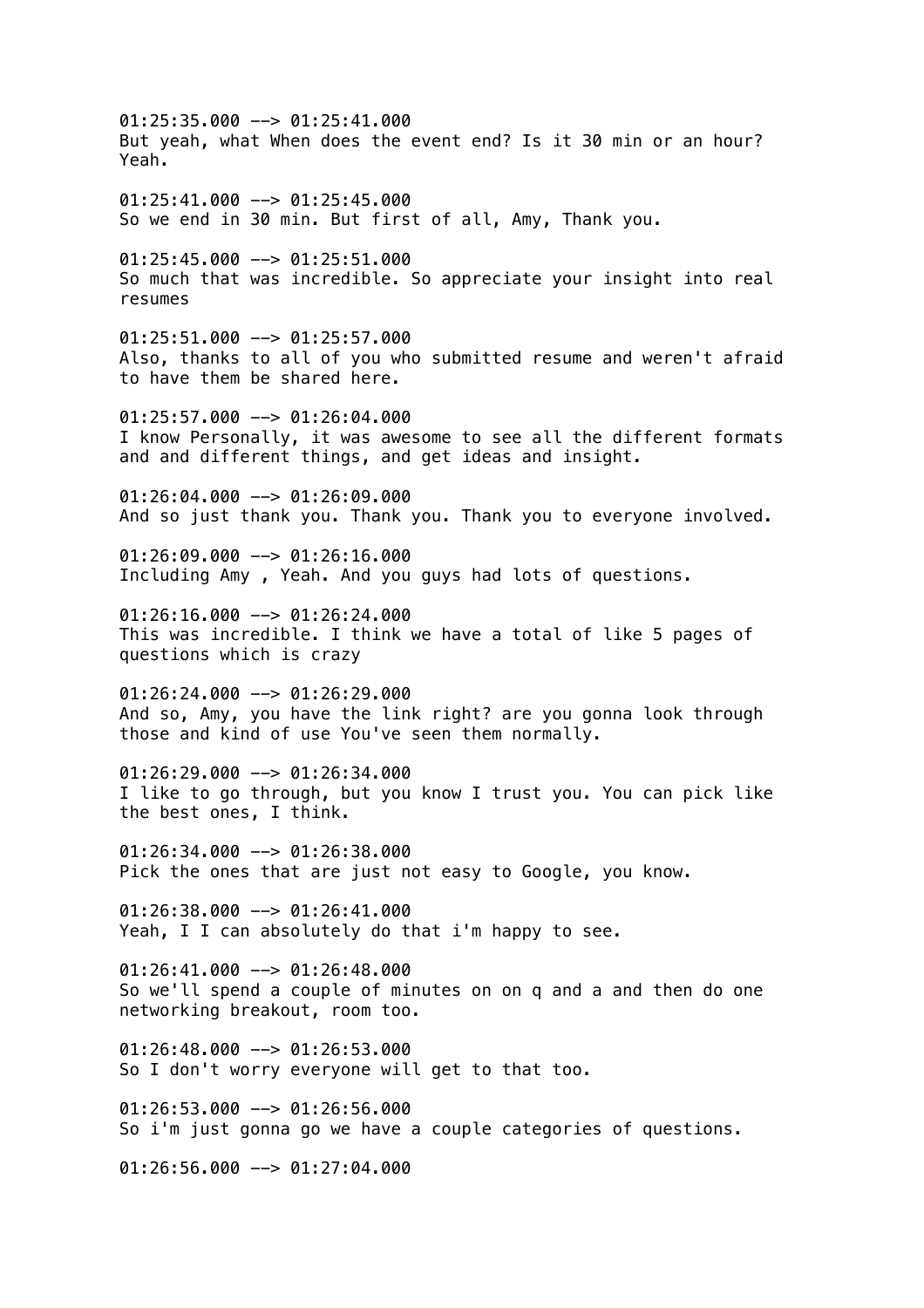So first category is like style and format lots of questions on like 01:27:04.000 --> 01:27:09.000 Our columns. Okay, are preferred. Our colors, okay, are preferred.  $01:27:09.000$  -->  $01:27:14.000$ Do those things matter with the Ats systems? that are in play with different regions.  $01:27:14.000$  -->  $01:27:24.000$ If you could comment on that that would be awesome yeah I mean I think the the 10 I showed it's like there is so much variation.  $01:27:24.000$  -->  $01:27:34.000$ There's no one it's like columns Yes, or no. I I think columns are really effective rather than like text, just straight across more like.  $01:27:34.000$  -->  $01:27:42.000$ Make it easy to read. make it easy to go through efficiently. So take that, and then make a decision about what's best. Does it mean color?  $01:27:42.000$  -->  $01:27:59.000$ Yeah or no. Can the published server purpose for information hierarchy, visual design, yes or no like make make the decisions about that based on best practices for for resumes in general, that's what I would say and  $01:27:59.000$  -->  $01:28:06.000$ ats, I mean. I might as well just talk about it ats means applicant tracking system.  $01:28:06.000$  -->  $01:28:12.000$ It's a system that collects your information over the course of the interview process.  $01:28:12.000$  -->  $01:28:17.000$ So it stores your files. It keeps track of interactions with the recruiter. 01:28:17.000 --> 01:28:24.000 There's you know, people can leave notes people can keep track of like what salary is discussed.  $01:28:24.000$  -->  $01:28:32.000$ Whatever. it's essentially a way to just keep track of applicants and it's not 01:28:32.000 --> 01:28:38.000 It's not a bot that decides if you're a good fit.  $01:28:38.000$  -->  $01:28:40.000$ It'll try to like parse your information into it.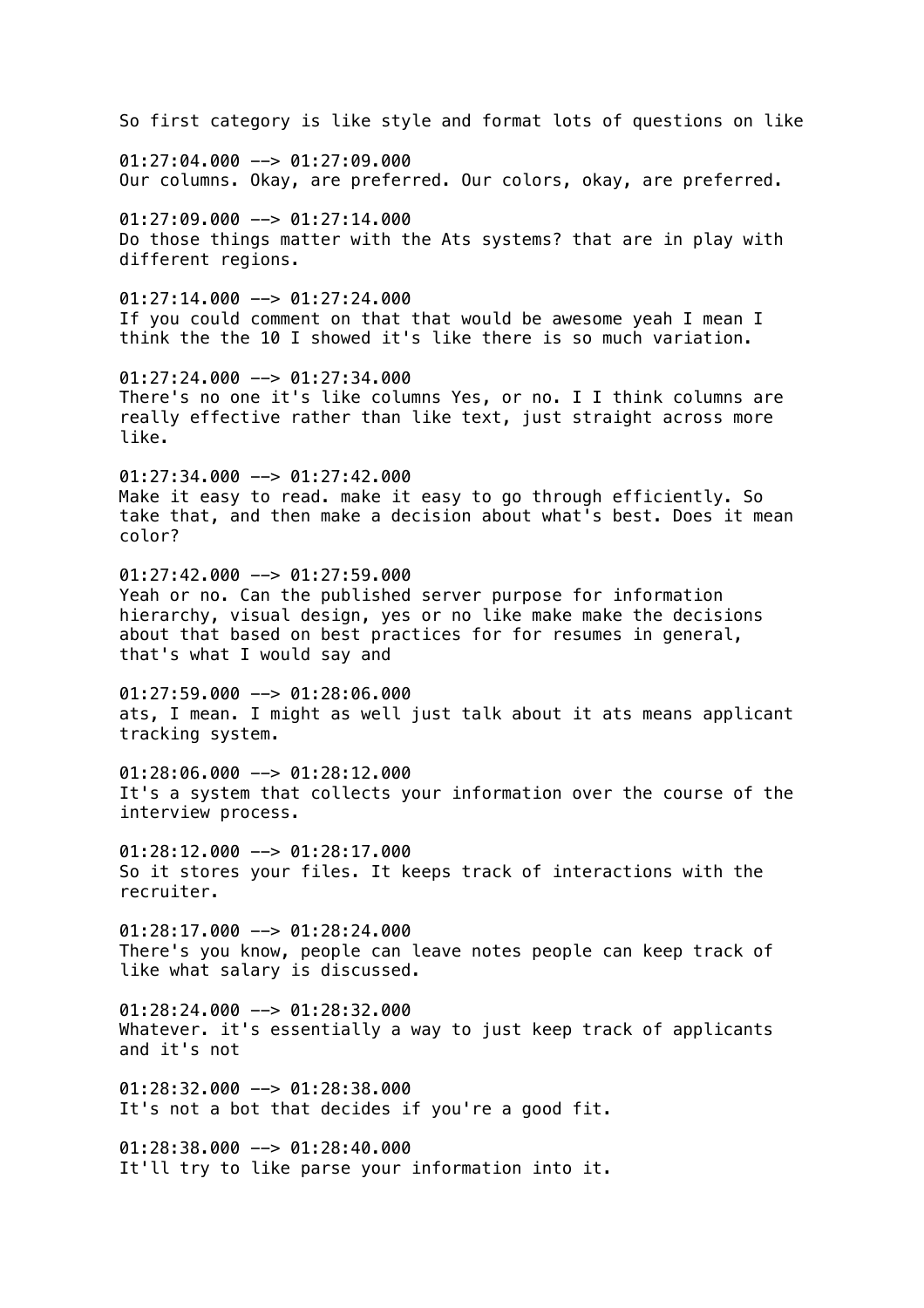01:28:40.000 --> 01:28:49.000 But that file will always be there. And humans look at the file like we cannot rely on software to make decisions like this.

 $01:28:49.000$  -->  $01:29:02.000$ 

So I think. Use that to B at ease about about creating your resume, and use these best practices to decide what it should look like, and what the content should be awesome.

 $01:29:02.000$  -->  $01:29:22.000$ Thanks so much. There was a we're a couple of questions too. not just on the ats aspect of the format. but also things any tips on how to make sure your resume is accessible.

 $01:29:22.000$  -->  $01:29:32.000$ I mean it's like any product any content out there if you care about that, or want to make sure you address it.

 $01:29:32.000$  -->  $01:29:40.000$ I I was saying, just look up what accessibility looks like for kind of anything out there.

 $01:29:40.000$  -->  $01:29:55.000$ I mean that's a good point there could be people who use like Maybe there's a recruiter or uses a screen reader who knows that's a that's an interesting consideration i'm not surprised to hear

 $01:29:55.000$  -->  $01:30:01.000$ that from a person in ux, because we care about that kind of stuff.

01:30:01.000 --> 01:30:11.000 But I can't I I mean I don't wanna give any specific things, because i'm not like I don't know the exact recommendations I would make for that.

01:30:11.000 --> 01:30:20.000 But if you care about it and you think about this, then I I have confidence that this can be figured out by anyone out there.

 $01:30:20.000$  -->  $01:30:39.000$ I would say, too, like, you know, going back to colors or that sort of thing, you know, like think about like don't use like fluorescent green, you know, or whatever like, just for general readability. general sort of accessibility by by human

 $01:30:39.000$  -->  $01:30:48.000$ beings. The other thing, I would say, is like accessibility, has to be taken care of by companies as well.

01:30:48.000 --> 01:31:04.000 So if they hire a hiring manager with some kind of something that makes it more challenging to look at materials that company is going to need to accommodate that person, and so I don't know I would just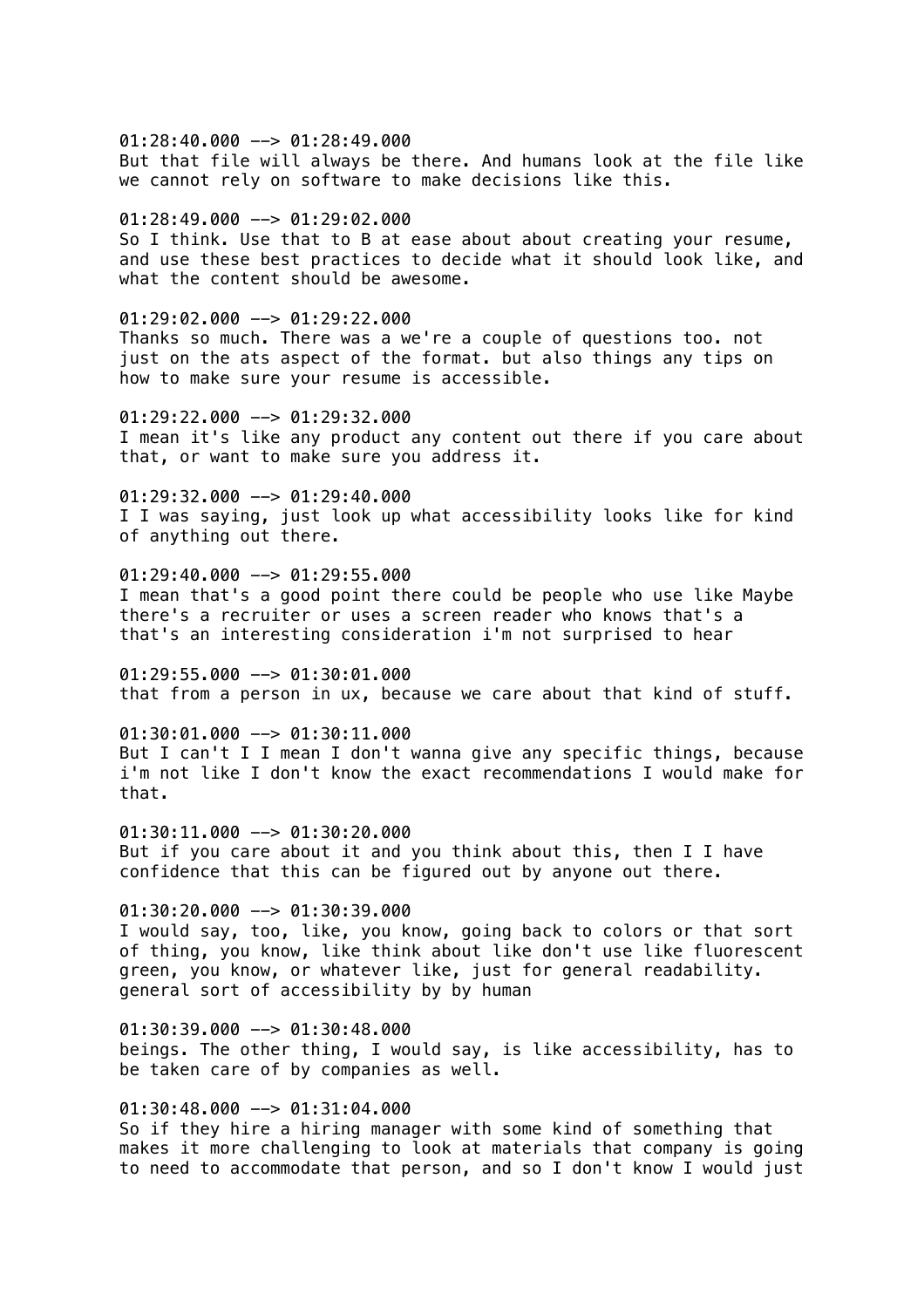01:31:04.000 --> 01:31:12.000 that that's probably going to be the case that they're going to be able to look at Pdfs.  $01:31:12.000$  -->  $01:31:23.000$ Look at word. Docs you know I I don't I don't know It's it's a little hard for me to talk about. but hopefully, that kind of just gives like a general idea of how to approach it I also just love 01:31:23.000 --> 01:31:31.000 your your feedback on like, you know. Look at your resume through the eyes of a ux, or just make it easy to read, and that includes accessibility.  $01:31:31.000$  -->  $01:31:41.000$ So make it easy to read people. all right. Another kind of tactical question, but it came up a couple of times in the chat.  $01:31:41.000$  -->  $01:31:52.000$ Is Some folks surprise that at people putting years you graduated on a resume and kind of some worry about agism or things like that like, What is your take on on that?  $01:31:52.000$  -->  $01:32:00.000$ Yeah, it's a personal decision, and I do know some people cut off jobs right like they've been doing jobs for 30 years. 01:32:00.000 --> 01:32:07.000 It's like maybe they cut out their their first several jobs. 01:32:07.000 --> 01:32:12.000 If they have a concern. I have seen people not quit the year.  $01:32:12.000$  -->  $01:32:25.000$ That's really important, really important. for recruit and hiring people to get better about that sort of bias. 01:32:25.000 --> 01:32:32.000 If there is bias happening because of that, Do you want to work at that company?  $01:32:32.000$  -->  $01:32:43.000$ You know I think it's again it's a personal decision. If it's a concern, and it's really anxiety inducing, then I think that's totally okay.  $01:32:43.000$  -->  $01:32:49.000$ Just make sure the relevant information is on there, and we need people we need like veterans.  $01:32:49.000$  -->  $01:32:56.000$ We need people who have been in career like that. All that

say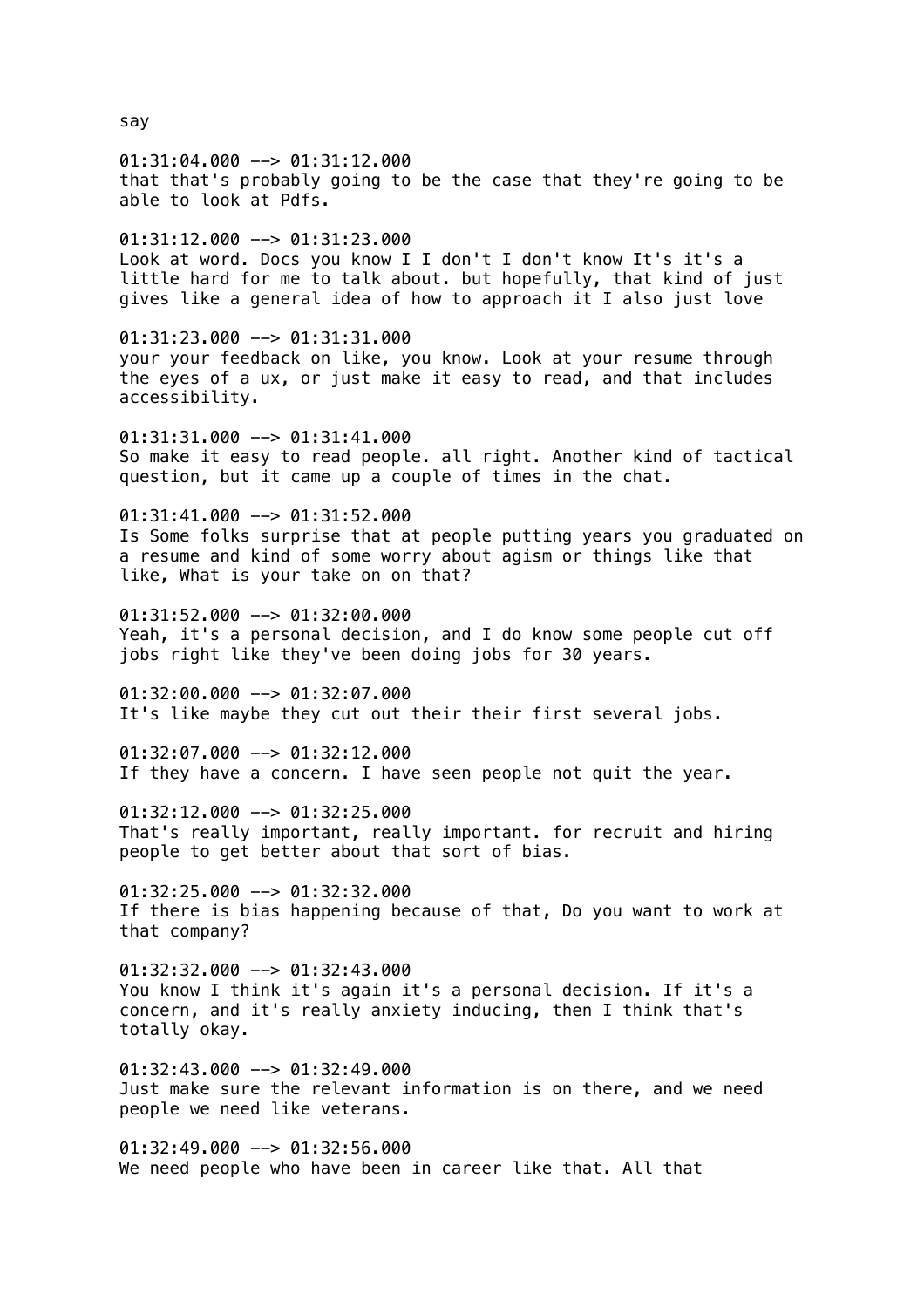everything I just said should be irrelevant, right like we. 01:32:56.000 --> 01:33:13.000 We need folks with all kinds of backgrounds and amounts of experience, And again, like, if you're previous experience from teaching for 10 years, or from being in some sort of field for 20 years, whether it's ux or otherwise, like, if you can 01:33:13.000 --> 01:33:26.000 showcase like, while if that is really relevant then then great, and you can apply for like a senior researcher role with a ton of experience, you know, doesn't also need to be like some executive type, role right I do think  $01:33:26.000$  -->  $01:33:34.000$ Ux is a really good field of people who are really thinking about like bias and stuff like that in the hiring process as well.  $01:33:34.000$  -->  $01:33:42.000$ So? So yeah, that's what I would say yeah I mean speaking of folks with a lot of experience, there are some questions of you know.  $01:33:42.000$  -->  $01:33:47.000$ If you have a long career, is there a page limit, or a limit to how many years you should go back? 01:33:47.000 --> 01:33:55.000 Or should you, you know, is there a rule of thumb on like, only include the last 5 years or 10 years, or you know What What do you do?  $01:33:55.000$  -->  $01:33:59.000$ If all your experience is relevant to everything, or you know, Cherry, pick.  $01:33:59.000$  -->  $01:34:04.000$ So that came up a ton If you if you've been working in products or tech for 30 years. 01:34:04.000 --> 01:34:14.000 You know a few pages great because you're probably applying to like Director Low goals or principal, or some kind of existing, or something like that.  $01:34:14.000$  -->  $01:34:19.000$ Right so that in depth experience like 3 pages is going to be acceptable.  $01:34:19.000$  -->  $01:34:25.000$ If you're an intern like probably one page is going to be acceptable.  $01:34:25.000$  -->  $01:34:35.000$ And That's where making decisions about how concise you need to be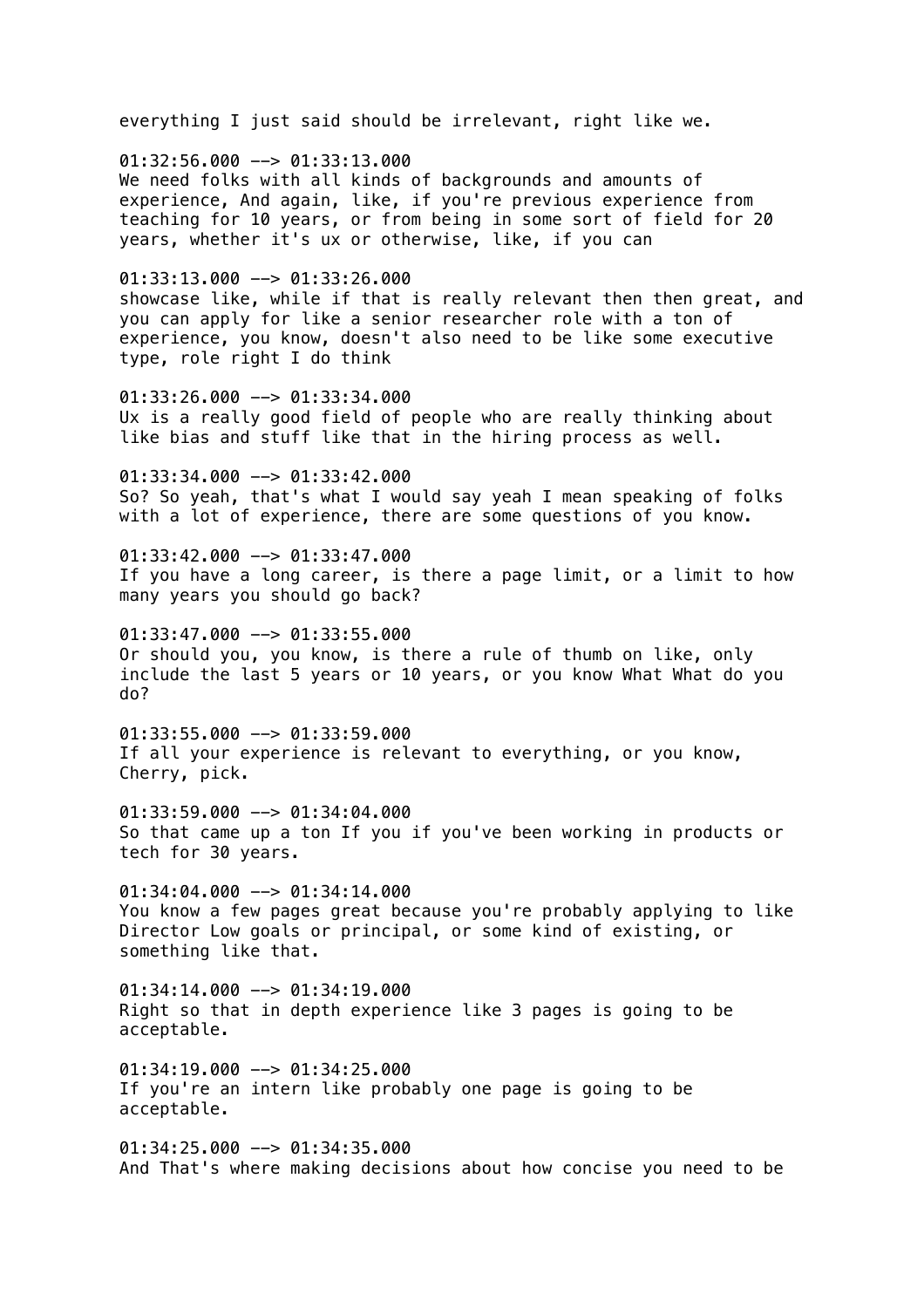in how detailed you want to be, you know you have to base it on that.  $01:34:35.000$  -->  $01:34:49.000$ If you if you worked at yahoo like in 2,000 4, which is like the shit back then right like that's really good to include yahoo's like an og tech company, but do you need to give 5 01:34:49.000 --> 01:34:58.000 bullets. No, just say like, just say like 2 lines or a couple of bullets of like here's the key role I was doing, and and what I was focusing on, right? 01:34:58.000 --> 01:35:08.000 Because you're more recent stuff is gonna be what you want to share more details on awesome I think you kind of address this one a little bit towards the end.  $01:35:08.000$  -->  $01:35:13.000$ But still some questions on like, Is it okay? ethically, to kind of change?  $01:35:13.000$  -->  $01:35:21.000$ My job title if it wasn't exactly you know what match to my skills, or if i'm looking for a job in us research. 01:35:21.000 --> 01:35:28.000 But my title was, you know, design specialist, or something that was a little bit different, like, you know. 01:35:28.000 --> 01:35:33.000 How do you references understand that change? And is it?  $01:35:33.000$  -->  $01:35:39.000$ Is it ethically okay to just make those changes? I guess I everyone. 01:35:39.000 --> 01:35:48.000 Everyone has to decide on their own ethics. First of all, second of all, I do think transparency and honesty are important.  $01:35:48.000$  -->  $01:35:56.000$ I also think that we're we're having a lot of people transitioning in, and there is a challenge there like I don't want someone to look in.  $01:35:56.000$  -->  $01:36:01.000$ My resume and go Oh, there's speech pathologists like why is that relevant third in the trash?  $01:36:01.000$  -->  $01:36:12.000$ That's keep that title. But the what you want to do is really communicate the relevance of that role in your experience.  $01:36:12.000$  -->  $01:36:24.000$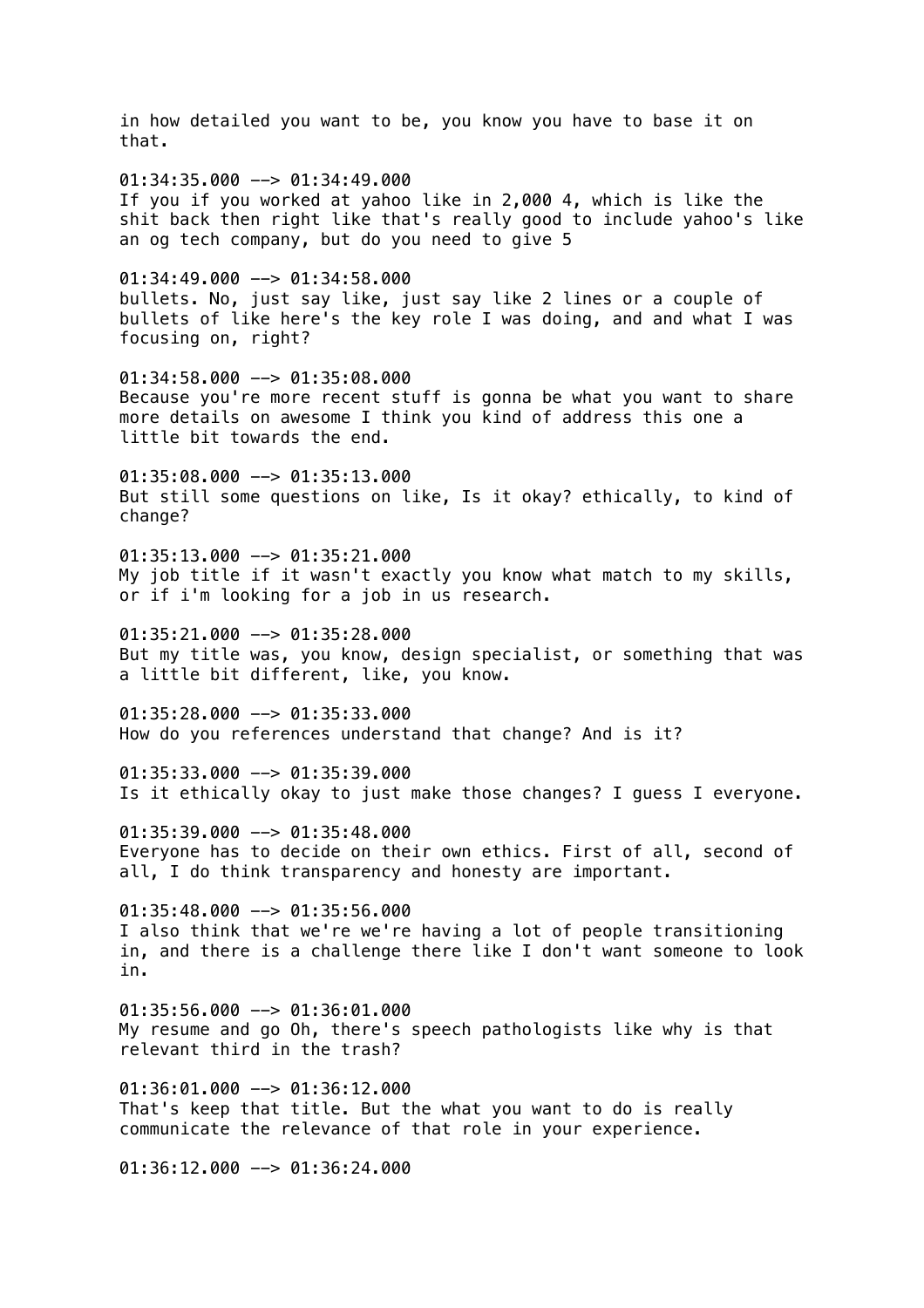And what you did that's where you want to frame it in the language of ux frame it in a way, or just write it in a way, so that it's clear like, Oh, this person was a social worker. 01:36:24.000 --> 01:36:30.000 Okay, now that I look at what they actually did. Oh, yeah that makes total sense.  $01:36:30.000$  -->  $01:36:38.000$ So like don't be afraid of certain titles and I think I did mention that one where it's like, were they actually a ux researcher? 01:36:38.000 --> 01:36:47.000 Or were they just like a a qualitative researcher, or you know, something a little bit more general.  $01:36:47.000$  -->  $01:36:52.000$ One thing I will say about titles like internally there's a lot of different titles.  $01:36:52.000$  -->  $01:36:56.000$ So someone might be like researcher 2 but what we don't know what that means. 01:36:56.000 --> 01:37:00.000 Research or 2 could be earlier career researcher, 2 could be admitted.  $01:37:00.000$  -->  $01:37:05.000$ Career. I would kind of like get rid of like very internal. 01:37:05.000 --> 01:37:09.000 I know in finance there are people who are Vp.  $01:37:09.000$  -->  $01:37:13.000$ Of research, but it does not vp in the way that we think of what a Vp.  $01:37:13.000$  -->  $01:37:21.000$ Is that's a very specific term within financial companies that just kind of means like a senior ish level research role.  $01:37:21.000$  -->  $01:37:25.000$ And so it's like if someone looks at that and they're like Oh, there are Vp.  $01:37:25.000$  -->  $01:37:34.000$ Like that's not accurate in the context of research titles in general, so like pay attention of those sorts of changes that you might want to make.  $01:37:34.000$  -->  $01:37:40.000$ Yeah, that's a great point. in our field the titles are all over the place.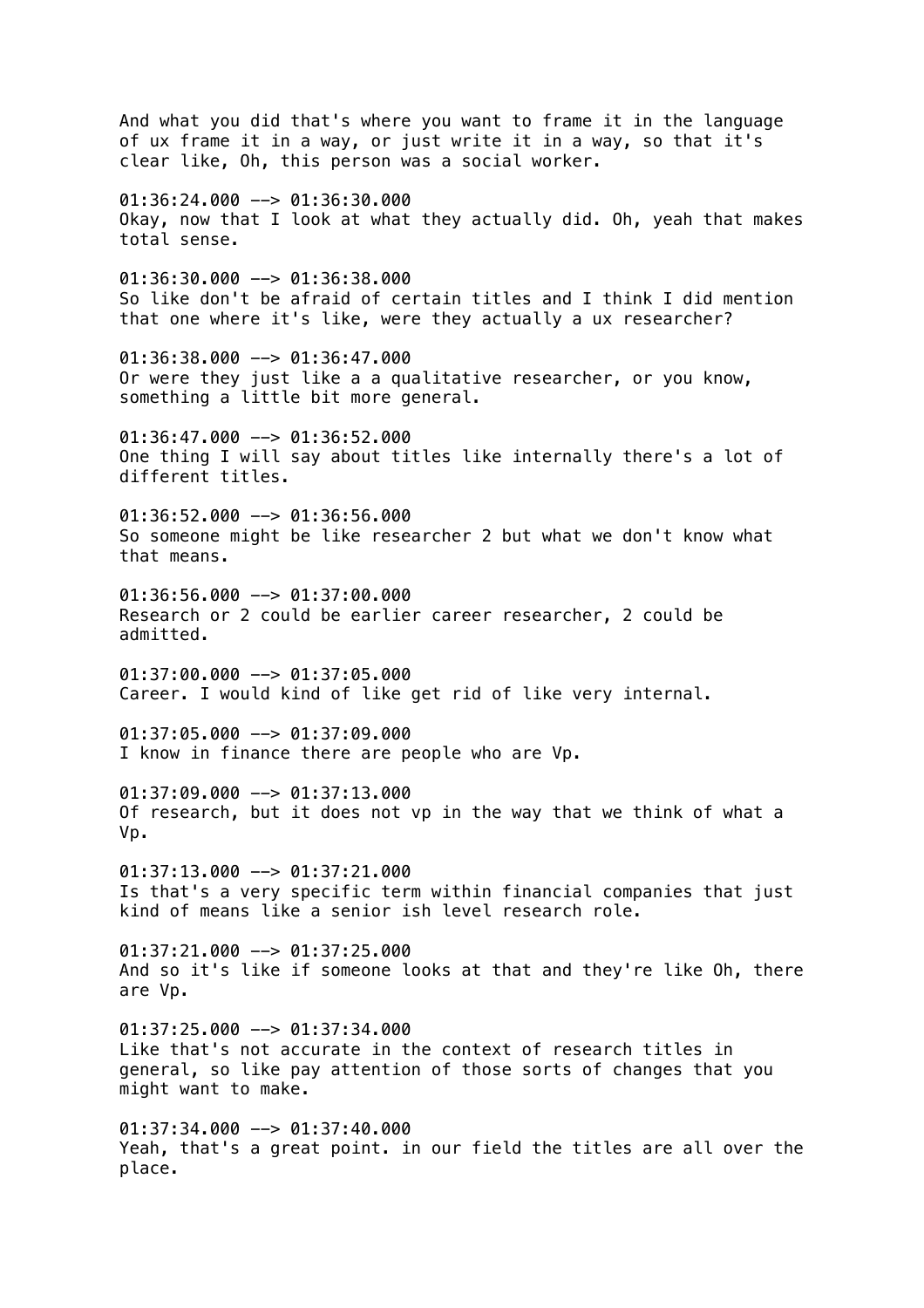01:37:40.000 --> 01:37:52.000 And I have a a more specific question from someone related to the same thing is, you know, for instance, my boss referred to me as Lead Xyz in an email chain.  $01:37:52.000$  -->  $01:37:55.000$ But I was hired officially as xyz not lead Xyz. 01:37:55.000 --> 01:38:04.000 So you know What's okay in that instance, if you're a mid-level researcher, and you need projects. 01:38:04.000 --> 01:38:17.000 That's different than being i'm a lead researcher right So that's where that communication like being very accurate and clearly communicating.  $01:38:17.000$  -->  $01:38:22.000$ You could be in an intern like owning projects, you know.  $01:38:22.000$  -->  $01:38:28.000$ Maybe So that's like a verb. an action verb versus like an actual title.  $01:38:28.000$  -->  $01:38:36.000$ Right. The title is really important to like. Set the expectations.  $01:38:36.000$  -->  $01:38:43.000$ I see phds applying for staff researcher roles, and that's absolutely not Wait There's no point in that. 01:38:43.000 --> 01:38:50.000 Like a staff. Ux researcher means something way different than like a senior level researcher. 01:38:50.000 --> 01:38:53.000 And this is the learning people have to do like, What are these different roles? right?  $01:38:53.000$  -->  $01:38:58.000$ But that might not be clear. to someone who doesn't know like what the staff versus senior.  $01:38:58.000$  -->  $01:39:05.000$ So that's really important to do just like even when applying to jobs as well.  $01:39:05.000$  -->  $01:39:21.000$ Yeah, yeah, A lot of questions about the skills, tools, and personal statements kind of those extra categories on are those essential or nice to have? If you have the space And just how do you feel about those kind of sections I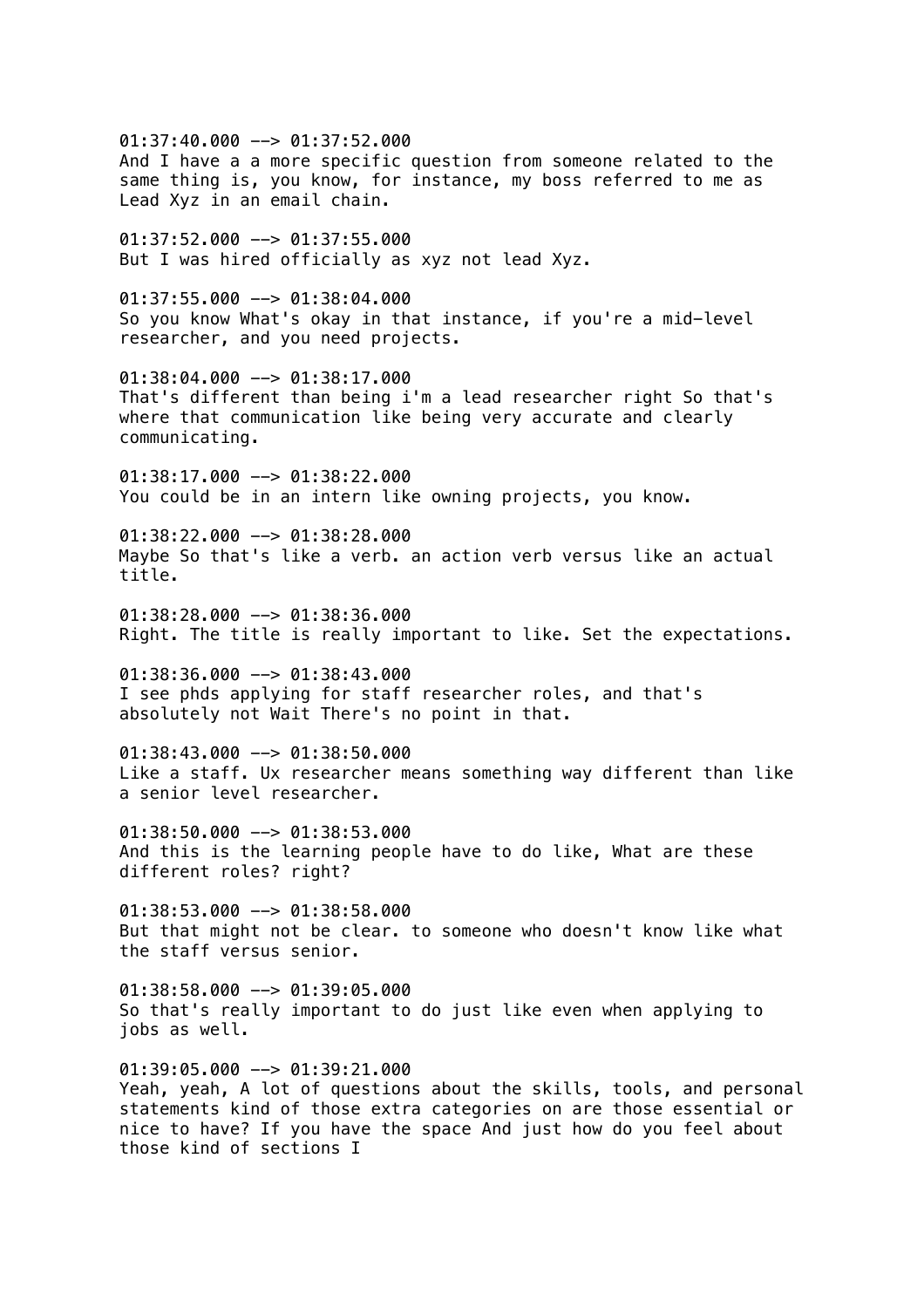01:39:21.000 --> 01:39:30.000 mean? Yeah, I absolutely essential personal, professional, statement isn't essential but like, why not do that? 01:39:30.000 --> 01:39:48.000 If you if you're transitioning like that is you need to do that, to set that context, and make it immediately clear like here's line here today, there's why you should read my resume maybe it's not as 01:39:48.000 --> 01:39:52.000 necessary if you've been doing ux research for 5 or 10 years. 01:39:52.000 --> 01:40:05.000 But do. you want to use that space to communicate like Why are you so different and interesting, and such a great fit compared with other candidates like you're planting a seed in their mind it's a billboard it's a  $01:40:05.000$  -->  $01:40:11.000$ pitch, you know. Can you pitch yourself before they get into the details? Yeah.  $01:40:11.000$  -->  $01:40:27.000$ Of course you want skills, you won't see skills because people like are looking just for like keywords a soft an Ats might want to parse those keywords into particular fields, or whatever if you If you address your  $01:40:27.000$  -->  $01:40:34.000$ methods and skills and stuff in the the the bullets of your job descriptions. and it's just like they have to do more work to like quickly.  $01:40:34.000$  -->  $01:40:38.000$ See that sort of thing and recruiters don't spend a lot of time. 01:40:38.000 --> 01:40:43.000 They have a lot of resumes to look through and it's like? What are the  $01:40:43.000$  -->  $01:40:52.000$ What's the mental model? what's the heuristics? that they're looking for like what are the signals they're looking for? to to look at that as efficiently as possible?  $01:40:52.000$  -->  $01:40:57.000$ So like, Why not use columns? Why not like call the skills out?  $01:40:57.000$  -->  $01:41:08.000$ Why not call the the the tools out, and then use your job descriptions to make a different point, like the points that I was talking about in the the feedback awesome?  $01:41:08.000$  -->  $01:41:13.000$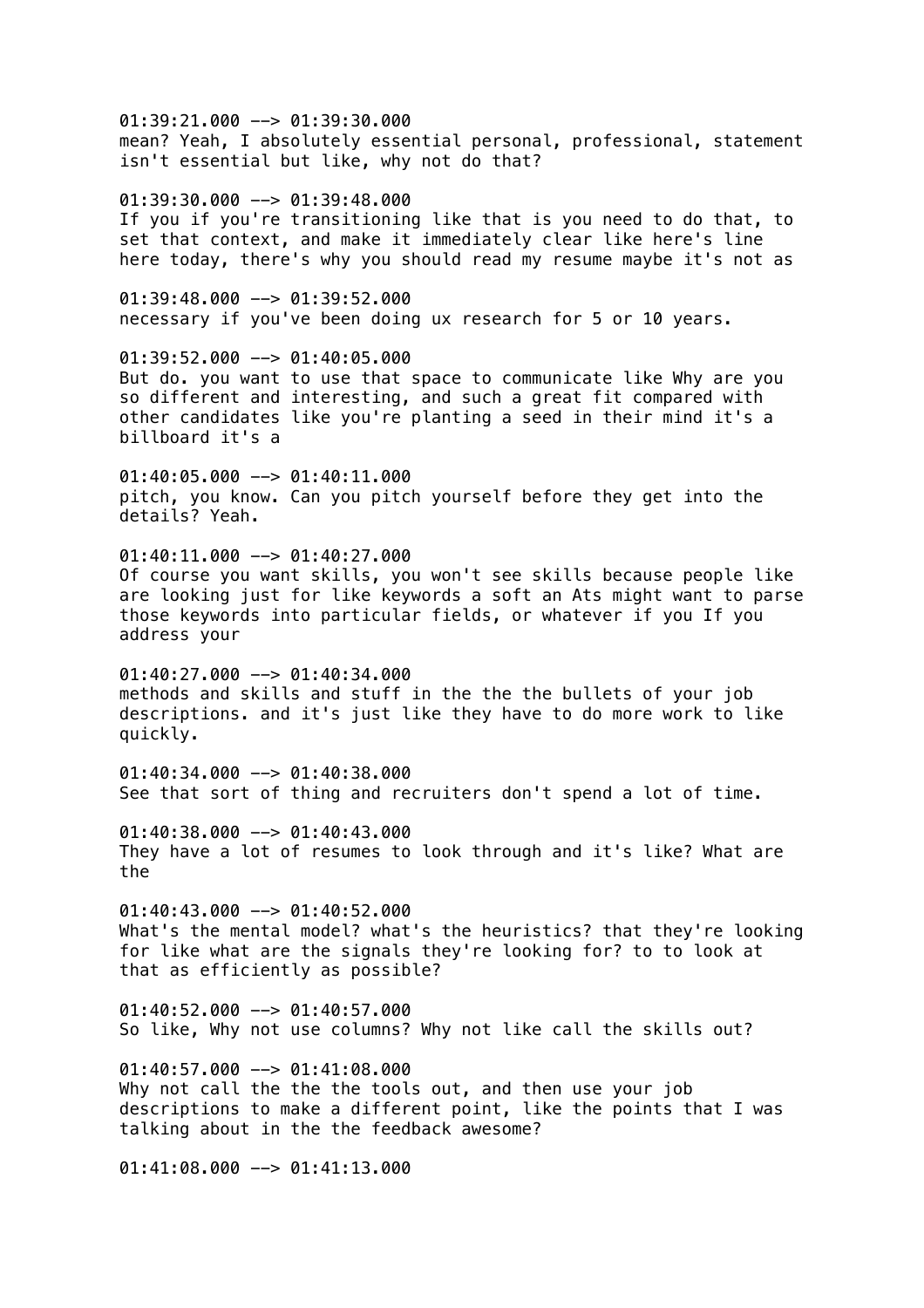Yeah, thank you so much. Another question came in.

 $01:41:13.000$  -->  $01:41:21.000$ That was plus one to lot is know what are some best practices for communicating impact with more generative work.

 $01:41:21.000$  -->  $01:41:26.000$ When the outcome may not be as easily easy to quantify.

01:41:26.000 --> 01:41:31.000 Yeah. I mentioned this like, not all impact needs to be quantified.

 $01:41:31.000$  -->  $01:41:45.000$ And I get this question so much and it's a great question like business is so oriented towards quantifiable information, which is why it's.

 $01:41:45.000$  -->  $01:41:50.000$ Why, why product design can be challenging in organizations, especially with stakeholders.

 $01:41:50.000$  -->  $01:42:02.000$ They want to see like 50% increase in this thing. And that means we make more money like the generative research, the product strategy tech stuff that is really essential to business as well.

 $01:42:02.000$  -->  $01:42:09.000$ But we might not always have that. And so, again, like, how can you qualitatively describe your impact?

 $01:42:09.000$  -->  $01:42:17.000$ You know I was the first researcher. I implemented a research rolling research program where we did studies every 2 weeks.

 $01:42:17.000$  -->  $01:42:37.000$ I also like built up the research operations function and hired a research operations person or created templates for research design materials. that is creating efficiency and more effective work on your team.

 $01:42:37.000$  -->  $01:42:54.000$ Were you able to do research that you were able to present to an executive like to to have your research acknowledged in such a way that that person spent time listening to what you had to say that could be a

 $01:42:54.000$  -->  $01:43:01.000$ big deal. Did you implement some kind of way for stakeholders to submit research requests?

01:43:01.000 --> 01:43:08.000 And the older prioritize those things right like there are program and process sort of things.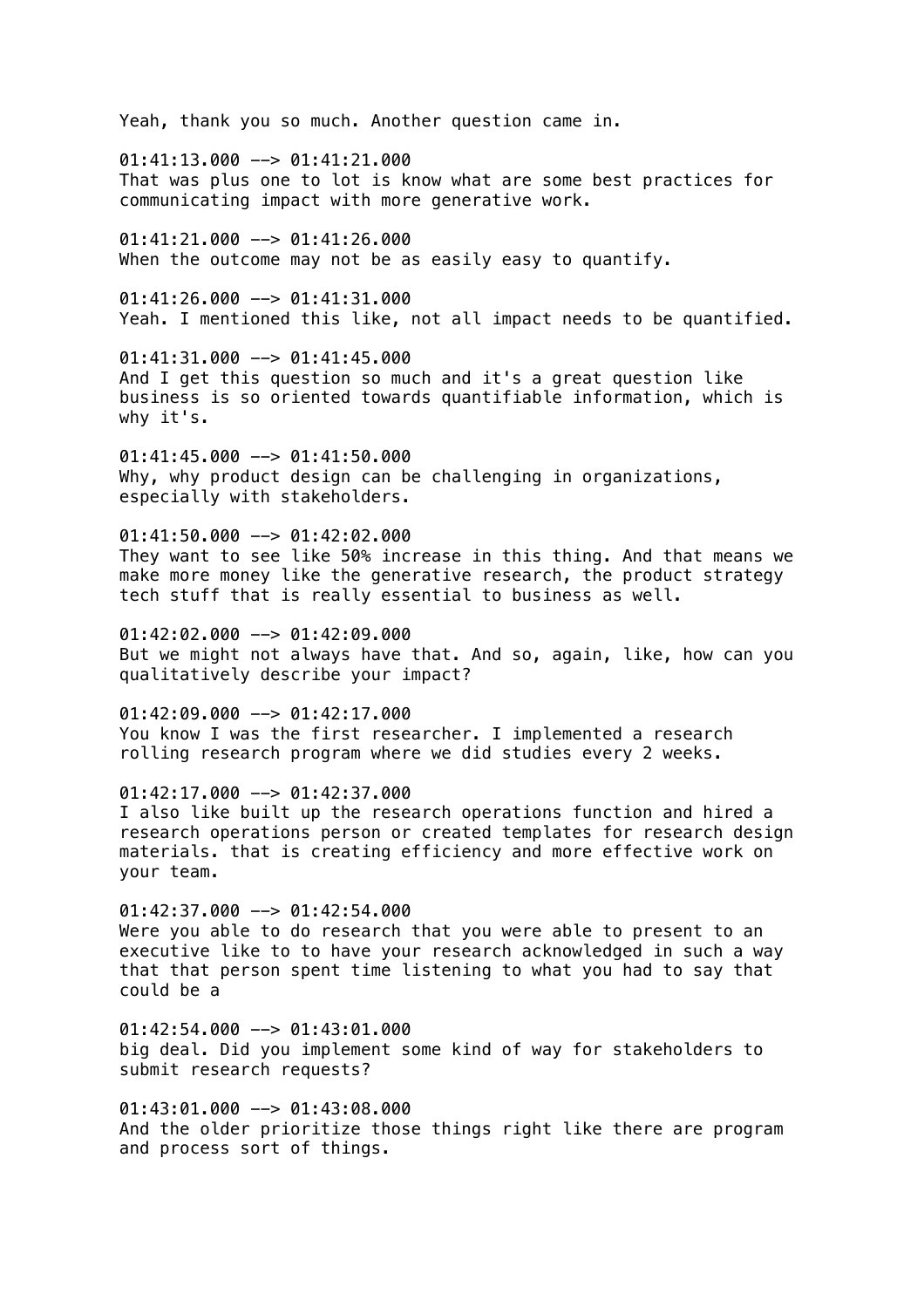$01:43:08.000$  -->  $01:43:13.000$ I did this research, and then we decided to do additional research, because it was so insightful like.

 $01:43:13.000$  -->  $01:43:25.000$ Think of that kind of stuff as well. so it sounds like there's a lot of transitioners or freelanceers on the call, and so a lot of questions about you know.

01:43:25.000 --> 01:43:30.000 How do I talk about either projects? i've done in a course or freelance?

01:43:30.000 --> 01:43:33.000 And you know, How do I call those out on my resume?

 $01:43:33.000$  -->  $01:43:36.000$ Do I need to call them out specifically as those things are.

 $01:43:36.000$  -->  $01:43:51.000$ 

Just how would you recommend handling? Yeah, I see a lot of desire to hide things or to minimize certain things. And I think some things can be minimized like if you worked out for if you worked at code for Dallas or

 $01:43:51.000$  -->  $01:43:54.000$ code for Chicago like it doesn't matter that you were volunteer.

 $01:43:54.000$  -->  $01:44:05.000$ You don't need to put that you can if you want if you don't put it it doesn't matter if if you don't you need to put like this was unpaid like that doesn't matter it's

 $01:44:05.000$  -->  $01:44:11.000$ it's experience, but that context is important. we looked at a couple of resumes that, like one.

01:44:11.000 --> 01:44:25.000 I I thought I was looking at like a a person who's been in research beyond school, but it wasn't that person was doing research in school, and so like what I thought I was looking at was actually different when I once I started dating

 $01:44:25.000$  -->  $01:44:31.000$ into the content. And so that person needs to set context for those projects.

 $01:44:31.000$  -->  $01:44:40.000$ So I know that they're done in a school context and that's okay like we have to get past this concern of like.

 $01:44:40.000$  -->  $01:44:49.000$ Oh, I only have school experience. therefore I have no experience it's all about communicating what you have done, and like we all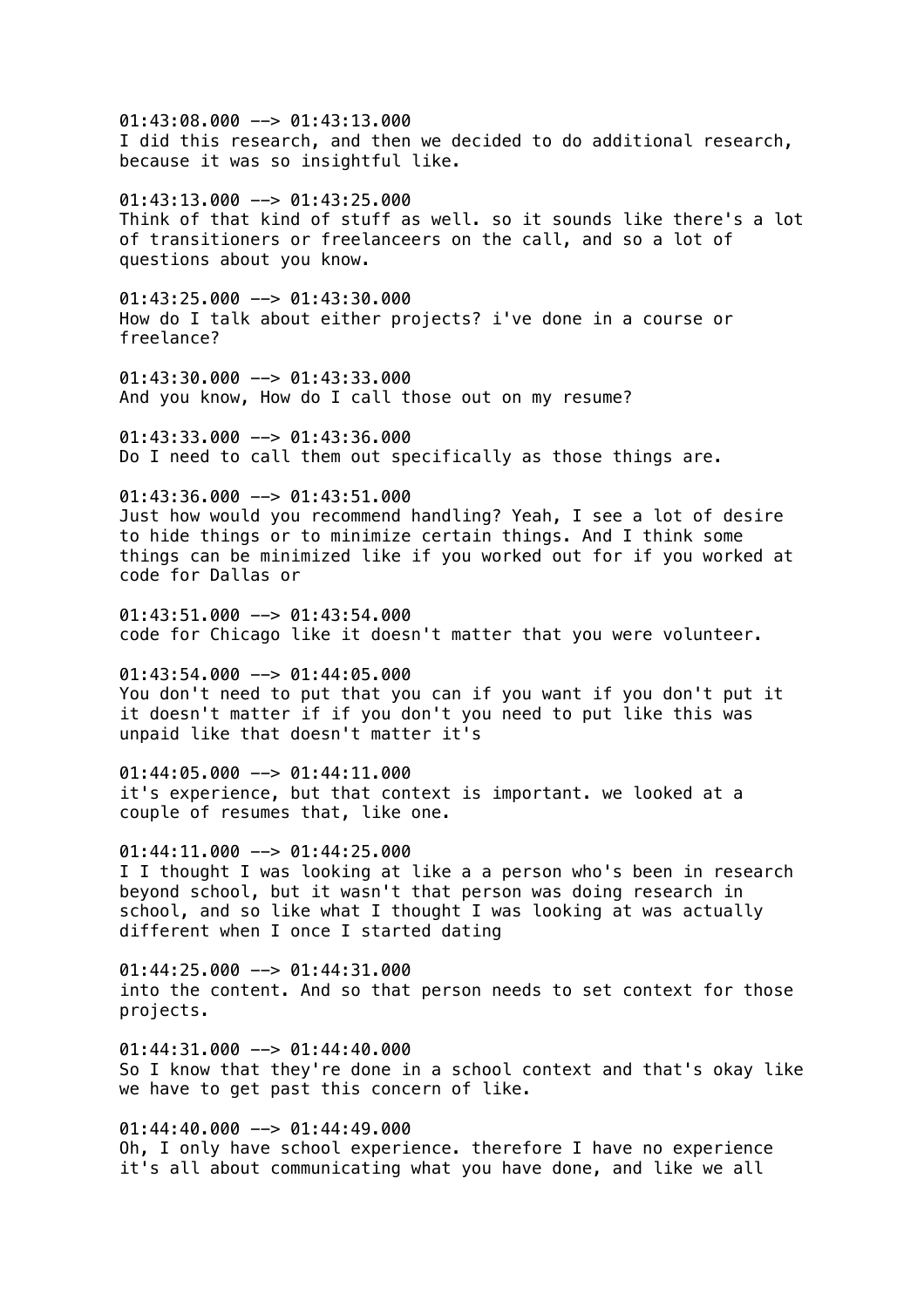need to just like.

01:44:49.000 --> 01:44:55.000 Be confident in that, and try to change that practice. in our field. 01:44:55.000 --> 01:44:59.000 Did I answer the question? Yeah, yes, I love it. Thank you.  $01:44:59.000$  -->  $01:45:02.000$ And I have 2 more questions before we need to get to networking. 01:45:02.000 --> 01:45:08.000 I know there is a ton that we're not getting to so you know we have them all documented hopefully.  $01:45:08.000$  -->  $01:45:14.000$ We'll get to some more that through our show so social media, or just to our slack channel, and things like that.

 $01:45:14.000$  -->  $01:45:20.000$ But there are a lot of folks I think coming from Academia, which is awesome.

 $01:45:20.000$  -->  $01:45:28.000$ I'm also an academia transitioner so I can relate, and I think one of the biggest questions is, you know.

01:45:28.000 --> 01:45:38.000 How would you? or what advice would you give to folks transitioning in terms of how to change the language, or how to

 $01:45:38.000$  -->  $01:45:46.000$ Just translate that experience into you x experience to make it really impactful.

 $01:45:46.000$  -->  $01:45:53.000$ Learn what ux is learn what design is like what is this world you're going into.

01:45:53.000 --> 01:46:05.000 What's the language? What are the concepts you need to do?

 $01:46:05.000$  -->  $01:46:11.000$ Self directed learning, or, like, you know, to do some kind of program.

 $01:46:11.000$  -->  $01:46:20.000$ Do some kind of like certificate. learn read some books like books exist, and there are some good books out there.

01:46:20.000 --> 01:46:32.000 Imagine the amount of time that you'll save reading quality books written by the leaders in our field versus googling for 500 h in reading medium articles, half of which are crappy right?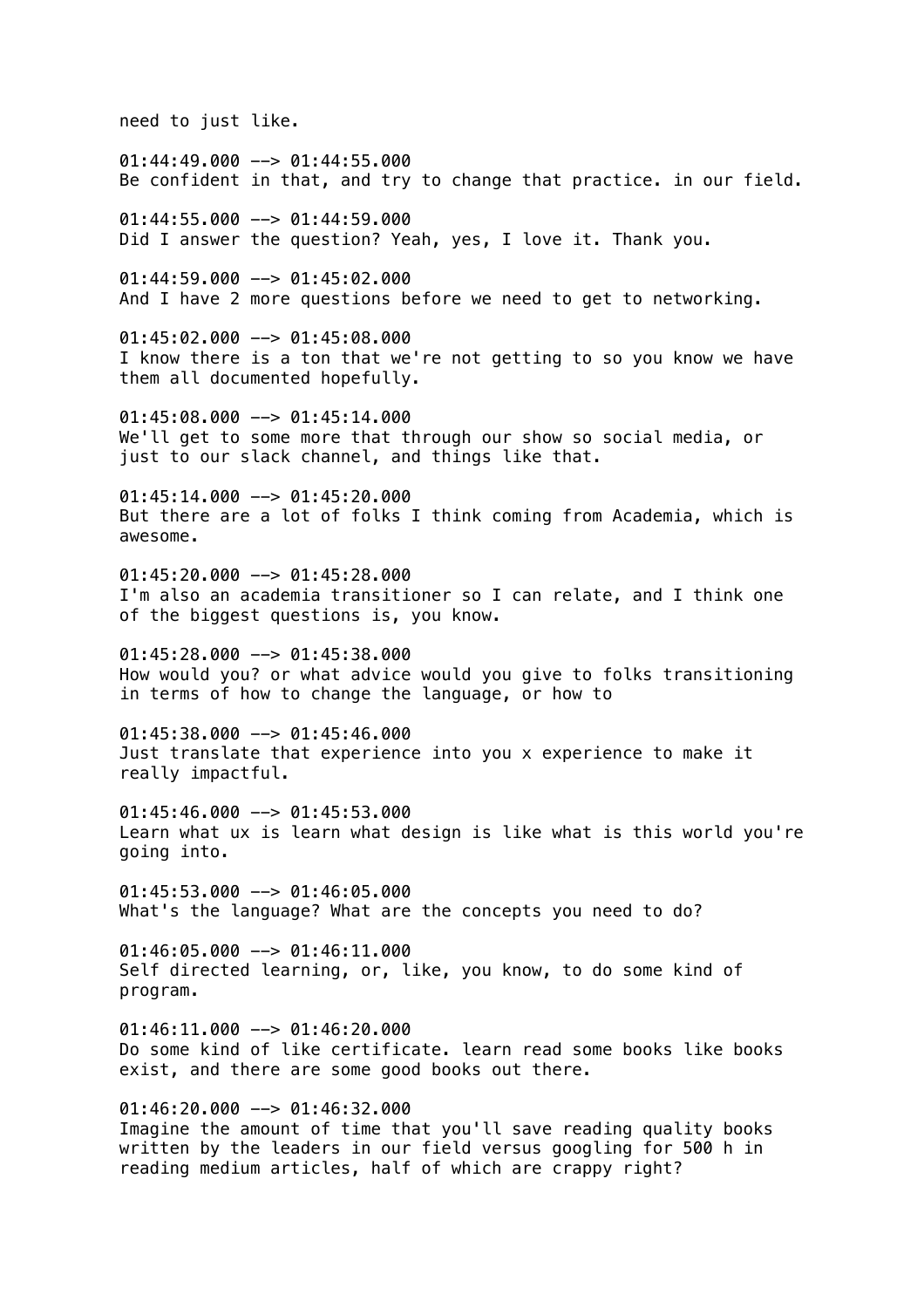01:46:32.000 --> 01:46:43.000 Like. be strategic about how you're learning and you need to fill these knowledge gaps before you make your resume before you apply for jobs.  $01:46:43.000$  -->  $01:46:49.000$ Enough at that point in order to do that, and that as like you get your resume fine tune.  $01:46:49.000$  -->  $01:46:58.000$ Do you submit. it starts working Keep doing that learning because then you're gonna be able to more effectively interview and then talk about your case values and all of that stuff.  $01:46:58.000$  -->  $01:47:06.000$ So it's like this again. snowball effect and that's probably one of the key mistakes that I see academics make is to not sit down and go. 01:47:06.000 --> 01:47:14.000 What do I not know? Yeah, that's great and I think that Seque is really nicely into my last question.  $01:47:14.000$  -->  $01:47:20.000$ I always like to ask this, but what resources, books, websites, etc. would you recommend to folks?  $01:47:20.000$  -->  $01:47:24.000$ Either transitioning or just to beef up their resume.  $01:47:24.000$  -->  $01:47:34.000$ In general. yes, so I would say, like I I I would rather talk about just general resources.  $01:47:34.000$  -->  $01:47:40.000$ Linkedin is one of the best places to be and hang out in the community and learn learn about events.  $01:47:40.000$  -->  $01:47:46.000$ Learn from like leaders in the field. Talking about stuff, get be involved in the conversation.  $01:47:46.000$  -->  $01:47:50.000$ Get comfortable with starting to put yourself out. There be part of conversations.  $01:47:50.000$  -->  $01:47:55.000$ Create your own content. right like that's a learning opportunity and if you curate it.  $01:47:55.000$  -->  $01:48:01.000$ You're very selective about who you follow and get rid of the noise that it can serve a really good purpose.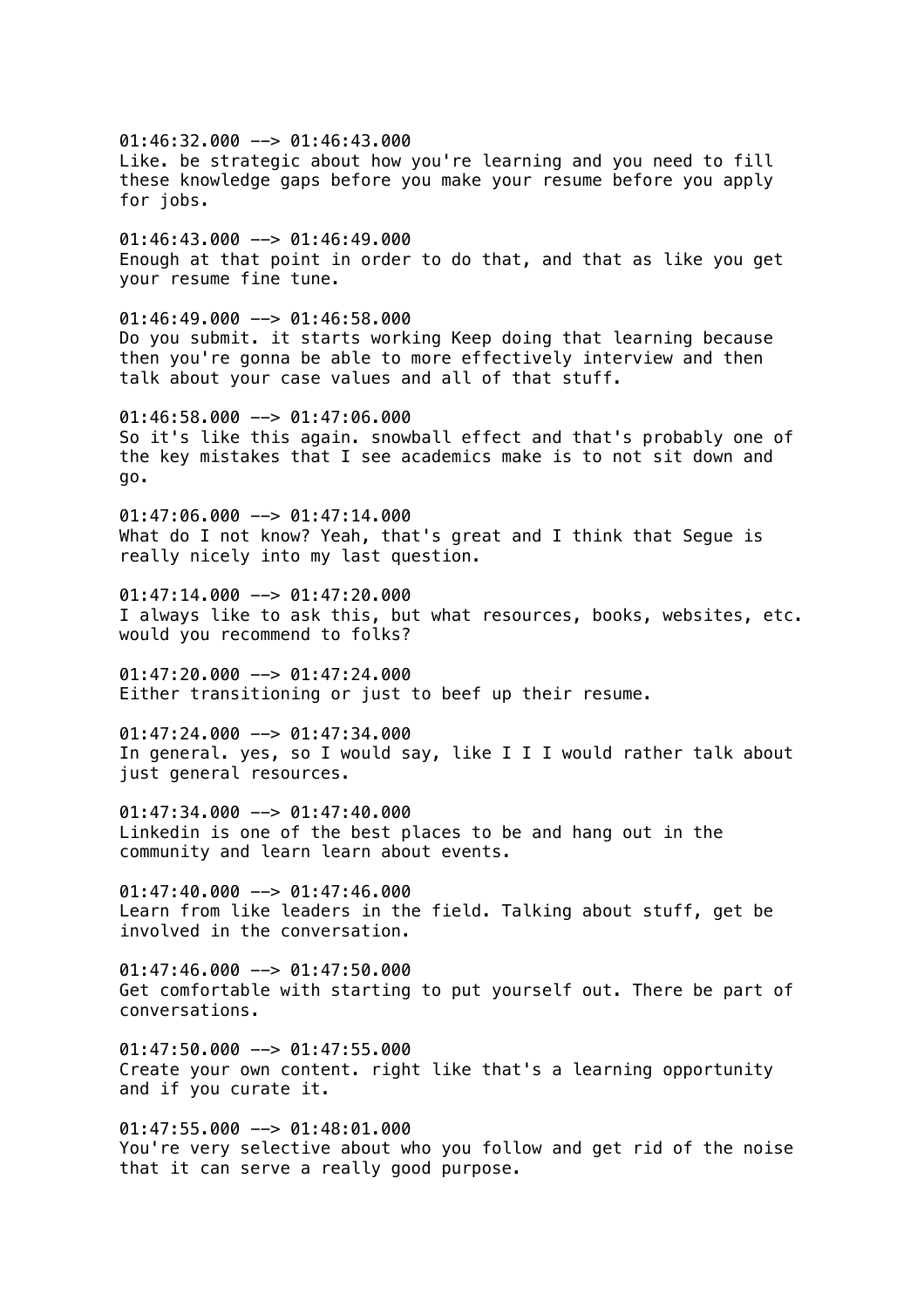01:48:01.000 --> 01:48:04.000 Yeah, darren, I see in the chat darren hood.  $01:48:04.000$  -->  $01:48:19.000$ Has a really great book list out there. and you can follow people like on Linkedin Youtube, is great. But again, you want to be selective and strategic because you could spend so much time looking at all the resources and look And  $01:48:19.000$  -->  $01:48:31.000$ like there's a lot of misinformation out there i'll be very frank like one person's experience is not reflective of all everyone's experience and like that's Why, people are like Well, our our columns.  $01:48:31.000$  -->  $01:48:37.000$ Okay or not, This is like what What can we learn That works most of the time?  $01:48:37.000$  -->  $01:48:46.000$ Like. Oh, you know, don't Do this one thing like Is that actually a good recommendation like Is this accurate? 01:48:46.000 --> 01:48:53.000 Or is that just someone saying like something that they believe is true? like, where is that person coming from?  $01:48:53.000$  -->  $01:49:05.000$ Has that person like been in the hiring process how how long have they been in their career? we don't know where they've applied like we have to use our critical thinking to evaluate. resources. 01:49:05.000 --> 01:49:14.000 So that's one thing and then books just enough research by Erica Hall, interviewing users by Steve Portugal.  $01:49:14.000$  -->  $01:49:22.000$ There are like fun elements of what's jesse James Garrett's books.  $01:49:22.000$  -->  $01:49:28.000$ Elements of user experience, or something like that like that's a classic from like 20 years ago.  $01:49:28.000$  -->  $01:49:35.000$ It's one of the first books I read and that gave me a sense of what is project design like what is ux.  $01:49:35.000$  -->  $01:49:40.000$ It's not just about like knowing research you need to know the context. right?

 $01:49:40.000$  -->  $01:49:50.000$ So like, find just a few books that will tell you enough to know how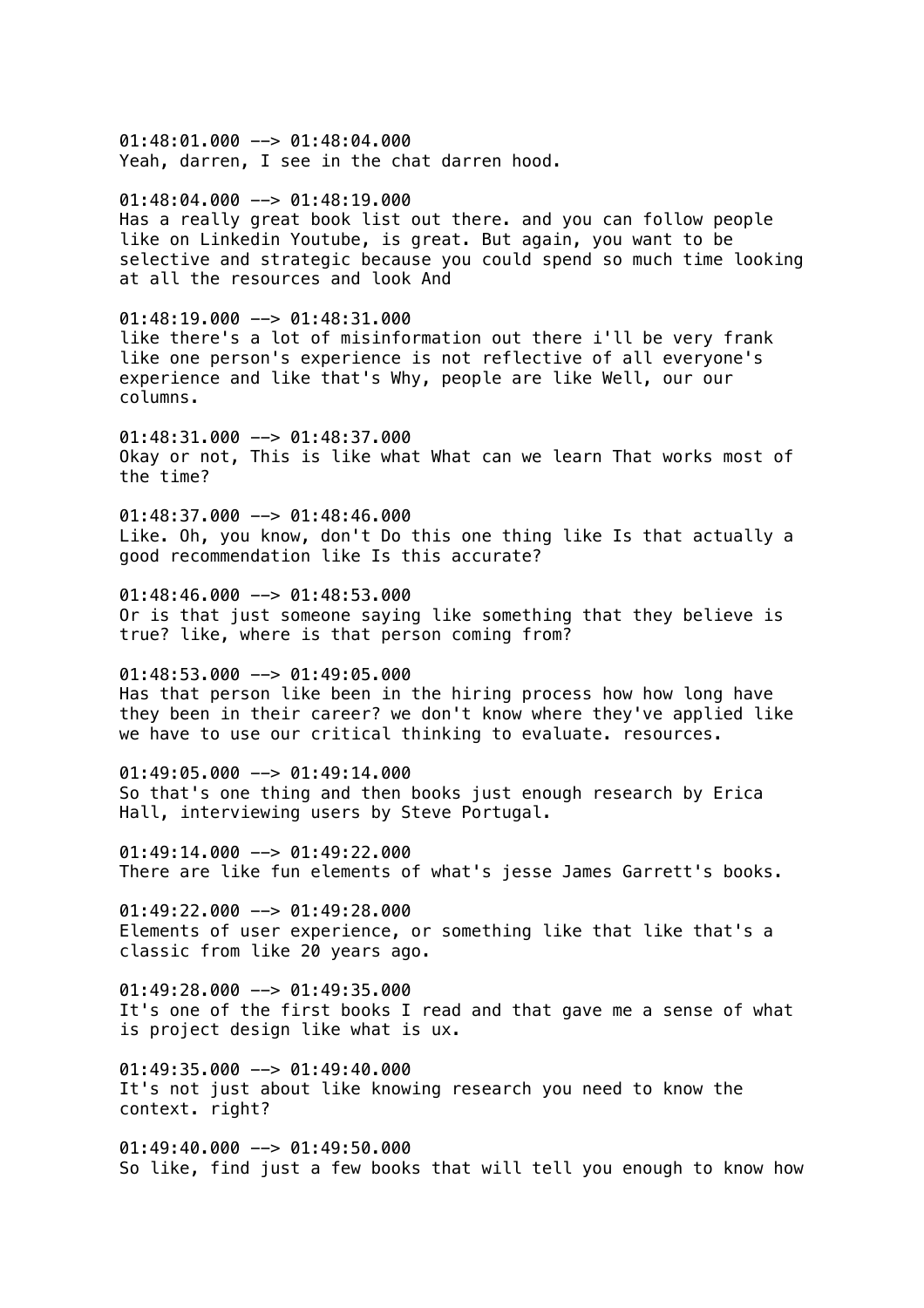to interview effectively at a talk about your work effectively, to learn that language.

 $01:49:50.000$  -->  $01:49:59.000$ I think events are really good as well. So my my key point is like, be strategic because your time is finite and your energy is finite.

01:49:59.000 --> 01:50:04.000 Yeah, Great great advice. And Bobby, thanks for calling out in the chat.

01:50:04.000 --> 01:50:07.000 Yes, Erica Hall did it an event with us.

01:50:07.000 --> 01:50:12.000 I think earlier this year. check out our Youtube for her event, plus others.

 $01:50:12.000$  -->  $01:50:16.000$ Amy, Thank you so much for all of your advice.

 $01:50:16.000$  -->  $01:50:29.000$ This was such an excellent meetup with a lot of lot of great content, and one of the most engaging questions I've I've seen. This is definitely the most questions we've ever had asked in an event so I know.

01:50:29.000 --> 01:50:38.000 We didn't get to everything but i'm hoping that we can get to some in future settings, and everybody just give Amy a huge round of applause.

01:50:38.000 --> 01:50:45.000 This was. This is really great. Thank you. I enjoyed it, and thanks for allowing me to go over time.

01:50:45.000 --> 01:50:49.000 I know the networking part is important. but you know now I know what it's like to do.

 $01:50:49.000$  -->  $01:50:55.000$ These live resonate reviews absolutely absolutely and I think we put it in the chat.

 $01:50:55.000$  -->  $01:50:59.000$ We'll do it again. Please do fill out our post event survey.

 $01:50:59.000$  -->  $01:51:02.000$ That helps us know how to get better and serve you better.

01:51:02.000 --> 01:51:06.000 Just like any good researcher. We want the data and we can't do that without you.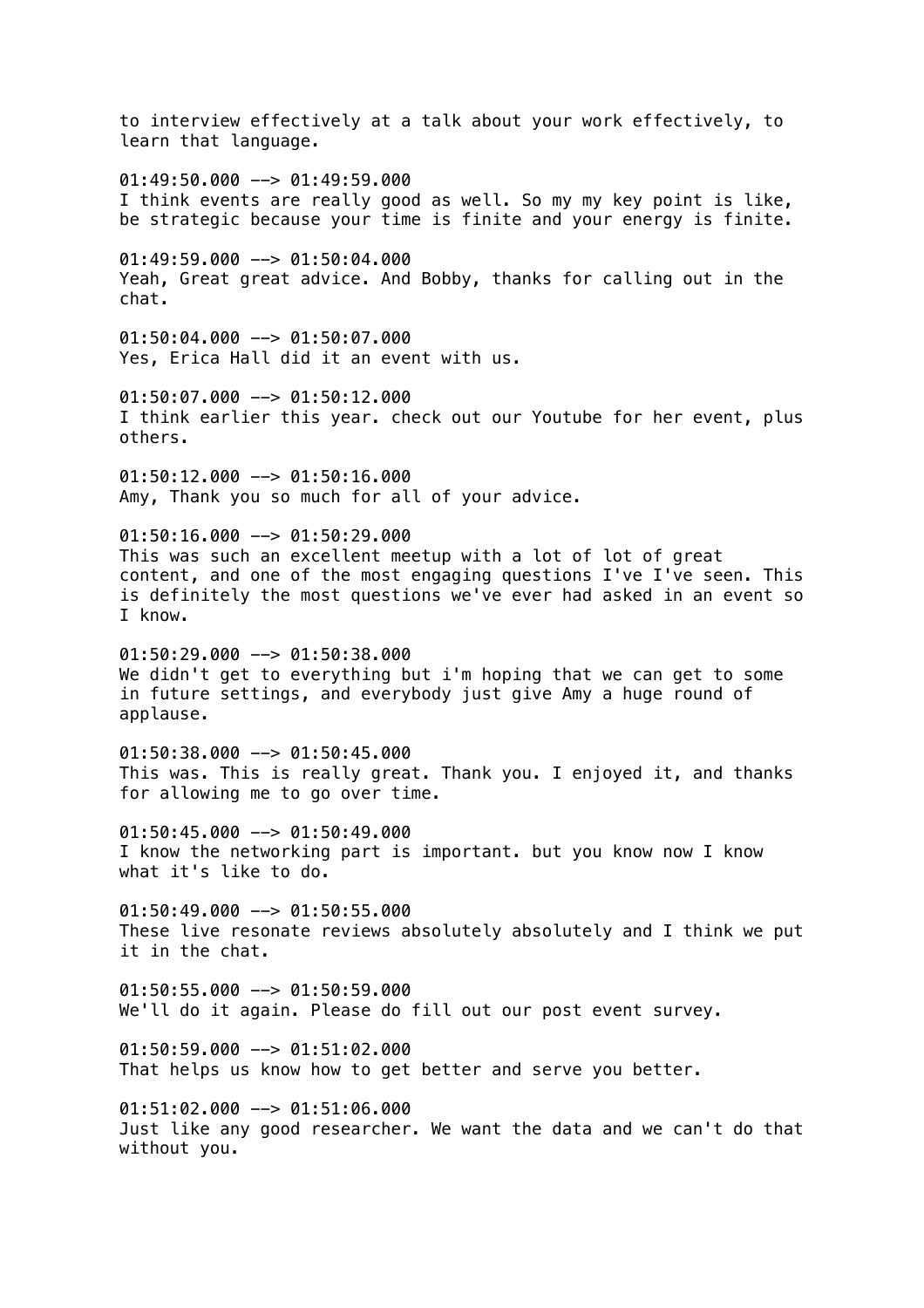$01:51:06.000$  -->  $01:51:10.000$ So please do fill that out for us, and and be open and honest with us.  $01:51:10.000$  -->  $01:51:20.000$ And without further ado, i'm gonna share my screen again 01:51:20.000 --> 01:51:24.000 Our reminder for the follow-up survey but we're gonna get to networking. 01:51:24.000 --> 01:51:39.000 So. if you haven't joined us before how this works is we'll put everybody in breakout rooms of you know, 4 to 5 ish people, and we'll give you a topic to talk about if you don't want to stay no judgment but  $01:51:39.000$  -->  $01:51:42.000$ to get a job requires networking in a lot of cases.  $01:51:42.000$  -->  $01:51:45.000$ I know every job i've gotten is because i've known someone that's helped me. 01:51:45.000 --> 01:51:51.000 You know, either open a door or recommend. or do whatever and so networking super important, and we love to have you stay.  $01:51:51.000$  -->  $01:51:57.000$ However, we'll give you this this chance to to to leave we do have a few house rules.  $01:51:57.000$  -->  $01:52:02.000$ Since we're not monitoring each breakout room please treat everyone with respect. 01:52:02.000 --> 01:52:12.000 Give everyone a chance to speak. The empathetic assume positive intent, and please do not share any negative, or if offensive comments, and if someone in your group does please report them to us.  $01:52:12.000$  -->  $01:52:22.000$ We do have a code of conduct, and and we hope that everybody is respectful of each other.  $01:52:22.000$  -->  $01:52:37.000$ So the instructions are going to be, and when you get out in your breakout room, introduce yourself, which includes, like your name, your location company, school, or whatever your situation is, what is your specialty, design, research strategy, product, other you  $01:52:37.000$  -->  $01:52:42.000$ know transitioner, whatever it might be, and then we have a prompt